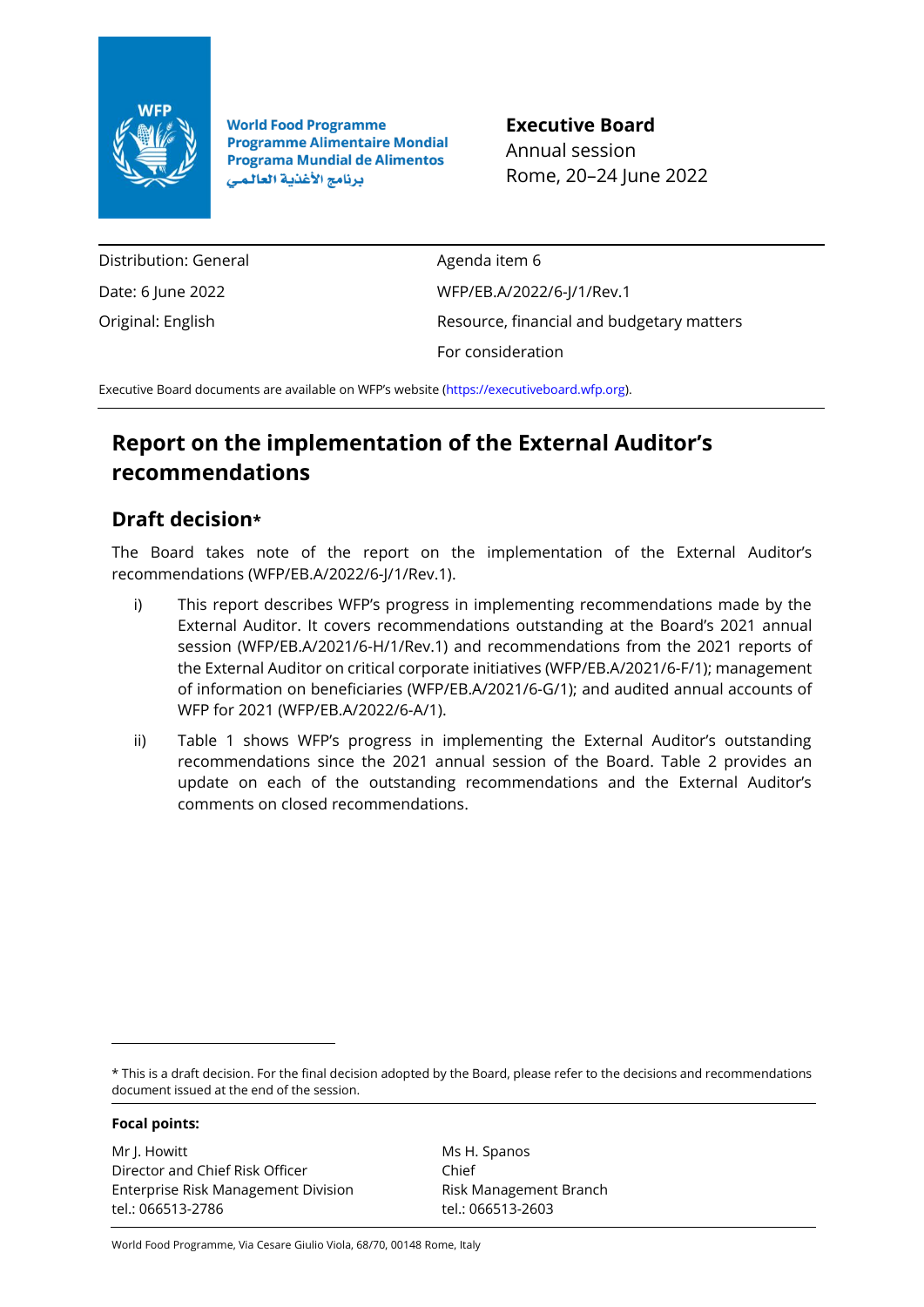| TABLE 1: STATUS OF IMPLEMENTATION OF THE EXTERNAL AUDITOR'S RECOMMENDATIONS |                                             |                                                                        |                |                                                                        |  |  |
|-----------------------------------------------------------------------------|---------------------------------------------|------------------------------------------------------------------------|----------------|------------------------------------------------------------------------|--|--|
| Year<br>report<br>issued                                                    | <b>Report name</b>                          | <b>Outstanding</b><br>recommendations at<br>the 2021 annual<br>session | Closed         | <b>Outstanding</b><br>recommendations at<br>the 2022 annual<br>session |  |  |
| 2017                                                                        | Changes in human resources                  | 4                                                                      | 3              | 1                                                                      |  |  |
|                                                                             | Subtotal - 2017                             | 4                                                                      | 3              | 1                                                                      |  |  |
| 2018                                                                        | Food-related losses                         | 4                                                                      | 3              | 1                                                                      |  |  |
|                                                                             | Subtotal - 2018                             | 4                                                                      | 3              | 1                                                                      |  |  |
| 2019                                                                        | Country portfolio budgets                   | 1                                                                      | 1              | 0                                                                      |  |  |
|                                                                             | Fraud prevention, detection and<br>response | 1                                                                      | 1              | $\Omega$                                                               |  |  |
|                                                                             | Subtotal - 2019                             | $\overline{2}$                                                         | $\overline{2}$ | $\mathbf 0$                                                            |  |  |
| 2020                                                                        | WFP's real estate portfolio                 | 5                                                                      | 4              | 1                                                                      |  |  |
|                                                                             | Air transport services                      | 10                                                                     | 6              | 4                                                                      |  |  |
|                                                                             | Subtotal - 2020                             | 15                                                                     | 10             | 5                                                                      |  |  |
| 2021                                                                        | 2020 audited annual accounts                | $\overline{7}$                                                         | $\overline{7}$ | $\Omega$                                                               |  |  |
|                                                                             | Beneficiary information<br>management       | 11                                                                     | $\overline{7}$ | 4                                                                      |  |  |
|                                                                             | Critical corporate initiatives              | 11                                                                     | $\overline{7}$ | $\overline{4}$                                                         |  |  |
|                                                                             | Subtotal - 2021                             | 29                                                                     | 21             | 8                                                                      |  |  |
|                                                                             | <b>Total: Previously reported</b>           | 54                                                                     | 39             | 15                                                                     |  |  |
| 2022                                                                        | 2021 audited annual accounts                |                                                                        |                | 4                                                                      |  |  |
|                                                                             | Outstanding as at 2022 annual session       |                                                                        |                | 19                                                                     |  |  |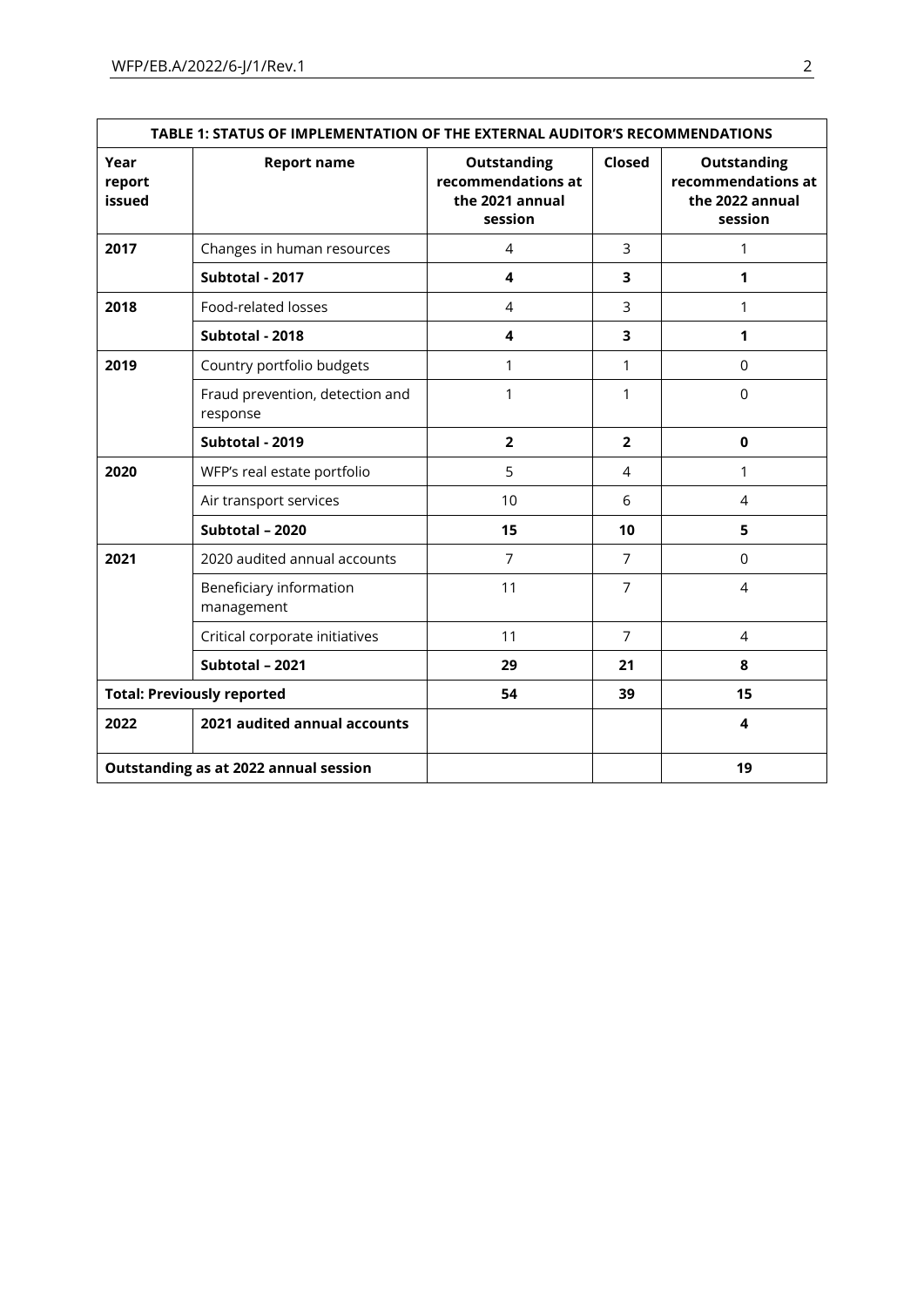| TABLE 2: UPDATE ON OUTSTANDING RECOMMENDATIONS, WITH EXTERNAL AUDITOR'S COMMENTS |                                                                                                                                                                                                                                                                                                       |                                      |                                                                                                                                                                                                                                                                                                                                                                                                                                                                                                                                                                                                                                                                         |                  |                                                                                                                                                                  |  |  |
|----------------------------------------------------------------------------------|-------------------------------------------------------------------------------------------------------------------------------------------------------------------------------------------------------------------------------------------------------------------------------------------------------|--------------------------------------|-------------------------------------------------------------------------------------------------------------------------------------------------------------------------------------------------------------------------------------------------------------------------------------------------------------------------------------------------------------------------------------------------------------------------------------------------------------------------------------------------------------------------------------------------------------------------------------------------------------------------------------------------------------------------|------------------|------------------------------------------------------------------------------------------------------------------------------------------------------------------|--|--|
| Subject of report<br>and annual session<br>at which issued                       | <b>Recommendation</b>                                                                                                                                                                                                                                                                                 | Owner(s)                             | <b>WFP response/action</b>                                                                                                                                                                                                                                                                                                                                                                                                                                                                                                                                                                                                                                              | <b>Timeframe</b> | <b>External Auditor's</b><br>comments<br>(EB.A/2022)                                                                                                             |  |  |
| <b>Changes in human</b><br>resources<br>2017                                     | <b>Recommendation 1</b><br>The External Auditor<br>recommends, in accordance<br>with the recommendations<br>of the United Nations Joint<br>Inspection Unit, clarifying the<br>criteria for recruiting each<br>category of employee with a<br>view to aligning practice with<br>stated principles.     | Human<br>Resources<br>Division (HRM) | In September 2021, WFP issued Executive Director's circular<br>on WFP Staffing Framework (OED2021/017), which<br>outlines employee categories and contract modalities and<br>sets out principles and criteria for managers on the proper<br>use of contract modalities according to staffing<br>requirements. It is intended to help the organization attract<br>and retain talent by providing competitive contracts and<br>greater clarity and transparency to employees regarding<br>the contract modality with which they were hired. The<br>framework is in effect and transitional measures will be in<br>place until 31 December 2024 for smooth implementation. | Implemented      | Agreed<br>Policy changes in the<br>new Executive Director's<br>circular address well the<br>External Auditor's<br>recommendation<br>particularly<br>paragraph 26 |  |  |
| <b>Changes in human</b><br>resources<br>2017                                     | <b>Recommendation 2</b><br>The External Auditor<br>recommends that<br>remuneration for newly<br>recruited consultants be<br>thoroughly reviewed to<br>better align it with market<br>practices, while maintaining<br>it slightly above market rates<br>to attract the best candidates<br>when needed. | <b>HRM</b>                           | The draft revised policy on consultant remuneration has<br>been finalized and is undergoing consultation within HRM<br>and with other key stakeholders, to be followed by a<br>presentation to the WFP leadership group for<br>endorsement.                                                                                                                                                                                                                                                                                                                                                                                                                             | <b>July 2022</b> |                                                                                                                                                                  |  |  |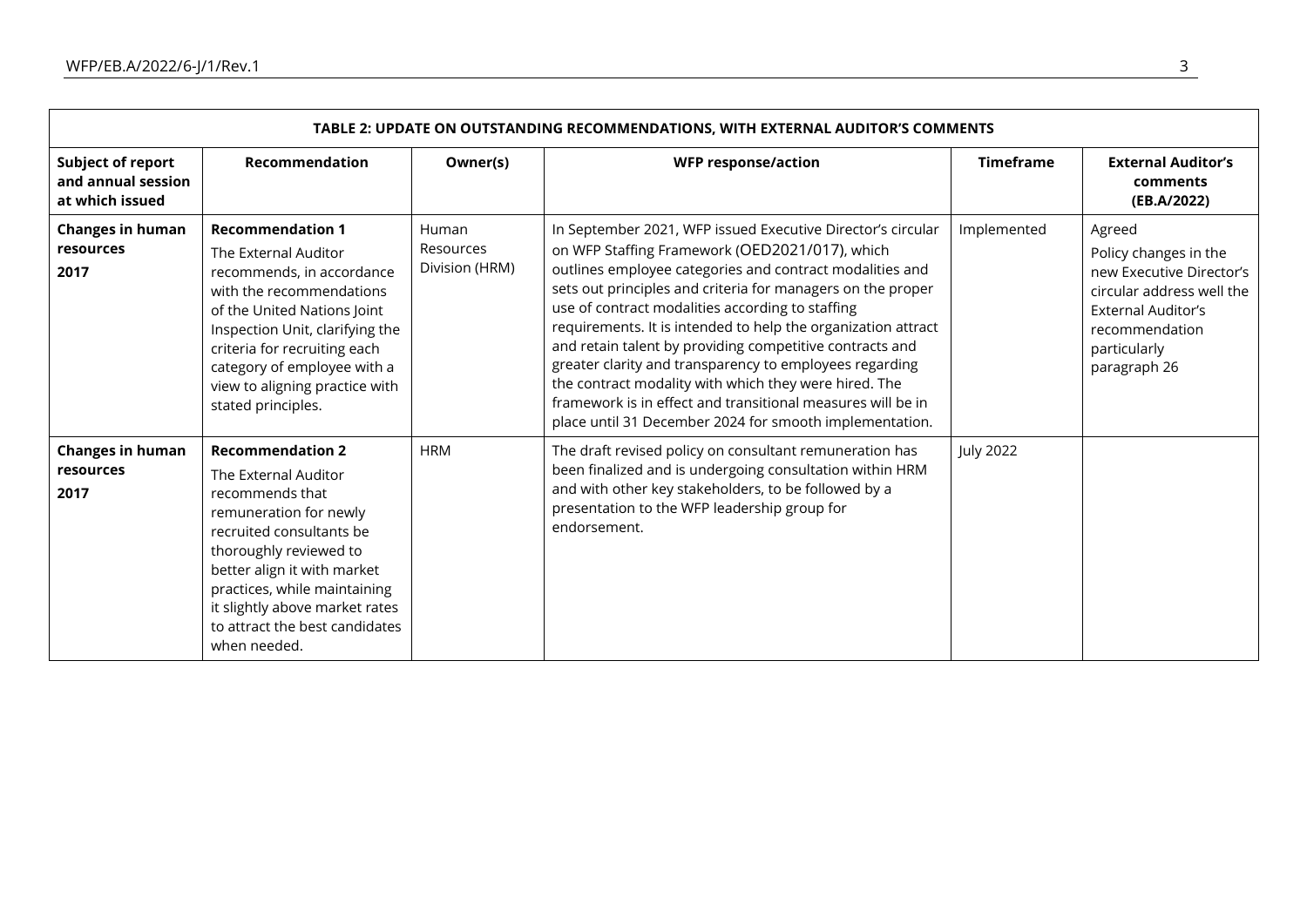| TABLE 2: UPDATE ON OUTSTANDING RECOMMENDATIONS, WITH EXTERNAL AUDITOR'S COMMENTS |                                                                                                                                                                                                                                                                                                            |                                              |                                                                                                                                                                                                                                                                                                                                                                                                                                                                                    |                  |                                                                  |  |  |
|----------------------------------------------------------------------------------|------------------------------------------------------------------------------------------------------------------------------------------------------------------------------------------------------------------------------------------------------------------------------------------------------------|----------------------------------------------|------------------------------------------------------------------------------------------------------------------------------------------------------------------------------------------------------------------------------------------------------------------------------------------------------------------------------------------------------------------------------------------------------------------------------------------------------------------------------------|------------------|------------------------------------------------------------------|--|--|
| Subject of report<br>and annual session<br>at which issued                       | Recommendation                                                                                                                                                                                                                                                                                             | Owner(s)                                     | <b>WFP response/action</b>                                                                                                                                                                                                                                                                                                                                                                                                                                                         | <b>Timeframe</b> | <b>External Auditor's</b><br>comments<br>(EB.A/2022)             |  |  |
| <b>Changes in human</b><br>resources<br>2017                                     | <b>Recommendation 6</b><br>The External Auditor<br>recommends the<br>establishment of a<br>procedure for recruiting<br>consultants that includes an<br>open call for applicants and a<br>competitive selection<br>process; exceptions would be<br>made in an emergency but<br>would require authorization. | <b>HRM</b>                                   | Following the issuance of the Executive Director's circular<br>on the WFP Staffing Framework, WFP revised its consultant<br>policy through updates to the Human Resources<br>Manual. The revision includes a requirement for a<br>competitive selection process and an open call for<br>applicants, with exceptions for emergencies <sup>1</sup> , as specified in<br>the Staffing Framework.                                                                                      | Implemented      | Agreed                                                           |  |  |
| <b>Changes in human</b><br>resources<br>2017                                     | <b>Recommendation 7</b><br>The External Auditor<br>recommends that it be<br>ensured that recruitment<br>records contain all necessary<br>documents to allow for the<br>monitoring of compliance<br>with procedures and the<br>quality of procedures.                                                       | <b>HRM</b>                                   | In line with the management update to recommendation 6,<br>the revised consultant policy requires that the selection<br>process be duly documented and that records be retained<br>to allow for the monitoring of compliance with, and quality<br>of procedures.                                                                                                                                                                                                                   | Implemented      | Agreed (subject to<br>verifications during<br>further HR audits) |  |  |
| <b>Food-related losses</b><br>2018                                               | <b>Recommendation 2</b><br>The External Auditor<br>recommends continuing to<br>strengthen the order<br>management procedures:<br>by implementing a tool<br>a)<br>to manage international,<br>regional, and local<br>vendors as soon as                                                                     | Supply Chain<br>Operations<br>Division (SCO) | a) In October 2021, SCO established a research and<br>development unit to implement the critical corporate<br>investment case on improved vendor management,<br>including the introduction of a supplier scorecard with<br>relevant information and indicators to provide a global<br>view of vendors and their services.<br>A focus group composed of representatives from<br>headquarters, regional bureaux and some country<br>offices has been put together to ensure that the | December 2022    |                                                                  |  |  |

<sup>&</sup>lt;sup>1</sup> Single sourcing may be used in emergency responses, with contracts issued in line with the duration of the emergency operation. The selected candidate may not be re-appointed on another consultancy without a competitive process.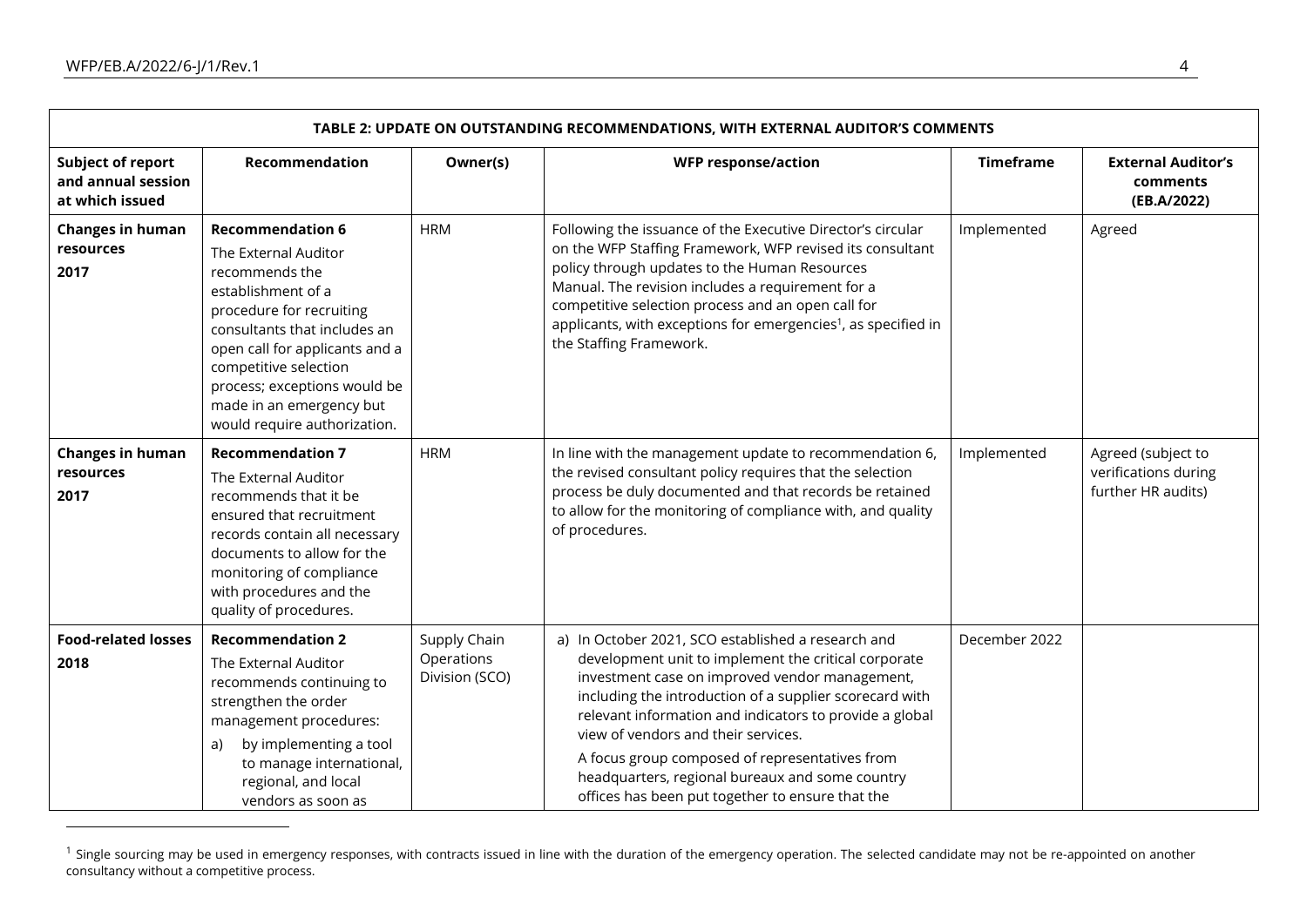|                                                                   | TABLE 2: UPDATE ON OUTSTANDING RECOMMENDATIONS, WITH EXTERNAL AUDITOR'S COMMENTS                                                                                                                                                                                                                                              |          |                                                                                                                                                                                                                                                                                                                                                                                                                                                                                                                                                                                                                                                                                                                                                                                                                                                                                                                                                                                                                                                                                      |                  |                                                      |  |  |  |
|-------------------------------------------------------------------|-------------------------------------------------------------------------------------------------------------------------------------------------------------------------------------------------------------------------------------------------------------------------------------------------------------------------------|----------|--------------------------------------------------------------------------------------------------------------------------------------------------------------------------------------------------------------------------------------------------------------------------------------------------------------------------------------------------------------------------------------------------------------------------------------------------------------------------------------------------------------------------------------------------------------------------------------------------------------------------------------------------------------------------------------------------------------------------------------------------------------------------------------------------------------------------------------------------------------------------------------------------------------------------------------------------------------------------------------------------------------------------------------------------------------------------------------|------------------|------------------------------------------------------|--|--|--|
| <b>Subject of report</b><br>and annual session<br>at which issued | Recommendation                                                                                                                                                                                                                                                                                                                | Owner(s) | <b>WFP response/action</b>                                                                                                                                                                                                                                                                                                                                                                                                                                                                                                                                                                                                                                                                                                                                                                                                                                                                                                                                                                                                                                                           | <b>Timeframe</b> | <b>External Auditor's</b><br>comments<br>(EB.A/2022) |  |  |  |
|                                                                   | possible, to allow WFP<br>to have a global view of<br>vendors and their<br>services;<br>by upgrading the WINGS<br>b)<br>software or developing<br>an alternative solution<br>to have a global view of<br>the performance of its<br>contracts and be able to<br>perform extractions<br>with a view to effective<br>management. |          | proposed solutions respond to challenges and contexts<br>in the field.<br>b) WFP has implemented a tool in DOTS to generate<br>vendor performance evaluation reports in<br>headquarters and for subsequent roll-out to country<br>offices. The tool allows extraction of WFP Information<br>Network and Global System (WINGS) data to enhance<br>contract management capacity. Contract performance<br>can be monitored and assessed more efficiently to<br>support procurement management with information<br>on order deliveries, including defaults and late<br>deliveries.                                                                                                                                                                                                                                                                                                                                                                                                                                                                                                       |                  |                                                      |  |  |  |
| <b>Food-related losses</b><br>2018                                | <b>Recommendation 3</b><br>The External Auditor<br>recommends developing a<br>system making performance<br>statistics on surveyors and<br>superintendents available at<br>the organization level.                                                                                                                             | SCO      | The newly developed Food Safety and Quality Terrain<br>(FOSTER) system increases the effectiveness of WFP food<br>safety and quality processes and enhances the<br>performance monitoring of third-party quality and control<br>(Q&Q) service providers. Based on FOSTER data, Q&Q<br>performance information is processed in DOTS and<br>presented on a dashboard page providing performance<br>statistics at the organization level.<br>FOSTER has been implemented in headquarters and four<br>regional bureaux, supported by an online training available<br>in WFP's learning channel. Currently, the system has<br>recorded over 30,000 tests and has over 68 suppliers and<br>350 internal and external users.<br>Efforts to improve the monitoring of Q&Q service providers<br>performance also include the integration of WINGS<br>information into the DOTS platform, allowing WFP to<br>consolidate and segregate data on inspection services per<br>company, such as region and/or country of operations, year<br>of service provision, and invoice value, among others. | Implemented      | Agreed                                               |  |  |  |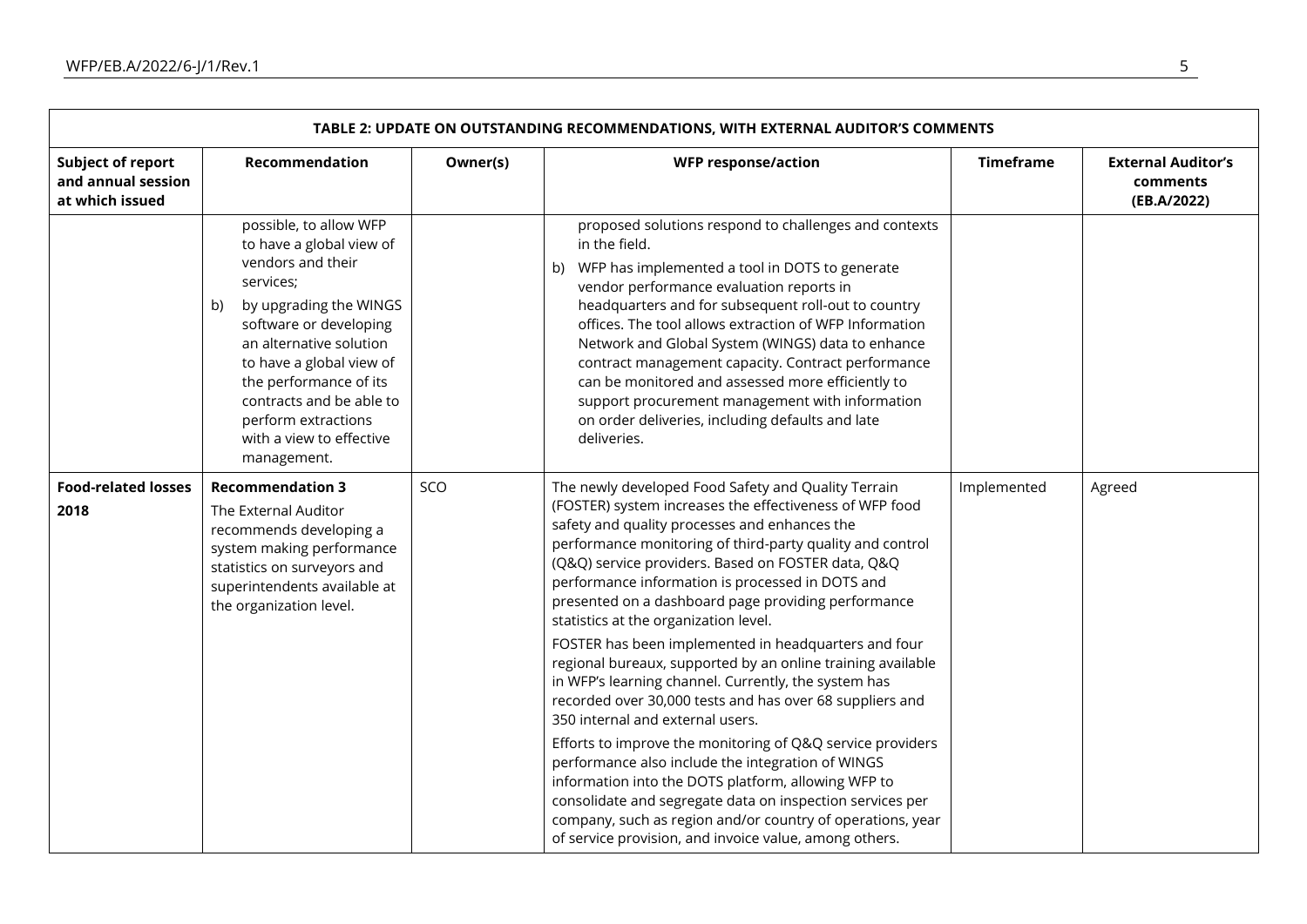| TABLE 2: UPDATE ON OUTSTANDING RECOMMENDATIONS, WITH EXTERNAL AUDITOR'S COMMENTS |                                                                                                                                                                                                                                                                                                                |                                          |                                                                                                                                                                                                                                                                                                                                                                                                                                                                                                                                                                                                                                                                                                                                                                                                                                                                                                                                                                                                                                                                                                                                                                                                                                                                                                                                                                                                                                                                                                  |                  |                                                                                                                                 |  |  |
|----------------------------------------------------------------------------------|----------------------------------------------------------------------------------------------------------------------------------------------------------------------------------------------------------------------------------------------------------------------------------------------------------------|------------------------------------------|--------------------------------------------------------------------------------------------------------------------------------------------------------------------------------------------------------------------------------------------------------------------------------------------------------------------------------------------------------------------------------------------------------------------------------------------------------------------------------------------------------------------------------------------------------------------------------------------------------------------------------------------------------------------------------------------------------------------------------------------------------------------------------------------------------------------------------------------------------------------------------------------------------------------------------------------------------------------------------------------------------------------------------------------------------------------------------------------------------------------------------------------------------------------------------------------------------------------------------------------------------------------------------------------------------------------------------------------------------------------------------------------------------------------------------------------------------------------------------------------------|------------------|---------------------------------------------------------------------------------------------------------------------------------|--|--|
| <b>Subject of report</b><br>and annual session<br>at which issued                | Recommendation                                                                                                                                                                                                                                                                                                 | Owner(s)                                 | <b>WFP response/action</b>                                                                                                                                                                                                                                                                                                                                                                                                                                                                                                                                                                                                                                                                                                                                                                                                                                                                                                                                                                                                                                                                                                                                                                                                                                                                                                                                                                                                                                                                       | <b>Timeframe</b> | <b>External Auditor's</b><br>comments<br>(EB.A/2022)                                                                            |  |  |
|                                                                                  |                                                                                                                                                                                                                                                                                                                |                                          | The Food Safety and Quality Assurance Management<br>Committee, chaired by the Deputy Executive Director, will<br>monitor the progress of the project until completion,<br>including full roll-out to all regions.                                                                                                                                                                                                                                                                                                                                                                                                                                                                                                                                                                                                                                                                                                                                                                                                                                                                                                                                                                                                                                                                                                                                                                                                                                                                                |                  |                                                                                                                                 |  |  |
| <b>Food-related losses</b><br>2018                                               | <b>Recommendation 6</b><br>The External Auditor<br>recommends:<br>centralized collection of<br>a)<br>the agreements entered<br>into with the partners;<br>making the performance<br>b)<br>of partnership<br>agreements in the field a<br>priority area of oversight<br>implemented by the<br>regional bureaux. | <b>NGO</b><br>Partnerships Unit<br>(NGO) | a) As noted in the External Auditor's report on the<br>management of cooperating partners, WFP is in the<br>process of digitalizing end-to-end cooperating partner<br>management processes, thereby improving data<br>collection, performance monitoring, oversight, among<br>others. In particular, the Partner Connect tool, whose<br>minimum viable product is being piloted in two<br>countries for streamlining cooperating partners'<br>distribution reporting, will incorporate a field-level<br>agreement (FLA) management module as an additional<br>functionality in 2022. The project is part of the wider<br>digital transformation road map steered by the<br>Technology Division and presented to the Executive<br>Board in an informal briefing in January 2022 (link).<br>The FLA management module will enable a FLA digital<br>repository for global oversight. Barring funding<br>constraints, the development of the FLA management<br>module is planned to start in the second half of 2022,<br>along with the wider roll-out of the Partner Connect<br>tool to country offices, building on lessons learned<br>from the ongoing pilot. Meanwhile, country offices are<br>reminded to upload FLAs in WINGS when creating<br>corresponding purchase orders.<br>Progress on Partner Connect roll-out, including its FLA<br>management module, will continue to be reported to<br>the Executive Board through various channels, most<br>notably in management's updates on the | Closed           | Agreed<br>Superseded by<br>recommendations<br>issued in 2022<br>performance reports on<br>cooperating partners<br>and oversight |  |  |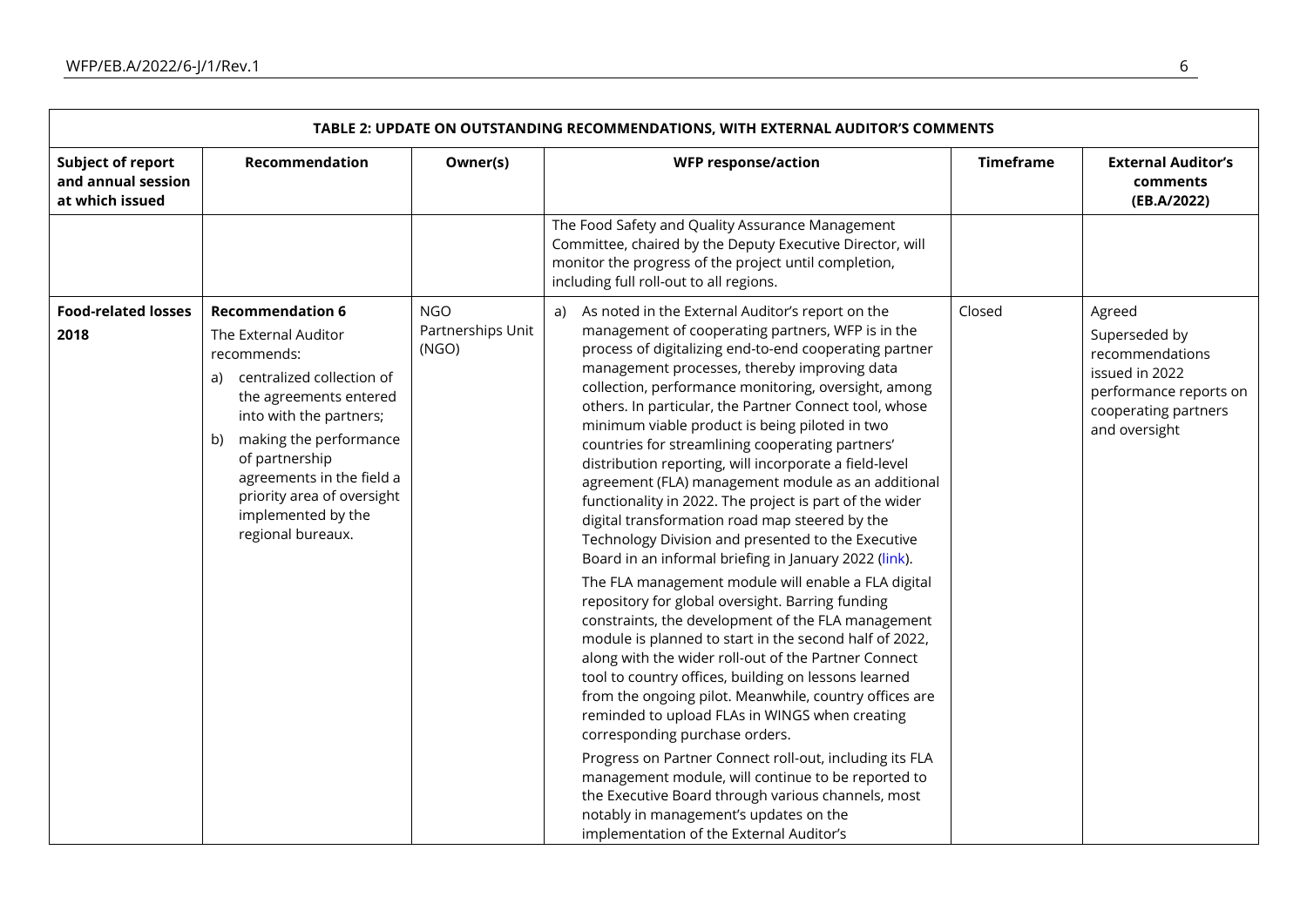| TABLE 2: UPDATE ON OUTSTANDING RECOMMENDATIONS, WITH EXTERNAL AUDITOR'S COMMENTS |                                                                                                                                                                                                                                                                                                                                          |          |                                                                                                                                                                                                                                                                                                                                                                                                                                                                                                                                                                                                                                                                                                                                                                                                                                                                                                                                                                                                                                                                                        |                  |                                                      |  |  |
|----------------------------------------------------------------------------------|------------------------------------------------------------------------------------------------------------------------------------------------------------------------------------------------------------------------------------------------------------------------------------------------------------------------------------------|----------|----------------------------------------------------------------------------------------------------------------------------------------------------------------------------------------------------------------------------------------------------------------------------------------------------------------------------------------------------------------------------------------------------------------------------------------------------------------------------------------------------------------------------------------------------------------------------------------------------------------------------------------------------------------------------------------------------------------------------------------------------------------------------------------------------------------------------------------------------------------------------------------------------------------------------------------------------------------------------------------------------------------------------------------------------------------------------------------|------------------|------------------------------------------------------|--|--|
| <b>Subject of report</b><br>and annual session<br>at which issued                | Recommendation                                                                                                                                                                                                                                                                                                                           | Owner(s) | <b>WFP response/action</b>                                                                                                                                                                                                                                                                                                                                                                                                                                                                                                                                                                                                                                                                                                                                                                                                                                                                                                                                                                                                                                                             | <b>Timeframe</b> | <b>External Auditor's</b><br>comments<br>(EB.A/2022) |  |  |
|                                                                                  |                                                                                                                                                                                                                                                                                                                                          |          | recommendations from the management of<br>cooperating partners' review.<br>In June 2021 WFP headquarters organized a peer-to-<br>b)<br>peer conference with regional bureaux to, among<br>others, clarify their role in providing oversight for the<br>management of cooperating partners. The outcome of<br>the conference included the establishment of standard<br>terms of reference (ToR) to streamline regional bureau<br>oversight of cooperating partner management by<br>country offices. The second conference in March 2022<br>confirmed the priority of enhancing oversight within<br>the cooperating partner management function and<br>adapting ToR to region-specific operational contexts<br>and priorities. NGO will continue to provide technical<br>advice to regional bureaux as needed.<br>WFP will continue to update the Executive Board<br>through the annual report on the implementation of<br>the External Auditor's recommendations in the review<br>of management of cooperating partners, particularly<br>those related to the role of regional bureaux. |                  |                                                      |  |  |
| <b>Food-related losses</b><br>2018                                               | <b>Recommendation 8</b><br>The External Auditor<br>recommends strengthening<br>internal quality control:<br>by forwarding all<br>a)<br>inspection reports to the<br>Food Quality and Safety<br>Unit (OSCQ);<br>by establishing an<br>b)<br>exhaustive information<br>system on quality<br>incidents allowing the<br>OSCQ unit to perform | SCO      | The recommendation aligns with the implementation<br>a)<br>of recommendation 3. FOSTER facilitates the recording<br>of all inspection reports by surveyors or<br>superintendents, which is available to the Food Safety<br>and Quality Unit for monitoring and analysis, as<br>required. The system's unique features such as the<br>unified data collection, automatic deviation and non-<br>conformance identification, easy approval workflows,<br>simple status monitoring and updating of activities will<br>help WFP achieve business benefits and strengthen<br>internal quality controls, in line with the food safety<br>and quality guidelines issued in 2022.<br>b) and c) Closed at EB.A/2021.                                                                                                                                                                                                                                                                                                                                                                             | Implemented      | a) Agreed<br>b) and c) Closed at<br>EB.A/2021        |  |  |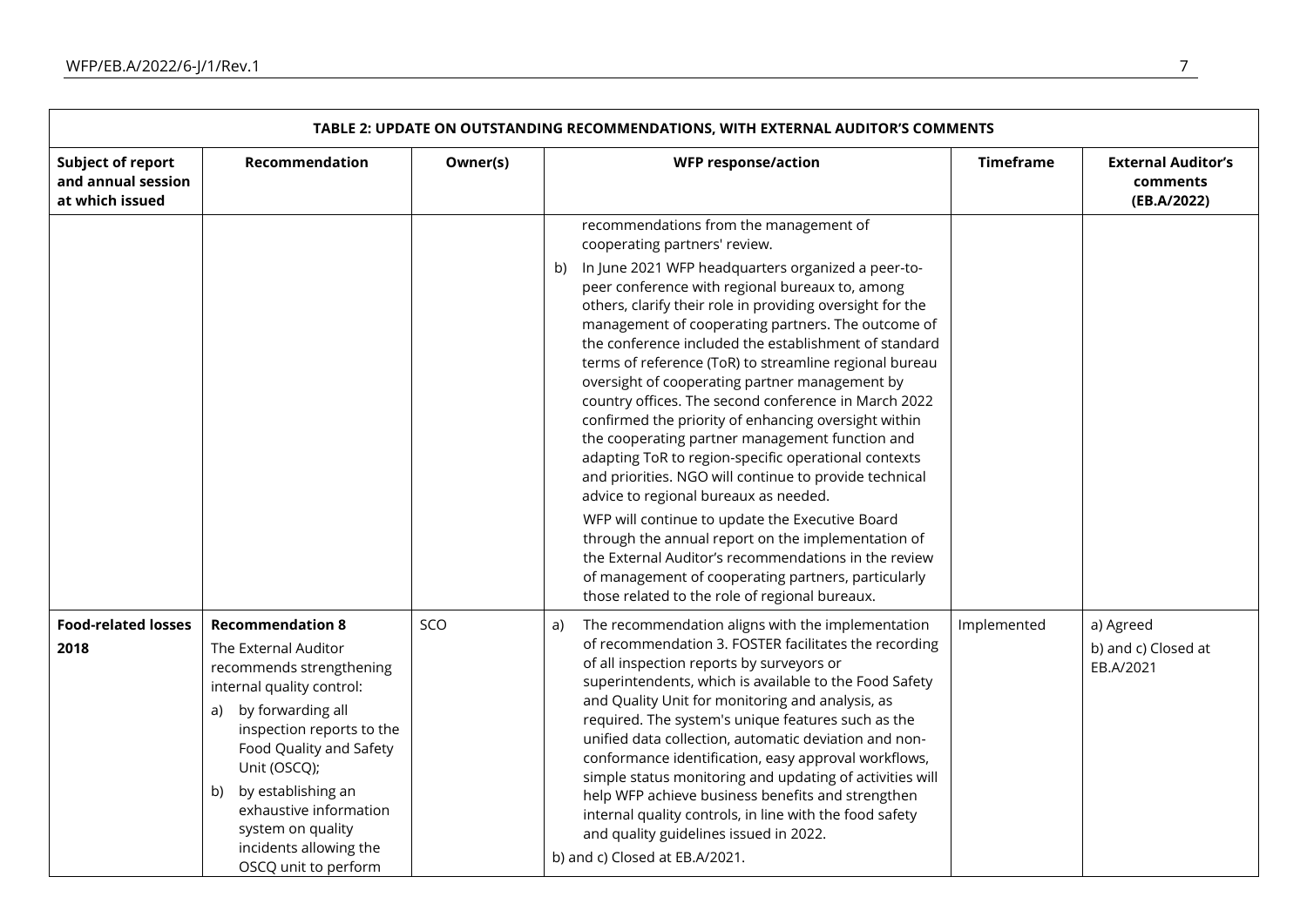| TABLE 2: UPDATE ON OUTSTANDING RECOMMENDATIONS, WITH EXTERNAL AUDITOR'S COMMENTS |                                                                                                                                                                                                                                    |            |                                                                                                                                                                                                                                                                                                                                                                                                                                                                                                                                                                                                                                                                                                                                                                                                                                                                                                                                                                                |                  |                                                      |  |  |
|----------------------------------------------------------------------------------|------------------------------------------------------------------------------------------------------------------------------------------------------------------------------------------------------------------------------------|------------|--------------------------------------------------------------------------------------------------------------------------------------------------------------------------------------------------------------------------------------------------------------------------------------------------------------------------------------------------------------------------------------------------------------------------------------------------------------------------------------------------------------------------------------------------------------------------------------------------------------------------------------------------------------------------------------------------------------------------------------------------------------------------------------------------------------------------------------------------------------------------------------------------------------------------------------------------------------------------------|------------------|------------------------------------------------------|--|--|
| <b>Subject of report</b><br>and annual session<br>at which issued                | Recommendation                                                                                                                                                                                                                     | Owner(s)   | <b>WFP response/action</b>                                                                                                                                                                                                                                                                                                                                                                                                                                                                                                                                                                                                                                                                                                                                                                                                                                                                                                                                                     | <b>Timeframe</b> | <b>External Auditor's</b><br>comments<br>(EB.A/2022) |  |  |
|                                                                                  | monitoring and<br>management;<br>by continuing the<br>C)<br>deployment of the<br>quality assurance system<br>in order to reduce the<br>organization's<br>dependence on one-off<br>product inspections.                             |            |                                                                                                                                                                                                                                                                                                                                                                                                                                                                                                                                                                                                                                                                                                                                                                                                                                                                                                                                                                                |                  |                                                      |  |  |
| <b>Country portfolio</b><br>budgets<br>2019                                      | <b>Recommendation 11</b><br>The External Auditor<br>recommends monitoring the<br>total amount of the<br>management fee paid<br>annually to cooperating<br>partners and the range of<br>rates applied by field-level<br>agreements. | <b>NGO</b> | Partner Connect's FLA management module, which will<br>capture FLA budget data with the actual amount of<br>management fees applied and other financial flows. The<br>module is planned to be developed in the second half of<br>2022 barring funding constraints.<br>In addition, the mandatory application of 7 percent fixed<br>rate for management fees is reinforced in the updated FLA<br>and FLA budget template. Country office and regional<br>bureau cooperating partners management focal points are<br>continuously reminded through various training.<br>In line with management's update to recommendation 6,<br>food-related losses, progress on the roll-out of Partner<br>Connect's FLA management module will continue to be<br>reported to the Executive Board through various channels,<br>most notably in management's updates on the<br>implementation of the External Auditor's recommendations<br>from the management of cooperating partners' review. | Closed           | Agreed - Closed                                      |  |  |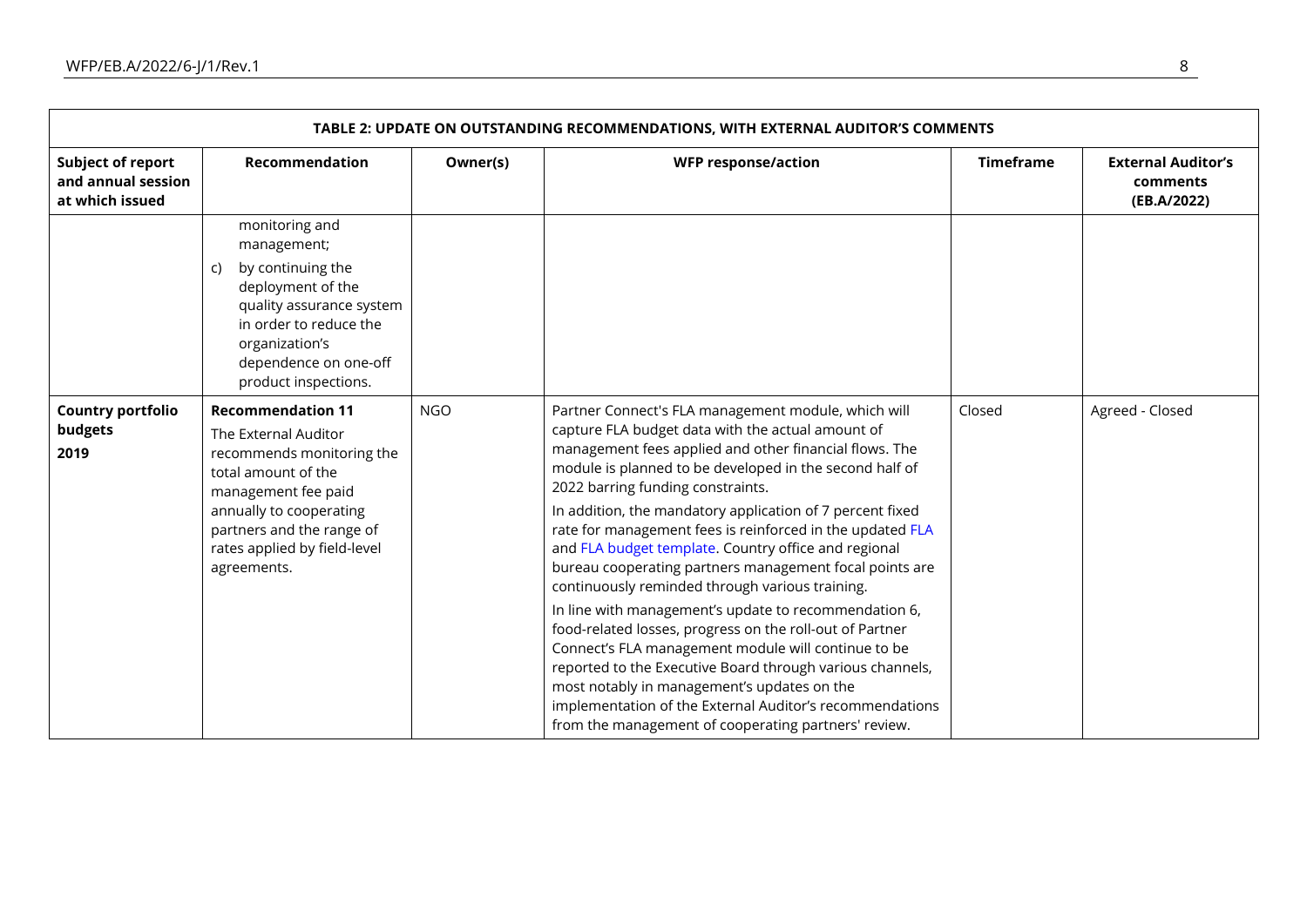| TABLE 2: UPDATE ON OUTSTANDING RECOMMENDATIONS, WITH EXTERNAL AUDITOR'S COMMENTS |                                                                                                                                                                                                                                                                                |                                          |                                                                                                                                                                                                                                                                                                                                                                                                                                                                                                                                                                                                                                                                                                                                                                                                                                   |                  |                                                      |  |  |
|----------------------------------------------------------------------------------|--------------------------------------------------------------------------------------------------------------------------------------------------------------------------------------------------------------------------------------------------------------------------------|------------------------------------------|-----------------------------------------------------------------------------------------------------------------------------------------------------------------------------------------------------------------------------------------------------------------------------------------------------------------------------------------------------------------------------------------------------------------------------------------------------------------------------------------------------------------------------------------------------------------------------------------------------------------------------------------------------------------------------------------------------------------------------------------------------------------------------------------------------------------------------------|------------------|------------------------------------------------------|--|--|
| <b>Subject of report</b><br>and annual session<br>at which issued                | Recommendation                                                                                                                                                                                                                                                                 | Owner(s)                                 | <b>WFP response/action</b>                                                                                                                                                                                                                                                                                                                                                                                                                                                                                                                                                                                                                                                                                                                                                                                                        | <b>Timeframe</b> | <b>External Auditor's</b><br>comments<br>(EB.A/2022) |  |  |
| Fraud prevention,<br>detection and<br>response<br>2019                           | <b>Recommendation 2</b><br>The External Auditor<br>recommends setting a<br>threshold or criteria beyond<br>which WFP will carry out due<br>diligence prior to adding a<br>strategic supplier to the<br>roster in order to assess the<br>maturity of its anti-<br>fraud system. | SCO                                      | The Secretariat has strengthened its due diligence<br>procedures for registration of international food vendors<br>on the WFP roster by adding review questions which will<br>identify vendors exhibiting certain red flags for potential<br>involvement in prohibited practices as defined in the<br>Revised anti-fraud and anti-corruption policy. Potential<br>vendors presenting red flags will undergo additional due<br>diligence procedures to establish that they have taken<br>remedial actions to address anomalies identified in the<br>process. The results of the additional procedures will be<br>considered in determining whether the vendor should be<br>added to the roster of international food vendors.                                                                                                      | Implemented      | Agreed                                               |  |  |
| <b>WFP's real estate</b><br>portfolio<br>2020                                    | <b>Recommendation 3</b><br>The External Auditor<br>recommends the<br>preparation of a strategy to<br>adapt the capacity of the<br>headquarters premises<br>according to several costed<br>scenarios of staff growth.                                                           | Management<br>Services Division<br>(MSD) | In November 2021, WFP circulated its "New Ways of<br>Working" strategy to all staff considering a scenario of 5<br>percent annual staff growth and taking into account lessons<br>learned from the coronavirus disease 2019 (COVID-19)<br>pandemic.<br>Thereafter, WFP launched the "hybrid working model" pilot<br>project combining work performed in-office or remotely at<br>the duty station, and work performed remotely outside the<br>duty station.<br>The project is being piloted in headquarters, in the Regional<br>Bureau for Latin America and the Caribbean and in selected<br>country offices (Bangladesh, Barbados, the Plurinational<br>State of Bolivia, Egypt, Jordan, Libya, Nicaragua, Nigeria and<br>the Philippines) from January to December 2022 and will be<br>evaluated for possible global roll-out. | Implemented      | Agreed                                               |  |  |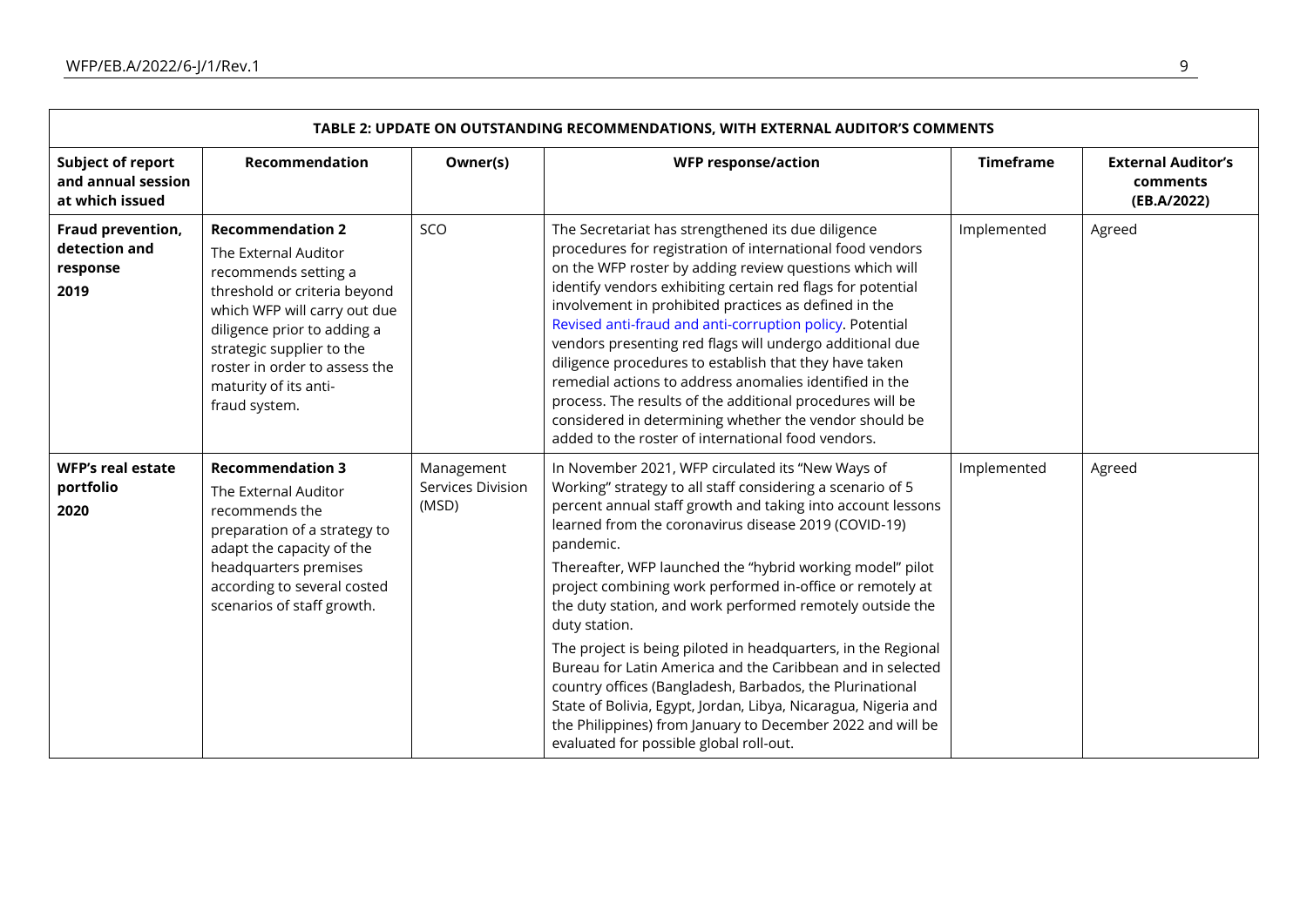| TABLE 2: UPDATE ON OUTSTANDING RECOMMENDATIONS, WITH EXTERNAL AUDITOR'S COMMENTS |                                                                                                                                                                                                                                                                                    |                                                                                     |                                                                                                                                                                                                                                                                                                                                                                                                                                                                                                                                                                                                                                                                                                                                                                                                                   |                  |                                                      |  |  |
|----------------------------------------------------------------------------------|------------------------------------------------------------------------------------------------------------------------------------------------------------------------------------------------------------------------------------------------------------------------------------|-------------------------------------------------------------------------------------|-------------------------------------------------------------------------------------------------------------------------------------------------------------------------------------------------------------------------------------------------------------------------------------------------------------------------------------------------------------------------------------------------------------------------------------------------------------------------------------------------------------------------------------------------------------------------------------------------------------------------------------------------------------------------------------------------------------------------------------------------------------------------------------------------------------------|------------------|------------------------------------------------------|--|--|
| <b>Subject of report</b><br>and annual session<br>at which issued                | Recommendation                                                                                                                                                                                                                                                                     | Owner(s)                                                                            | <b>WFP response/action</b>                                                                                                                                                                                                                                                                                                                                                                                                                                                                                                                                                                                                                                                                                                                                                                                        | <b>Timeframe</b> | <b>External Auditor's</b><br>comments<br>(EB.A/2022) |  |  |
| <b>WFP's real estate</b><br>portfolio<br>2020                                    | <b>Recommendation 6</b><br>The External Auditor<br>recommends that an annual<br>review of the overall change<br>in facilities management<br>costs be conducted in order<br>to strengthen oversight of<br>this activity.                                                            | MSD, Corporate<br><b>Finance Division</b><br>- General<br>Accounts Branch<br>(FING) | Partially accepted.<br>Following the results of an assessment study conducted in<br>2021, which showed that the WINGS platform does not<br>support the integration of data on the running and lease<br>costs of WFP facilities, MSD, FING and SCO formed a<br>working group to prepare guidelines for country offices to<br>properly record facilities management costs in WINGS, and<br>develop an analytical tool to facilitate reporting of WFP<br>facilities overall costs.                                                                                                                                                                                                                                                                                                                                   | September 2022   |                                                      |  |  |
| <b>WFP's real estate</b><br>portfolio<br>2020                                    | <b>Recommendation 7</b><br>The External Auditor<br>recommends that the revised<br>and supplemented version of<br>the administrative services<br>manual, which includes a<br>module on facilities<br>management, be adopted as<br>soon as possible.                                 | <b>MSD</b>                                                                          | The administrative services manual, which includes a<br>chapter on facilities management, has been revised and is<br>available on WFP's internal website. In May 2021, the<br>release of the facilities management chapter was<br>announced to administration officers in all regional<br>bureaux and country offices.                                                                                                                                                                                                                                                                                                                                                                                                                                                                                            | Implemented      | Agreed                                               |  |  |
| <b>WFP's real estate</b><br>portfolio<br>2020                                    | <b>Recommendation 8</b><br>The External Auditor<br>recommends:<br>a) including an<br>environmental<br>component from the start<br>of each real estate<br>project;<br>b) speeding up the<br>implementation of<br>environmental<br>management systems in<br>the country offices; and | MSD, country<br>offices, regional<br>bureaux, field<br>offices                      | a) Closed at EB.A/2021.<br>b) The roll-out of the environmental management system<br>(EMS) throughout the organization is a strategic piece of<br>WFP's efforts to implement the 2017 Environmental Policy.<br>This was enshrined in the 2021 Executive Director's circular<br>on the establishment of the WFP environmental and social<br>sustainability framework (OED2021/018), to introduce,<br>among others, a mandatory requirement to monitor and<br>report on the percentage of countries implementing EMS.<br>To this end, the Secretariat added an indicator to the WFP<br>corporate results framework (2022-2025) that foresees a<br>10 percent annual increase in EMS implementation to<br>eventually reach all WFP offices. Progress is reported<br>annually through the management plan, the annual | Implemented      | a) and c) Closed at<br>EB.A/2021<br>b) Agreed        |  |  |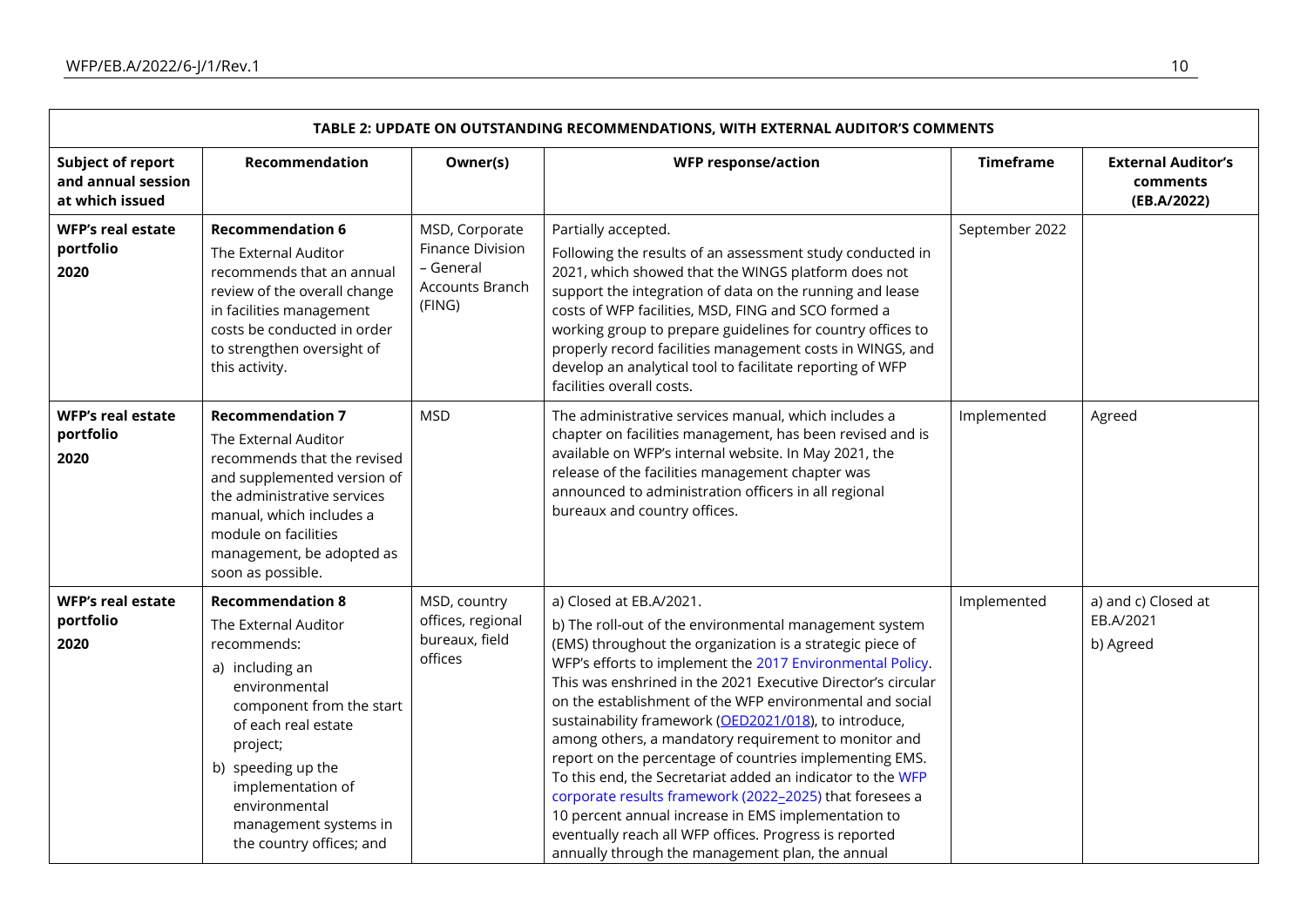| TABLE 2: UPDATE ON OUTSTANDING RECOMMENDATIONS, WITH EXTERNAL AUDITOR'S COMMENTS |                                                                                                                                                                                    |          |                                                                                                                                                                                                                                                                                                                                                                                                                                                                                                                                                                                                                                                                                                                                                                                                                                                                                                                                                                                                                                                                                                                                                                                                                                                                                                                                                                                                                                                                                                                                                                                                                                                                                                                                                                                                                                                                                                                                                                                               |                  |                                                      |  |  |
|----------------------------------------------------------------------------------|------------------------------------------------------------------------------------------------------------------------------------------------------------------------------------|----------|-----------------------------------------------------------------------------------------------------------------------------------------------------------------------------------------------------------------------------------------------------------------------------------------------------------------------------------------------------------------------------------------------------------------------------------------------------------------------------------------------------------------------------------------------------------------------------------------------------------------------------------------------------------------------------------------------------------------------------------------------------------------------------------------------------------------------------------------------------------------------------------------------------------------------------------------------------------------------------------------------------------------------------------------------------------------------------------------------------------------------------------------------------------------------------------------------------------------------------------------------------------------------------------------------------------------------------------------------------------------------------------------------------------------------------------------------------------------------------------------------------------------------------------------------------------------------------------------------------------------------------------------------------------------------------------------------------------------------------------------------------------------------------------------------------------------------------------------------------------------------------------------------------------------------------------------------------------------------------------------------|------------------|------------------------------------------------------|--|--|
| Subject of report<br>and annual session<br>at which issued                       | Recommendation                                                                                                                                                                     | Owner(s) | <b>WFP response/action</b>                                                                                                                                                                                                                                                                                                                                                                                                                                                                                                                                                                                                                                                                                                                                                                                                                                                                                                                                                                                                                                                                                                                                                                                                                                                                                                                                                                                                                                                                                                                                                                                                                                                                                                                                                                                                                                                                                                                                                                    | <b>Timeframe</b> | <b>External Auditor's</b><br>comments<br>(EB.A/2022) |  |  |
|                                                                                  | c) implementing the<br>analysis and classification<br>of environmental risks<br>recommended in the<br>environmental policy,<br>particularly for<br>renovation and<br>construction. |          | performance report, and through the Sustainable United<br>Nations "Greening the Blue" platform <sup>1</sup> as part of the inter-<br>agency commitments to attain full EMS implementation by<br>2030. The Secretariat has also strengthened its network of<br>environmental advisors in the regional bureaux in Eastern<br>Africa, Southern Africa, Latin America and the Caribbean,<br>and Western Africa <sup>2</sup> to promote and support EMS<br>implementation and maintain regular monitoring and<br>regular oversight, to build country office capacities related<br>to environmental sustainability and to facilitate the sharing<br>of best practices and lessons learned throughout WFP.<br>Despite COVID-19 pandemic related constraints, WFP has<br>made progress on EMS implementation: since the audit was<br>issued in 2020, 12 new operations (+200 percent) have<br>launched EMS, <sup>3</sup> reaching a total of 18 operations by March<br>2022, covering 39 percent of WFP employees (up from<br>11 percent coverage in 2019). WFP continues to invest<br>efforts to expand EMS implementation through pre-<br>deployment engagements initiated in 19 additional<br>countries, <sup>4</sup> and supported by subsequent environmental<br>assessment field missions planned by headquarters and<br>regional environmental advisors during 2022.<br>WFP will continue to monitor the corporate results<br>framework indicator for a 10-percent annual increase in<br>EMS roll-out and to report on progress until full<br>organization-wide implementation is achieved, in line with<br>the United Nations system commitment to fully implement<br>EMS by 2030.<br>c) Closed at EB.A/2021.<br>Notes:<br><sup>1</sup> See 2021 reporting here. In addition, the 2021 Greening the Blue<br>report places WFP among the top 26 percent United Nations<br>entities that either meet or approach the inter-agency criteria for<br>EMS implementation (see pages 25, 45) [link]. |                  |                                                      |  |  |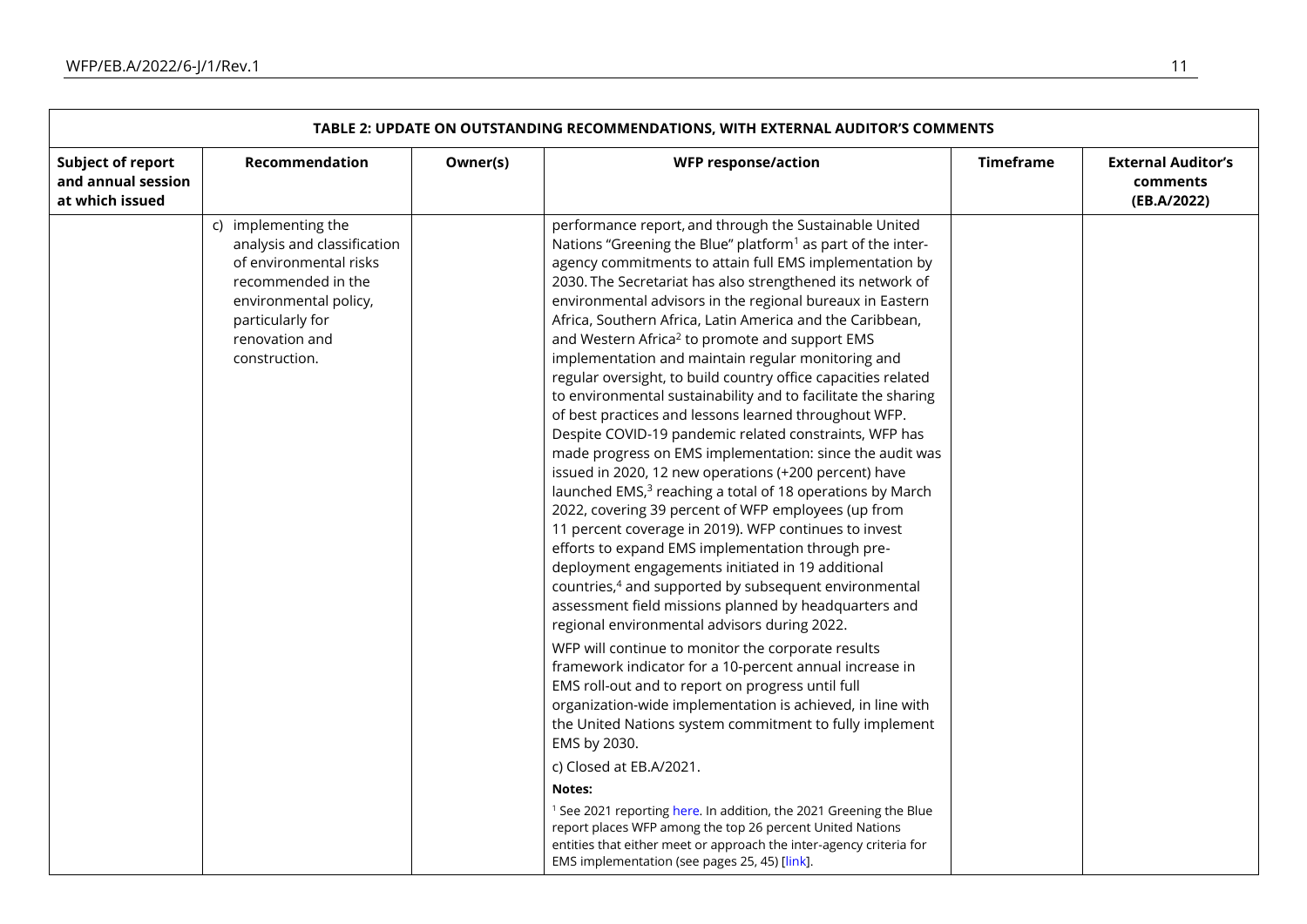|                                                            | <b>TABLE 2: UPDATE ON OUTSTANDING RECOMMENDATIONS, WITH EXTERNAL AUDITOR'S COMMENTS</b>                                                                                                                                                                                                 |                                                                                 |                                                                                                                                                                                                                                                                                                                                                                                                                                                                                                                    |                  |                                                      |  |  |  |
|------------------------------------------------------------|-----------------------------------------------------------------------------------------------------------------------------------------------------------------------------------------------------------------------------------------------------------------------------------------|---------------------------------------------------------------------------------|--------------------------------------------------------------------------------------------------------------------------------------------------------------------------------------------------------------------------------------------------------------------------------------------------------------------------------------------------------------------------------------------------------------------------------------------------------------------------------------------------------------------|------------------|------------------------------------------------------|--|--|--|
| Subject of report<br>and annual session<br>at which issued | Recommendation                                                                                                                                                                                                                                                                          | Owner(s)                                                                        | <b>WFP response/action</b>                                                                                                                                                                                                                                                                                                                                                                                                                                                                                         | <b>Timeframe</b> | <b>External Auditor's</b><br>comments<br>(EB.A/2022) |  |  |  |
|                                                            |                                                                                                                                                                                                                                                                                         |                                                                                 | <sup>2</sup> Four regional advisors have been recruited to support EMS<br>roll-out based in the regional bureaux for Eastern Africa, Southern<br>Africa, Latin America and the Caribbean, and Western Africa. The<br>regional bureaux for the Middle East, Northern Africa and Eastern<br>Europe, and Asia and the Pacific will be supported through a mix of<br>headquarters-based and other staff, either remotely or in-person,<br>as well as by standby partners.                                              |                  |                                                      |  |  |  |
|                                                            |                                                                                                                                                                                                                                                                                         |                                                                                 | <sup>3</sup> Six offices had deployed EMS at the time of the audit: Ethiopia,<br>Ghana, Kenya, Rwanda and Senegal country offices, and the<br>Regional Bureau for Latin America and the Caribbean. New offices<br>implementing EMS since the audit are: the Central African Republic,<br>the Democratic Republic of Congo, Djibouti, Eswatini, Haiti,<br>Lesotho, Peru, the Sudan, the United Republic of Tanzania and<br>Zambia country offices, and the Regional Bureau for Southern<br>Africa and headquarters. |                  |                                                      |  |  |  |
|                                                            |                                                                                                                                                                                                                                                                                         |                                                                                 | <sup>4</sup> These include Angola, Burkina Faso, Chad, El Salvador, Ecuador,<br>Guinea, Guinea-Bissau, Honduras, Liberia, Madagascar, Malawi,<br>Mali, Mauritania, Mozambique, Nicaragua, the Niger, Nigeria and<br>the Republic of Congo, as well as the Regional Centre of Excellence<br>against Hunger and Malnutrition in Côte d'Ivoire.                                                                                                                                                                       |                  |                                                      |  |  |  |
| <b>WFP's real estate</b><br>portfolio<br>2020              | <b>Recommendation 13</b><br>The External Auditor<br>recommends the<br>establishment of a remote<br>working target that takes into<br>account the organizational<br>constraints on each service<br>to contribute to reducing the<br>over-occupancy of the main<br>headquarters building. | MSD, HRM,<br>Technology<br>Division (TEC),<br><b>Staff Wellness</b><br>Division | In line with management's response to recommendation 3,<br>WFP launched a "hybrid working model" pilot project in<br>headquarters, a regional bureau and in selected country<br>offices. A one-stop-shop for information, updates and<br>support tools is available on the WFP intranet site where<br>employees can access guidance resources and updates<br>about the project. Lessons learned from the pilot project<br>will inform fine-tuning of the hybrid working model for a<br>possible global roll-out.   | Implemented      | Agreed                                               |  |  |  |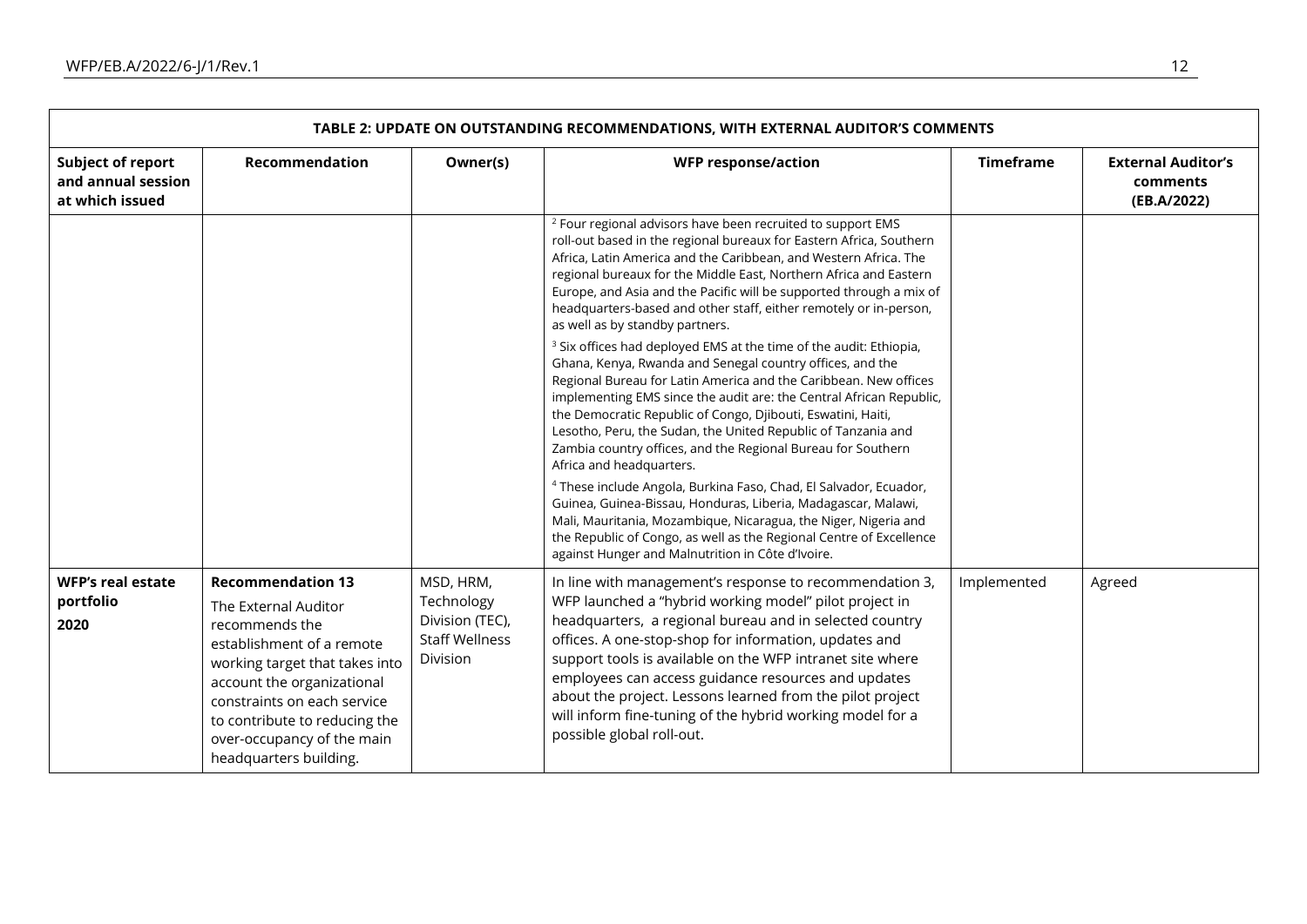| <b>TABLE 2: UPDATE ON OUTSTANDING RECOMMENDATIONS, WITH EXTERNAL AUDITOR'S COMMENTS</b> |                                                                                                                                                                                                                                                                                                                                                                                                                                                                                                                       |                                   |                                                                                                                                                                                                                                                                                                                                                                                                             |                  |                                                      |  |  |  |
|-----------------------------------------------------------------------------------------|-----------------------------------------------------------------------------------------------------------------------------------------------------------------------------------------------------------------------------------------------------------------------------------------------------------------------------------------------------------------------------------------------------------------------------------------------------------------------------------------------------------------------|-----------------------------------|-------------------------------------------------------------------------------------------------------------------------------------------------------------------------------------------------------------------------------------------------------------------------------------------------------------------------------------------------------------------------------------------------------------|------------------|------------------------------------------------------|--|--|--|
| <b>Subject of report</b><br>and annual session<br>at which issued                       | Recommendation                                                                                                                                                                                                                                                                                                                                                                                                                                                                                                        | Owner(s)                          | <b>WFP response/action</b>                                                                                                                                                                                                                                                                                                                                                                                  | <b>Timeframe</b> | <b>External Auditor's</b><br>comments<br>(EB.A/2022) |  |  |  |
| Air transport<br>services<br>2020                                                       | <b>Recommendation 1</b><br>The External Auditor<br>recommends that an aviation<br>operations policy document<br>be prepared for presentation<br>by the Executive Director and<br>approval by the Executive<br>Board.                                                                                                                                                                                                                                                                                                  | <b>Aviation Service</b><br>(SCOA) | SCOA has drafted the aviation policy and internal<br>discussion is underway. Informal consultations with<br>Member States are planned for the third quarter of 2022,<br>with the aim of submitting the policy to the Executive Board<br>for approval at its 2023 first regular session.                                                                                                                     | February 2023    |                                                      |  |  |  |
| Air transport<br>services<br>2020                                                       | <b>Recommendation 3</b><br>The External Auditor<br>recommends that WFP<br>management:<br>a) update and revise the<br>financial and budgetary<br>framework for aviation<br>activities to ensure a<br>comprehensive and<br>transparent presentation<br>of the financial flows<br>arising from such<br>activities; and<br>b) reconsider the rationale<br>for a special account for<br>aviation services in light of<br>the desired degree of<br>autonomy in determining<br>the operating resources<br>for such services. | <b>SCOA</b>                       | The draft directives on the financial management of the<br>aviation special account (ASA) and United Nations<br>Humanitarian Air Service (UNHAS) operations developed by<br>SCOA are under review and discussion with FING. The<br>directives will provide updated guidelines on the<br>administrative, management, accounting and reporting of<br>financial transactions for the ASA and UNHAS operations. | September 2022   |                                                      |  |  |  |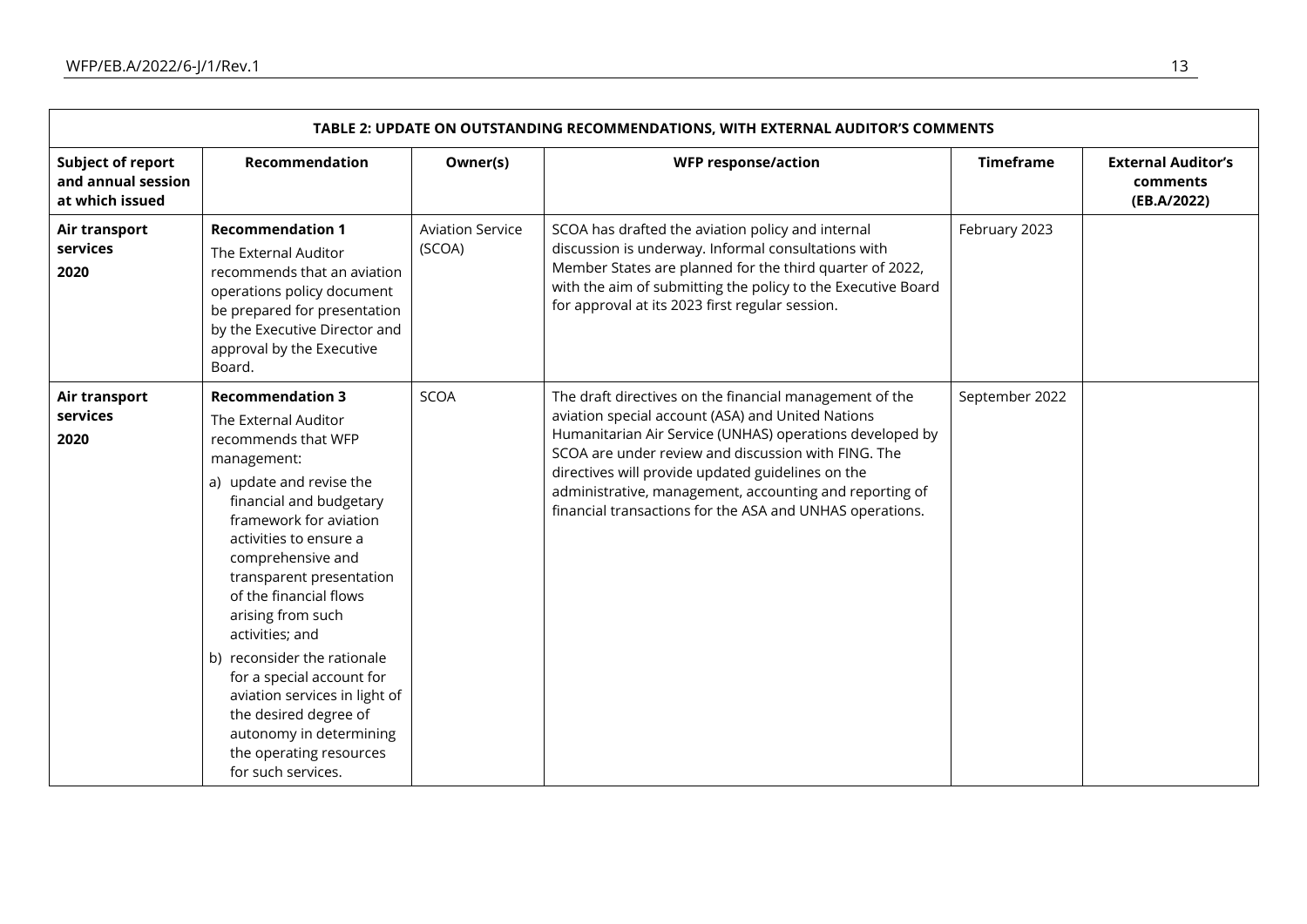| TABLE 2: UPDATE ON OUTSTANDING RECOMMENDATIONS, WITH EXTERNAL AUDITOR'S COMMENTS |                                                                                                                                                                                                                                                                                                                                      |             |                                                                                                                                                                                                                                                                                                                                                                                                                                                                                                                                                                                                                                                                                                                                                                                                                                                                                                                                                                                                                                                                                                                                                                                   |                  |                                                      |  |  |  |
|----------------------------------------------------------------------------------|--------------------------------------------------------------------------------------------------------------------------------------------------------------------------------------------------------------------------------------------------------------------------------------------------------------------------------------|-------------|-----------------------------------------------------------------------------------------------------------------------------------------------------------------------------------------------------------------------------------------------------------------------------------------------------------------------------------------------------------------------------------------------------------------------------------------------------------------------------------------------------------------------------------------------------------------------------------------------------------------------------------------------------------------------------------------------------------------------------------------------------------------------------------------------------------------------------------------------------------------------------------------------------------------------------------------------------------------------------------------------------------------------------------------------------------------------------------------------------------------------------------------------------------------------------------|------------------|------------------------------------------------------|--|--|--|
| <b>Subject of report</b><br>and annual session<br>at which issued                | Recommendation                                                                                                                                                                                                                                                                                                                       | Owner(s)    | <b>WFP response/action</b>                                                                                                                                                                                                                                                                                                                                                                                                                                                                                                                                                                                                                                                                                                                                                                                                                                                                                                                                                                                                                                                                                                                                                        | <b>Timeframe</b> | <b>External Auditor's</b><br>comments<br>(EB.A/2022) |  |  |  |
| Air transport<br>services<br>2020                                                | <b>Recommendation 4</b><br>The External Auditor<br>recommends that the<br>optimal cumulative carryover<br>be determined for each<br>UNHAS operation.                                                                                                                                                                                 | <b>SCOA</b> | SCOA issued a memorandum on the "Distribution and<br>implementation of the Aviation Field Operations' Guidance<br>on Management of Carry-Over Balances" on 31 December<br>2021. The guidance provides that each UNHAS operation is<br>required to maintain a minimum of three months carry-<br>over balance to the following year to ensure the<br>sustainability of its operations. In addition, each UNHAS<br>operation must review its carry-over needs and<br>communicate to the steering committee that provides<br>guidance on UNHAS operations and SCOA in headquarters,<br>specifically expected carry-over balance exceeding<br>five months requirements, for WFP to take all necessary<br>steps to ensure that grant balances are consumed.                                                                                                                                                                                                                                                                                                                                                                                                                             | Implemented      | Agreed                                               |  |  |  |
| Air transport<br>services<br>2020                                                | <b>Recommendation 5</b><br>The External Auditor<br>recommends that the target<br>cumulative surplus defined<br>in 2020 for the ASA be<br>reassessed to take into<br>account the income<br>generated by ad hoc flights<br>and that the use of the funds<br>exceeding this target be<br>determined annually by the<br>Executive Board. | <b>SCOA</b> | SCOA reassessed the ASA cumulative surplus for 2021.<br>Considering gradual recovery of WFP aviation operations to<br>pre-COVID-19 pandemic levels, the projected expenditures<br>and annual revenue from management cost recovery (MCR)<br>fees for 2022 are expected to reach the required ASA<br>balance of USD 17.3 million in 2022, which is almost the<br>same level as in 2020.<br>As approved in the Deputy Executive Director Decision<br>Memorandum dated 23 December 2021, a minimum fund<br>balance of USD 17.3 million, which takes into consideration<br>income generated from all types of aviation activities,<br>including ad hoc flights, will be maintained in the ASA for<br>2022 to enable continuation of air operations services<br>support from SCOA and the Aviation Safety Unit in<br>headquarters for the next annual reporting period. Prior to<br>the COVID-19 pandemic, ad hoc flights revenue reached<br>USD 483,883, contributing to a total ASA revenue of<br>USD 8.36 million. Following roll-out of COVID-19 common<br>air transport services in 2020, the ad hoc flights revenues<br>raised to USD 5.1 million contributing to a total ASA of | Implemented      | Agreed                                               |  |  |  |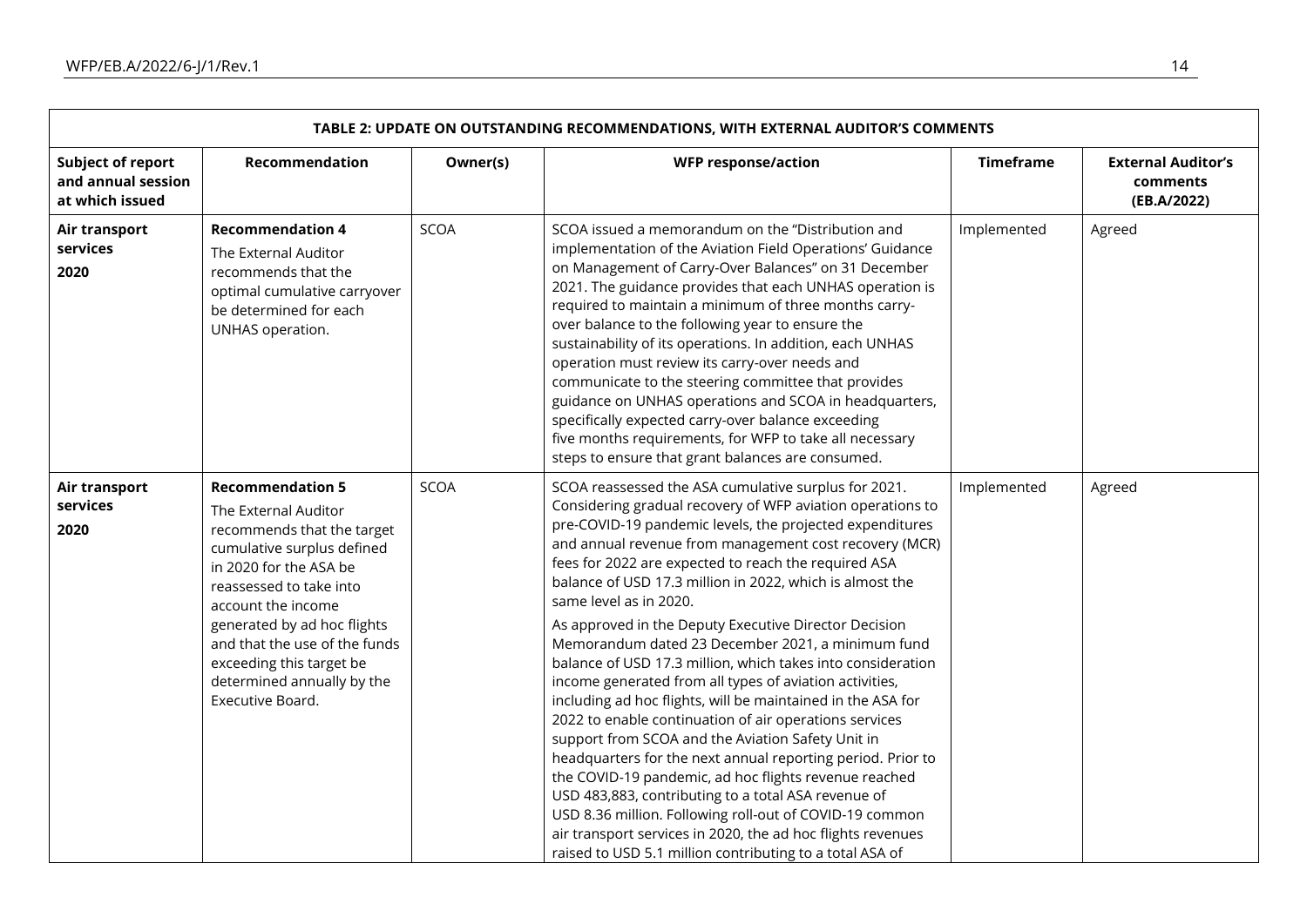| TABLE 2: UPDATE ON OUTSTANDING RECOMMENDATIONS, WITH EXTERNAL AUDITOR'S COMMENTS |                                                                                                                                                                                                                                                                                                   |             |                                                                                                                                                                                                                                                                                                                                                                                                                                                                                                                                                                                                                                                                       |                  |                                                      |  |  |  |
|----------------------------------------------------------------------------------|---------------------------------------------------------------------------------------------------------------------------------------------------------------------------------------------------------------------------------------------------------------------------------------------------|-------------|-----------------------------------------------------------------------------------------------------------------------------------------------------------------------------------------------------------------------------------------------------------------------------------------------------------------------------------------------------------------------------------------------------------------------------------------------------------------------------------------------------------------------------------------------------------------------------------------------------------------------------------------------------------------------|------------------|------------------------------------------------------|--|--|--|
| <b>Subject of report</b><br>and annual session<br>at which issued                | <b>Recommendation</b>                                                                                                                                                                                                                                                                             | Owner(s)    | <b>WFP response/action</b>                                                                                                                                                                                                                                                                                                                                                                                                                                                                                                                                                                                                                                            | <b>Timeframe</b> | <b>External Auditor's</b><br>comments<br>(EB.A/2022) |  |  |  |
|                                                                                  |                                                                                                                                                                                                                                                                                                   |             | USD 12.9 million and reduced to USD 3.02 million and<br>USD 11.1 million respectively for 2021. Considering existing<br>trends and accounting for an MCR reduction from COVID-<br>19-related flights, MCR revenue for 2022 is projected at<br>USD 10.5 million.<br>SCOA will review the minimum balance and established<br>reserve annually to assess the accuracy and relevance of<br>the amounts.                                                                                                                                                                                                                                                                   |                  |                                                      |  |  |  |
| Air transport<br>services<br>2020                                                | <b>Recommendation 6</b><br>The External Auditor<br>recommends that the<br>modalities for funding OSCA<br>administrative and staff costs<br>be re-examined, with<br>consideration being given to<br>reducing the MCR fee and<br>instead allocating a larger<br>share of the PSA budget to<br>OSCA. | <b>SCOA</b> | Internal consultations on the SCOA financing model are<br>ongoing. The outcome of the consultations will drive<br>decision making including on the elements raised by the<br>External Auditor on the programme support and<br>administrative (PSA) budget and MCR rates.                                                                                                                                                                                                                                                                                                                                                                                              | December 2022    |                                                      |  |  |  |
| Air transport<br>services<br>2020                                                | <b>Recommendation 7</b><br>The External Auditor<br>recommends continuing the<br>process of integrating the<br>various fraud risks linked to<br>air services into the<br>operation risk registers and<br>the OSCA risk register.                                                                   | <b>SCOA</b> | Partially accepted.<br>The WFP aviation service risk register guidance procedure<br>issued in 2019 requires all aviation field operations to<br>establish risk registers that reflect not only operational<br>safety and aviation security risks but also strategic, financial<br>and fiduciary risks. SCOA completed a fraud risk<br>assessment in March 2021 with the support of the<br>Enterprise Risk Management Division (ERM). The<br>assessment covered the following areas: a) purchases to<br>payment cycle; b) passengers and user organizations<br>eligibility procedures, including customer registration and<br>payment of advances; and c) sales cycle. | Implemented      | Agreed                                               |  |  |  |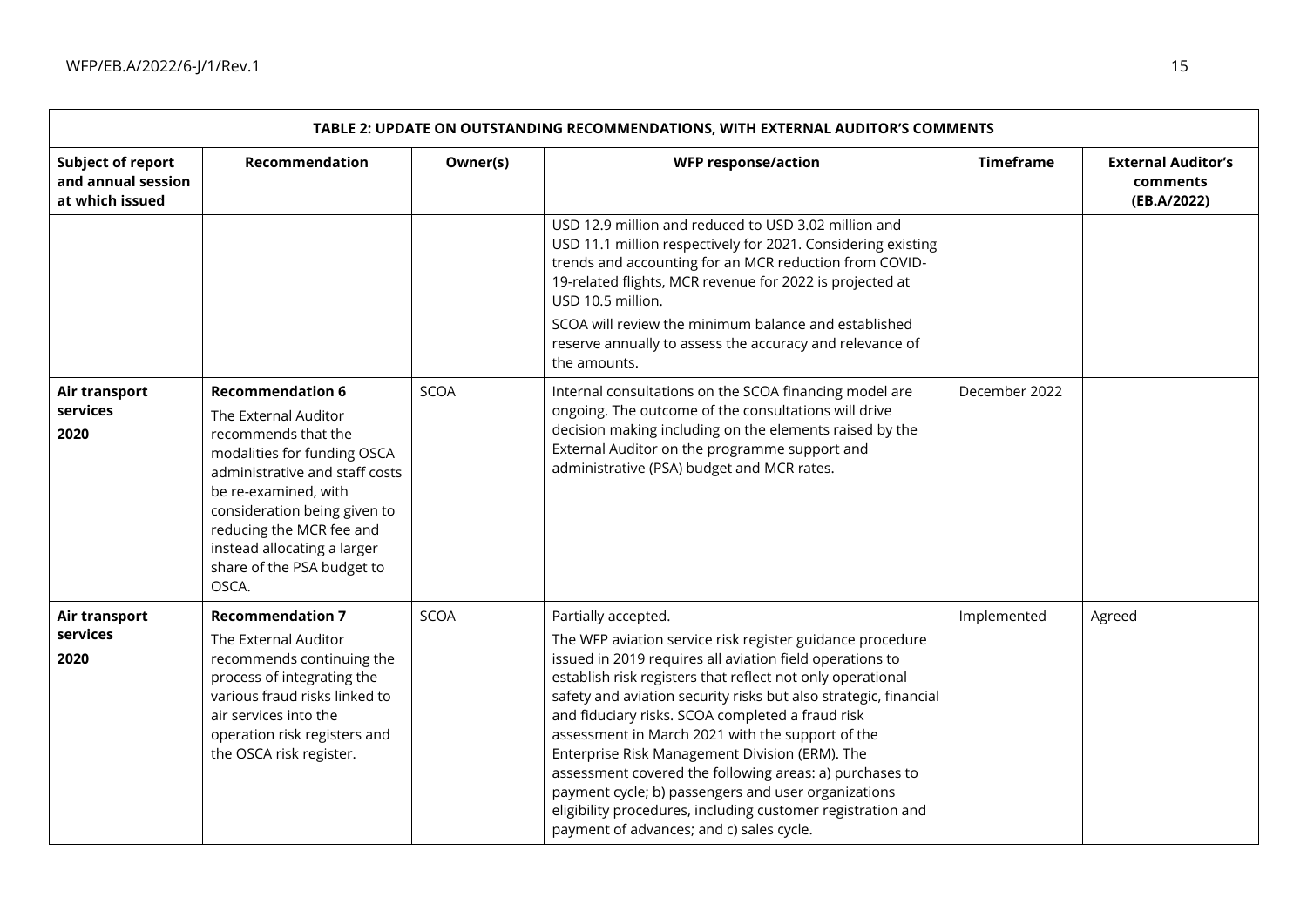| TABLE 2: UPDATE ON OUTSTANDING RECOMMENDATIONS, WITH EXTERNAL AUDITOR'S COMMENTS |                                                                                                                                                                                                                                                                                                                                                                              |             |                                                                                                                                                                                                                                                                                                                                                                                                                                                                                                                                                                                                                                                                                                                                                                                                                                                                      |                  |                                                      |  |  |  |
|----------------------------------------------------------------------------------|------------------------------------------------------------------------------------------------------------------------------------------------------------------------------------------------------------------------------------------------------------------------------------------------------------------------------------------------------------------------------|-------------|----------------------------------------------------------------------------------------------------------------------------------------------------------------------------------------------------------------------------------------------------------------------------------------------------------------------------------------------------------------------------------------------------------------------------------------------------------------------------------------------------------------------------------------------------------------------------------------------------------------------------------------------------------------------------------------------------------------------------------------------------------------------------------------------------------------------------------------------------------------------|------------------|------------------------------------------------------|--|--|--|
| <b>Subject of report</b><br>and annual session<br>at which issued                | <b>Recommendation</b>                                                                                                                                                                                                                                                                                                                                                        | Owner(s)    | <b>WFP response/action</b>                                                                                                                                                                                                                                                                                                                                                                                                                                                                                                                                                                                                                                                                                                                                                                                                                                           | <b>Timeframe</b> | <b>External Auditor's</b><br>comments<br>(EB.A/2022) |  |  |  |
|                                                                                  |                                                                                                                                                                                                                                                                                                                                                                              |             | Sixteen fraud-related risks were identified in the<br>assessment, and corresponding mitigation actions and key<br>risk indicators were developed. As a result of a survey<br>carried out by the Quality Assurance Unit (QAU) in August<br>2021, SCOA prioritized 13 of the 16 risks and included them<br>in the 10 <sup>th</sup> version of the risk register, which will be<br>reviewed and validated every year as per the guidance. To<br>this end, QAU employees managing the risk register<br>completed a risk management training organized by the<br>International Air Transport Association (IATA) in August<br>2021.                                                                                                                                                                                                                                        |                  |                                                      |  |  |  |
| Air transport<br>services<br>2020                                                | <b>Recommendation 9</b><br>The External Auditor<br>recommends developing a<br>fundraising strategy for<br>UNHAS operations that<br>foresees multi-year planning<br>of donors' funding<br>commitments for each<br>operation, including private<br>donors, and at the same time<br>is consistent with the overall<br>strategy of country offices<br>with regard to WFP donors. | <b>SCOA</b> | SCOA developed the UNHAS fundraising strategy for<br>2022-2026 and continues to collaborate with the relevant<br>divisions to align with corporate strategies and<br>requirements.<br>The strategy has five focus areas (complementary<br>centralization and promotion of flexible funding, multi-year<br>funding, increased outreach to non-traditional donors,<br>enhanced United Nations system-wide fundraising, and<br>development of a funding monitoring system) to guide the<br>broadening of the current donor base for WFP aviation<br>activities and the mobilization of predictable and reliable<br>resources, to enable UNHAS to carry out vital air transport<br>services for the entire humanitarian and development<br>community.<br>SCO will monitor and report to the Executive Board on the<br>implementation of the strategy on an annual basis. | Implemented      | Agreed                                               |  |  |  |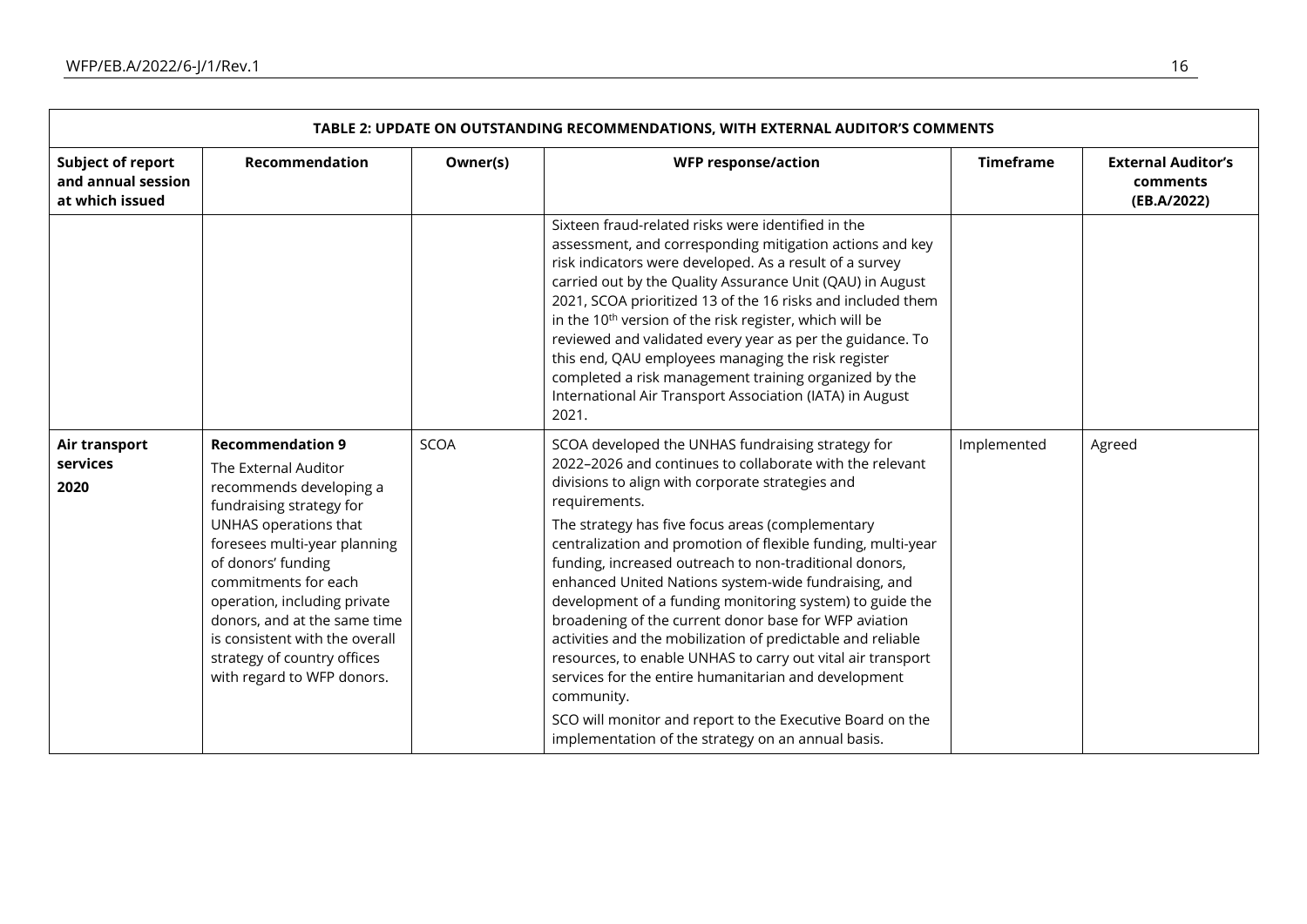| TABLE 2: UPDATE ON OUTSTANDING RECOMMENDATIONS, WITH EXTERNAL AUDITOR'S COMMENTS |                                                                                                                                                                                                                                                                                                                                                                               |             |                                                                                                                                                                                                                                                                                                                                                                                                                                                                                                                                                                                                                                                                                                                                                                                                                                                                                                                                                                                                                                                                                                                                                                                                                                                                                                                   |                  |                                                      |  |  |  |
|----------------------------------------------------------------------------------|-------------------------------------------------------------------------------------------------------------------------------------------------------------------------------------------------------------------------------------------------------------------------------------------------------------------------------------------------------------------------------|-------------|-------------------------------------------------------------------------------------------------------------------------------------------------------------------------------------------------------------------------------------------------------------------------------------------------------------------------------------------------------------------------------------------------------------------------------------------------------------------------------------------------------------------------------------------------------------------------------------------------------------------------------------------------------------------------------------------------------------------------------------------------------------------------------------------------------------------------------------------------------------------------------------------------------------------------------------------------------------------------------------------------------------------------------------------------------------------------------------------------------------------------------------------------------------------------------------------------------------------------------------------------------------------------------------------------------------------|------------------|------------------------------------------------------|--|--|--|
| <b>Subject of report</b><br>and annual session<br>at which issued                | Recommendation                                                                                                                                                                                                                                                                                                                                                                | Owner(s)    | <b>WFP response/action</b>                                                                                                                                                                                                                                                                                                                                                                                                                                                                                                                                                                                                                                                                                                                                                                                                                                                                                                                                                                                                                                                                                                                                                                                                                                                                                        | <b>Timeframe</b> | <b>External Auditor's</b><br>comments<br>(EB.A/2022) |  |  |  |
| Air transport<br>services<br>2020                                                | <b>Recommendation 11</b><br>The External Auditor<br>recommends that OSCA<br>employ instruments<br>designed to better control<br>prices, such as: a) including a<br>financial audit clause in<br>contracts; b) sharing pricing<br>information with other<br>agencies; and c) undertaking<br>a specific study of market<br>prices for specialized aircraft<br>charter services. | <b>SCOA</b> | SCOA partially accepted the recommendation noting that<br>its instruments to monitor prices comply with WFP<br>procurement manual provisions. Nevertheless, SCOA<br>introduced additional measures to improve its internal<br>control over aircraft charter prices:<br>In coordination with WFP's Legal Office (LEG), the<br>➤<br>addition of article 14 to the Aircraft Charter Agreement<br>to include a financial audit clause granting the<br>charterer and its authorized representatives the right<br>to audit all financial and related records of the carrier<br>by auditors or other qualified agents of the charterer.<br>Contracted IATA to assist with optimizing its request<br>➤<br>for proposal process in relation to chartering aircraft<br>and perform a market rate benchmarking exercise to<br>assess the competitiveness of rates quoted by WFP air<br>transport operators for fair market value and pricing.<br>The project is monitored through regular bilateral<br>discussions with and delivery reports from IATA.<br>In addition, SCOA maintains bilateral cooperation with the<br>United Nations Department of Operational Support to<br>share technical air operator information (including financial<br>data) and continues the use of the Platts platform for price<br>monitoring. | Implemented      | Agreed                                               |  |  |  |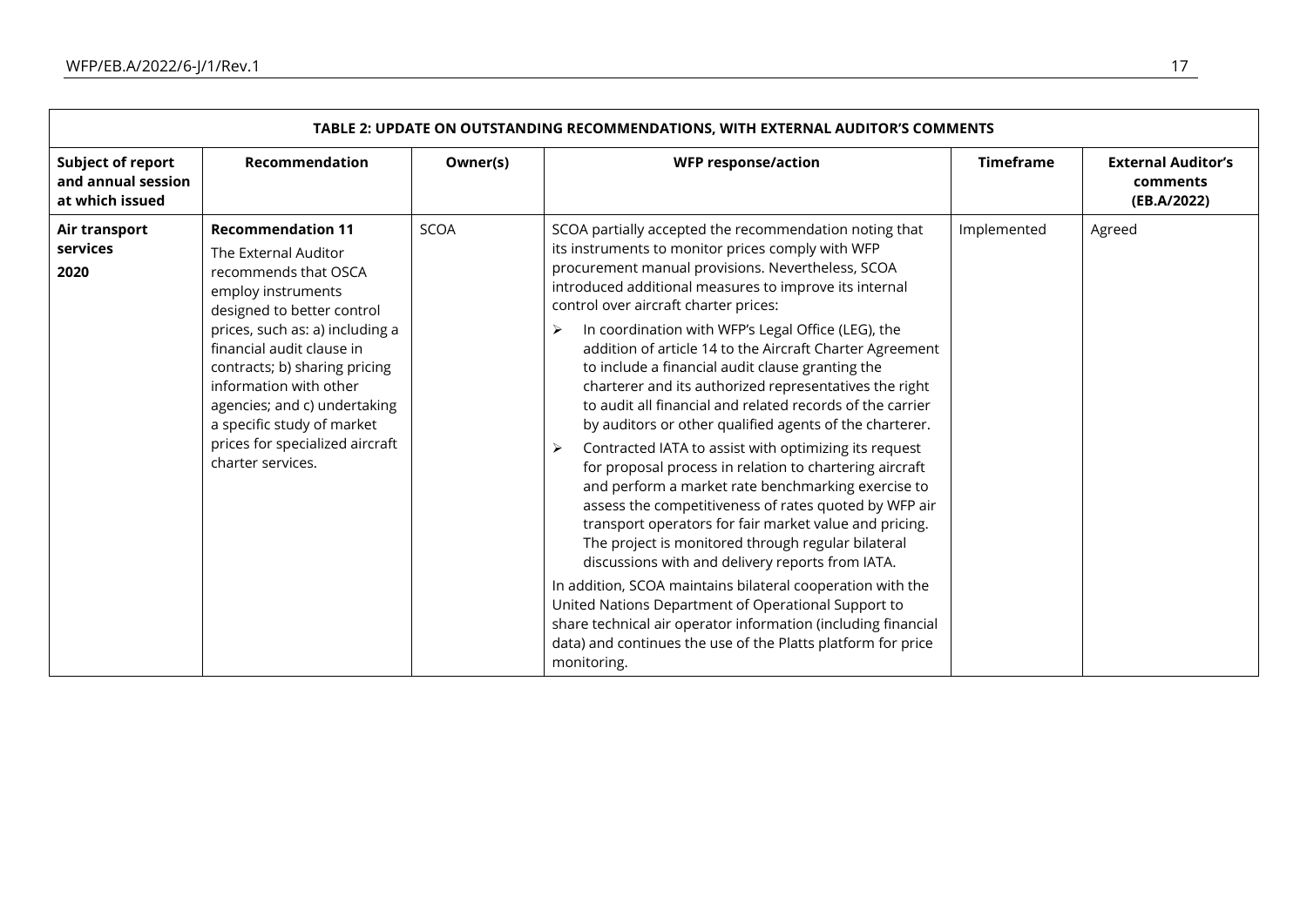| TABLE 2: UPDATE ON OUTSTANDING RECOMMENDATIONS, WITH EXTERNAL AUDITOR'S COMMENTS |                                                                                                                                                                                               |             |                                                                                                                                                                                                                                                                                                                                                                                                                                                                                                                                                                                                                                                                                                                                                                                                                                                                                                                                                                                                                                                                                                                                                                                                                                                                                                                                                                                                                                                                                                                                                             |                  |                                                      |  |  |  |
|----------------------------------------------------------------------------------|-----------------------------------------------------------------------------------------------------------------------------------------------------------------------------------------------|-------------|-------------------------------------------------------------------------------------------------------------------------------------------------------------------------------------------------------------------------------------------------------------------------------------------------------------------------------------------------------------------------------------------------------------------------------------------------------------------------------------------------------------------------------------------------------------------------------------------------------------------------------------------------------------------------------------------------------------------------------------------------------------------------------------------------------------------------------------------------------------------------------------------------------------------------------------------------------------------------------------------------------------------------------------------------------------------------------------------------------------------------------------------------------------------------------------------------------------------------------------------------------------------------------------------------------------------------------------------------------------------------------------------------------------------------------------------------------------------------------------------------------------------------------------------------------------|------------------|------------------------------------------------------|--|--|--|
| <b>Subject of report</b><br>and annual session<br>at which issued                | Recommendation                                                                                                                                                                                | Owner(s)    | <b>WFP response/action</b>                                                                                                                                                                                                                                                                                                                                                                                                                                                                                                                                                                                                                                                                                                                                                                                                                                                                                                                                                                                                                                                                                                                                                                                                                                                                                                                                                                                                                                                                                                                                  | <b>Timeframe</b> | <b>External Auditor's</b><br>comments<br>(EB.A/2022) |  |  |  |
| Air transport<br>services<br>2020                                                | <b>Recommendation 15</b><br>The External Auditor<br>recommends adding an<br>environmental clause to air<br>charter, ground handling and<br>refuelling contracts related<br>to air operations. | <b>SCOA</b> | Aircraft charter, fuel and ground handling agent<br>agreements will be amended to incorporate an<br>environmental clause as of January 2022, which has been<br>cleared by LEG:<br>"The Parties support the need to protect the environment by<br>promoting the sustainable development of aviation. The Parties<br>agree to promote the implementation of WFP's global<br>environmental commitments as established in WFP's<br>Environmental Policy 2017 including:<br>Progressively enhancing the environmental sustainability<br>➤<br>of activities and operations, improving efficiency and<br>outcomes over time;<br>Protecting the environment and preventing pollution by<br>managing risks and maximizing the environmental<br>opportunities of all activities and operations;<br>Minimizing the carbon footprint and increasing the<br>≻<br>resource-efficiency of operations and facilities<br>management, to include the management of materials,<br>water, energy, and waste.<br>The Company shall promote awareness and strive to<br>incorporate best international practices to reduce<br>environmental impact with regard to sustainability, avoidance<br>of environmental pollution, minimizing energy use, water,<br>wastewater management and solid waste management.<br>Environmental management and controls should at all times<br>be in compliance with local standards, international and<br>relevant International Civil Aviation Organization regulatory<br>practices as prescribed by the National Civil Aviation<br>Authorities". | Implemented      | Agreed                                               |  |  |  |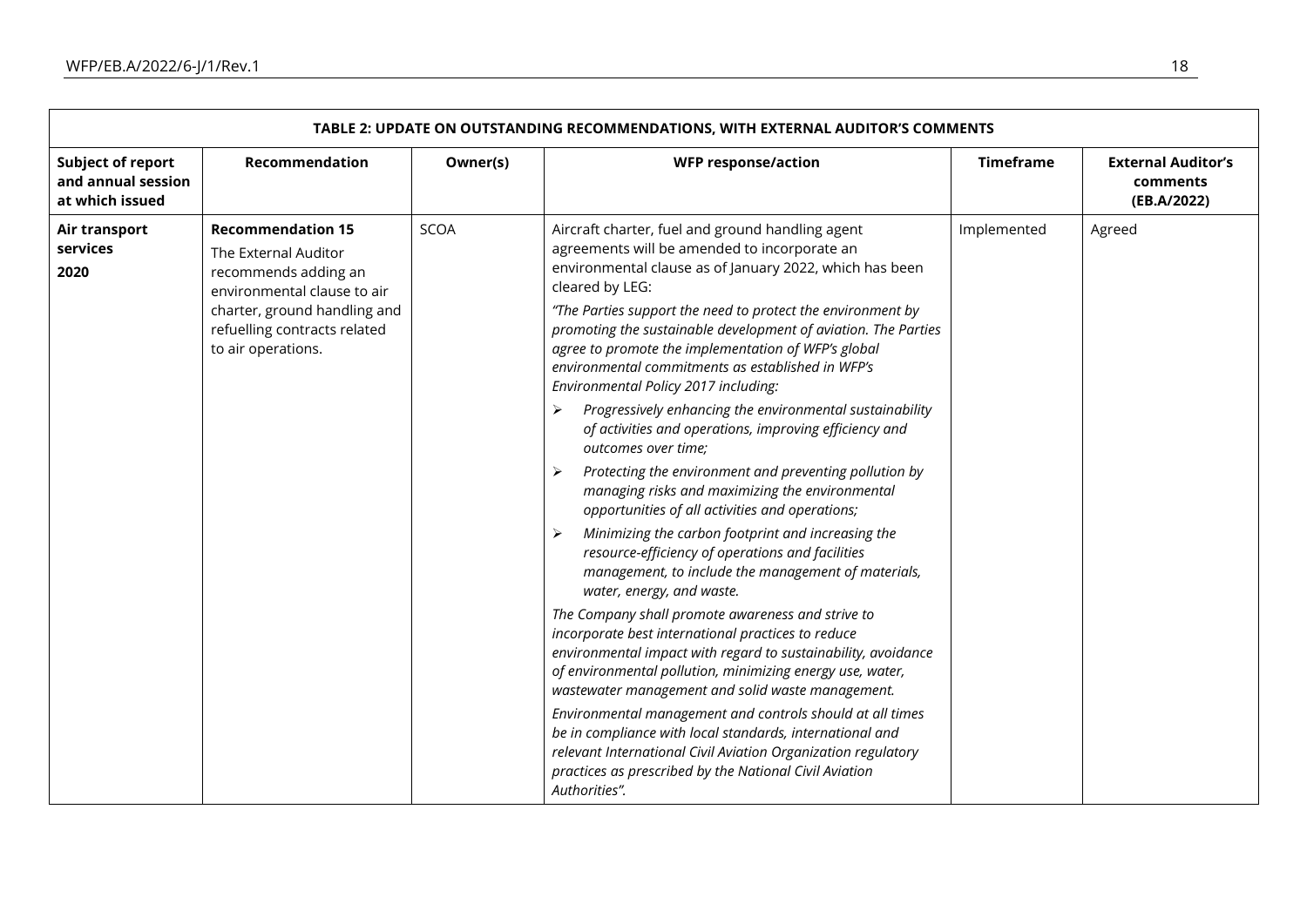| TABLE 2: UPDATE ON OUTSTANDING RECOMMENDATIONS, WITH EXTERNAL AUDITOR'S COMMENTS |                                                                                                                                                                                                                                                                                                                                                  |             |                                                                                                                                                                                                                                                                                                                                                                                                                                                                                                                                                                                                                                                                                                                                                                                                                                                                                                                                                                                                          |                  |                                                      |  |  |  |
|----------------------------------------------------------------------------------|--------------------------------------------------------------------------------------------------------------------------------------------------------------------------------------------------------------------------------------------------------------------------------------------------------------------------------------------------|-------------|----------------------------------------------------------------------------------------------------------------------------------------------------------------------------------------------------------------------------------------------------------------------------------------------------------------------------------------------------------------------------------------------------------------------------------------------------------------------------------------------------------------------------------------------------------------------------------------------------------------------------------------------------------------------------------------------------------------------------------------------------------------------------------------------------------------------------------------------------------------------------------------------------------------------------------------------------------------------------------------------------------|------------------|------------------------------------------------------|--|--|--|
| <b>Subject of report</b><br>and annual session<br>at which issued                | Recommendation                                                                                                                                                                                                                                                                                                                                   | Owner(s)    | <b>WFP response/action</b>                                                                                                                                                                                                                                                                                                                                                                                                                                                                                                                                                                                                                                                                                                                                                                                                                                                                                                                                                                               | <b>Timeframe</b> | <b>External Auditor's</b><br>comments<br>(EB.A/2022) |  |  |  |
|                                                                                  |                                                                                                                                                                                                                                                                                                                                                  |             | In addition, as part of the WFP aviation service<br>"Environmental and Sustainability Programme" (May 2021),<br>SCOA has launched several initiatives to reduce the overall<br>environmental footprint of the WFP aviation service, such<br>as:<br>$\blacktriangleright$<br>incorporating air operators' emission level into<br>technical offer assessment methodology;<br>implementing the waste reduction guidelines; and<br>⋗<br>optimizing flight procedures and increasing<br>$\blacktriangleright$<br>operational efficiency.                                                                                                                                                                                                                                                                                                                                                                                                                                                                      |                  |                                                      |  |  |  |
| Air transport<br>services<br>2020                                                | <b>Recommendation 16</b><br>The External Auditor<br>recommends that further<br>consideration be given to the<br>introduction in the Takeflite<br>flight management system of<br>a system for verifying<br>authorizations of<br>organizations that use<br>UNHAS and individual lists of<br>authorized persons provided<br>by those organizations. | <b>SCOA</b> | SCOA promotes the Humanitarian Booking Hub as a<br>comprehensive online booking platform for UNHAS flights<br>and has rolled out the platform's information webpage<br>functionality for all UNHAS field operations. The online<br>booking functionality is being tested in Madagascar and the<br>Syrian Arab Republic with onward roll-out by all UNHAS<br>operations planned to be completed in 2022.<br>The eligibility endorsement functionality's development<br>activities are ongoing. The designed functionality will<br>provide WFP aviation and the user organization with a<br>digital solution to reinforce the eligibility requirements and<br>enforce mandatory conditions to access the booking portal.<br>Passengers will be verified through the digital system by<br>designated employees from their organization and their<br>details inserted automatically into the database after<br>verification. The system will also provide notifications on<br>the expiry dates of documents. | December 2022    |                                                      |  |  |  |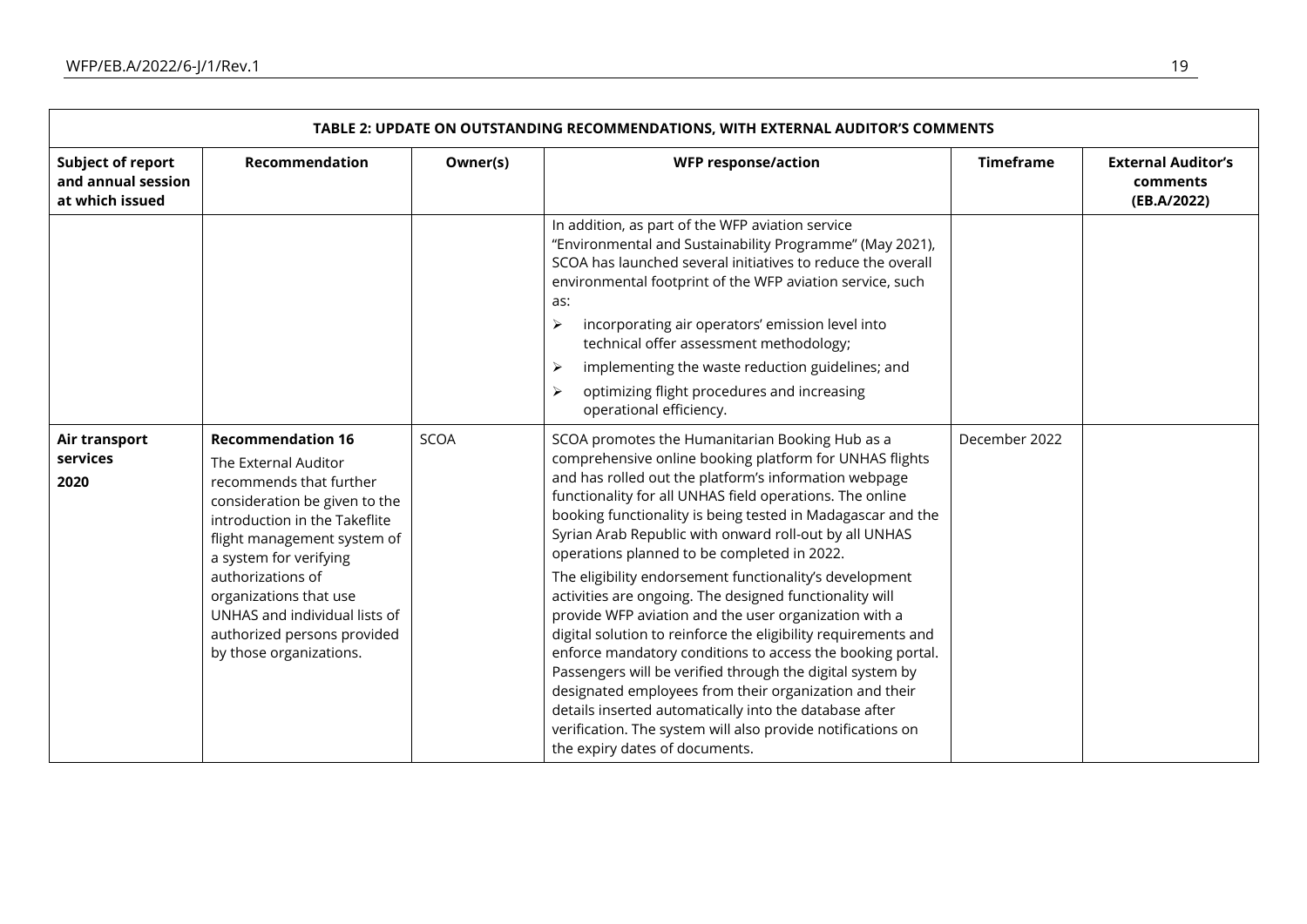| TABLE 2: UPDATE ON OUTSTANDING RECOMMENDATIONS, WITH EXTERNAL AUDITOR'S COMMENTS |                                                                                                                                                                                                                                                           |                                                            |                                                                                                                                                                                                                                                                                                                                                                                                                                                                                                                                                                                                          |                  |                                                      |  |  |
|----------------------------------------------------------------------------------|-----------------------------------------------------------------------------------------------------------------------------------------------------------------------------------------------------------------------------------------------------------|------------------------------------------------------------|----------------------------------------------------------------------------------------------------------------------------------------------------------------------------------------------------------------------------------------------------------------------------------------------------------------------------------------------------------------------------------------------------------------------------------------------------------------------------------------------------------------------------------------------------------------------------------------------------------|------------------|------------------------------------------------------|--|--|
| <b>Subject of report</b><br>and annual session<br>at which issued                | Recommendation                                                                                                                                                                                                                                            | Owner(s)                                                   | <b>WFP response/action</b>                                                                                                                                                                                                                                                                                                                                                                                                                                                                                                                                                                               | <b>Timeframe</b> | <b>External Auditor's</b><br>comments<br>(EB.A/2022) |  |  |
| 2020 audited<br>annual accounts<br>2021                                          | <b>Recommendation 1</b><br>The External Auditor<br>recommends that WFP<br>reconsider its decision to no<br>longer present an<br>implementation plan in the<br>Board-approved<br>management plan, or<br>alternatively revise the<br>Financial Regulations. | Corporate<br>Planning and<br>Performance<br>Division (CPP) | The Secretariat reviewed WFP's budget information<br>approach and presented the global operational<br>requirements and provisional implementation plan in the<br>WFP management plan (2022-2024). Implementation plans<br>of the individual country offices are published in the online<br>country strategic plan (CSP) data portal at the beginning of<br>each year and updated throughout the year. The global<br>implementation plan reported in the audited annual<br>accounts, Statement V will be drawn from the country office<br>implementation plans released at the beginning of each<br>year. | Implemented      | Agreed                                               |  |  |
| 2020 audited<br>annual accounts<br>2021                                          | <b>Recommendation 2</b><br>The External Auditor<br>recommends that WFP<br>establish a written procedure<br>for the regular updating of<br>the financial resources<br>management manual.                                                                   | Corporate<br><b>Finance Division</b><br>(FIN)              | WFP launched the Financial Management Manual in<br>December 2021 through an Executive Director's circular<br>(OED2021/022), which mandates the Director, Corporate<br>Finance Division, to periodically review and keep the<br>manual up-to-date.<br>In addition, the Executive Director's circular on the revised<br>WFP Financial Rules (OED2021/019) took effect in October<br>2021 and was presented to the Executive Board for<br>information at its 2021 second regular session<br>(WFP/EB.2/2021/5-D/1).                                                                                          | Implemented      | Agreed                                               |  |  |
| 2020 audited<br>annual accounts<br>2021                                          | <b>Recommendation 3</b><br>The External Auditor<br>recommends that WFP<br>automate the<br>synchronization of the basic<br>data in the WINGS SAP/HCM<br>personnel master file with<br>the data in the WINGS/Active<br>Directory (AD) file.                 | TEC/HRM                                                    | WFP implemented the new logic for separation date and<br>calculated retirement date. The automated process<br>synchronizes data between Active Directory and WINGS.                                                                                                                                                                                                                                                                                                                                                                                                                                      | Implemented      | Agreed                                               |  |  |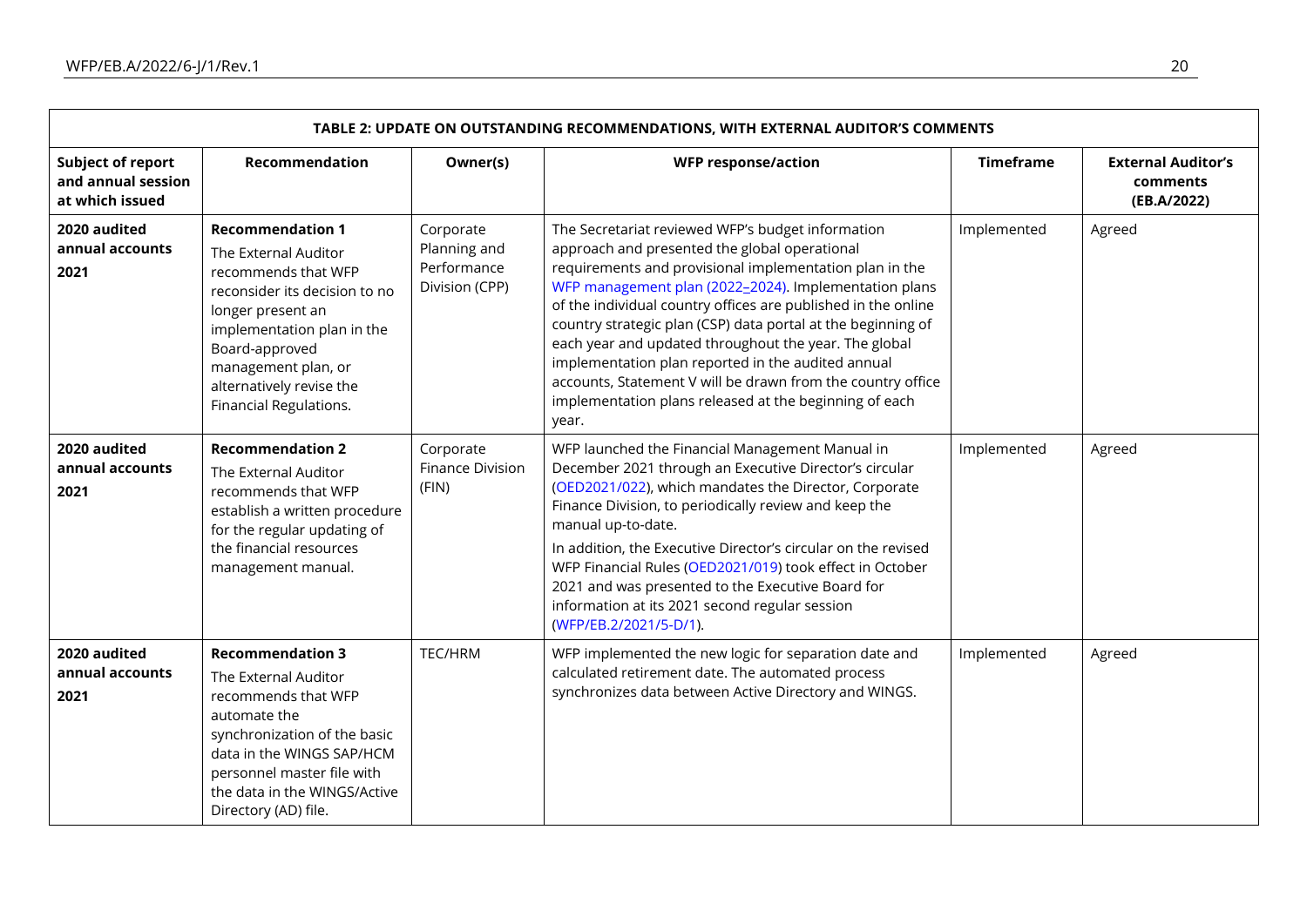| TABLE 2: UPDATE ON OUTSTANDING RECOMMENDATIONS, WITH EXTERNAL AUDITOR'S COMMENTS |                                                                                                                                                                                                                                                                                      |            |                                                                                                                                                                                                                                                                                                                                                                                                                                                        |                  |                                                      |  |  |
|----------------------------------------------------------------------------------|--------------------------------------------------------------------------------------------------------------------------------------------------------------------------------------------------------------------------------------------------------------------------------------|------------|--------------------------------------------------------------------------------------------------------------------------------------------------------------------------------------------------------------------------------------------------------------------------------------------------------------------------------------------------------------------------------------------------------------------------------------------------------|------------------|------------------------------------------------------|--|--|
| <b>Subject of report</b><br>and annual session<br>at which issued                | <b>Recommendation</b>                                                                                                                                                                                                                                                                | Owner(s)   | <b>WFP response/action</b>                                                                                                                                                                                                                                                                                                                                                                                                                             | <b>Timeframe</b> | <b>External Auditor's</b><br>comments<br>(EB.A/2022) |  |  |
| 2020 audited<br>annual accounts<br>2021                                          | <b>Recommendation 4</b><br>The External Auditor<br>recommends that WFP<br>document the relationship<br>with external users of<br>WINGS II and put security<br>controls in place to reduce<br>the risks associated with<br>their access to the system.                                | <b>TEC</b> | WFP implemented a documented procedure allowing TEC<br>to identify external WINGS users and filter users that do not<br>require access to WINGS transactions. WFP initiated a clean-<br>up exercise reducing the number of active external users<br>from more than 1,000 to 141, of which 88 have been<br>identified as belonging to an external company and 53 are<br>still to be analysed, with a reduction of 94.7 percent of the<br>cases.         | Implemented      | Agreed                                               |  |  |
| 2020 audited<br>annual accounts<br>2021                                          | <b>Recommendation 5</b><br>The External Auditor<br>recommends that WFP<br>consider strengthening the<br>audit trail by including in the<br>actuary's next contract,<br>provisions for providing<br>additional information on the<br>data and methods used in<br>actuarial valuation. | <b>FIN</b> | WFP has participated in a joint tender with the Food and<br>Agriculture Organization of the United Nations and the<br>International Fund for Agricultural Development to select<br>an actuary for the financial periods 2021 to 2025 ensuring<br>that the ability to provide all required justifications was<br>integrated into the technical requirements as part of the<br>procurement process and adding oversight-related<br>requirements as well. | Implemented      | Agreed                                               |  |  |
| 2020 audited<br>annual accounts<br>2021                                          | <b>Recommendation 6</b><br>The External Auditor<br>recommends that WFP<br>determine the lapse rate for<br>the national field staff<br>medical insurance plan<br>based on national staff<br>member experience.                                                                        | <b>FIN</b> | For the 2021 actuarial valuation and financial statements<br>preparation, WFP provided 2020 and 2021 national staff<br>member experience data for the medical insurance plan<br>from which lapse rates were derived and updated in<br>consultation with the incoming actuary. These will also be<br>monitored and updated in future years as more experience<br>data is obtained.                                                                      | Implemented      | Agreed                                               |  |  |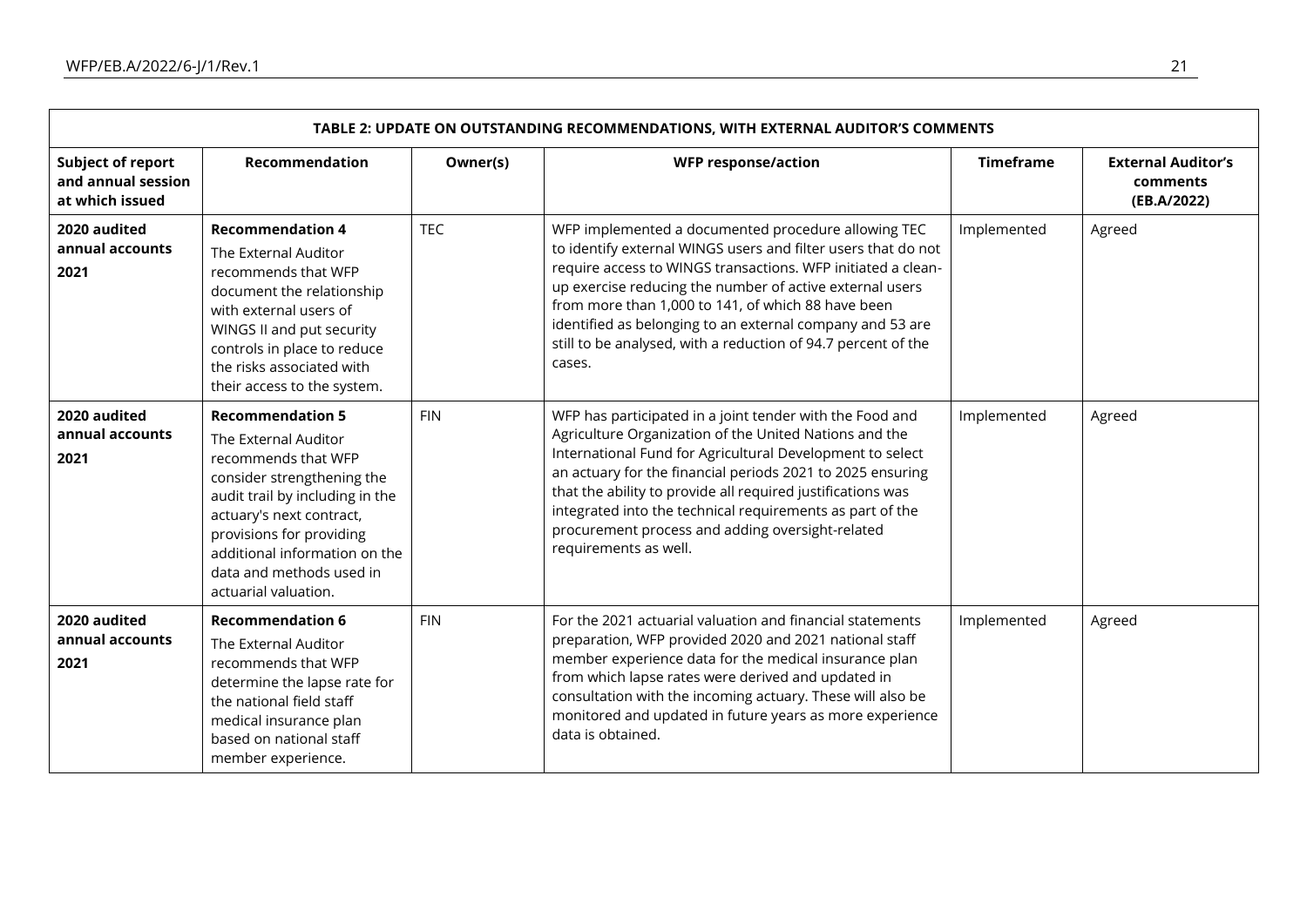| TABLE 2: UPDATE ON OUTSTANDING RECOMMENDATIONS, WITH EXTERNAL AUDITOR'S COMMENTS |                                                                                                                                                                                                                                                                                                             |            |                                                                                                                                                                                                                                                                                                                                                                                                                                                                                                                                                                                                                                                                                                                                                                                                                                                                                                                                                                      |                  |                                                      |  |  |  |
|----------------------------------------------------------------------------------|-------------------------------------------------------------------------------------------------------------------------------------------------------------------------------------------------------------------------------------------------------------------------------------------------------------|------------|----------------------------------------------------------------------------------------------------------------------------------------------------------------------------------------------------------------------------------------------------------------------------------------------------------------------------------------------------------------------------------------------------------------------------------------------------------------------------------------------------------------------------------------------------------------------------------------------------------------------------------------------------------------------------------------------------------------------------------------------------------------------------------------------------------------------------------------------------------------------------------------------------------------------------------------------------------------------|------------------|------------------------------------------------------|--|--|--|
| <b>Subject of report</b><br>and annual session<br>at which issued                | Recommendation                                                                                                                                                                                                                                                                                              | Owner(s)   | <b>WFP response/action</b>                                                                                                                                                                                                                                                                                                                                                                                                                                                                                                                                                                                                                                                                                                                                                                                                                                                                                                                                           | <b>Timeframe</b> | <b>External Auditor's</b><br>comments<br>(EB.A/2022) |  |  |  |
| 2020 audited<br>annual accounts<br>2021                                          | <b>Recommendation 7</b><br>The External Auditor<br>recommends that WFP set<br>the after-service medical<br>insurance plan cost sharing<br>rate for international staff<br>based on historical<br>participation rates rather<br>than on the average of ex-<br>ante estimates.                                | <b>FIN</b> | For the 2021 valuation, WFP retained the cost-sharing rate<br>used in the 2020 valuation and provided historical data on<br>participants' contributions to the actuary to calculate<br>participation rate ex-post. However, WFP does not expect<br>the ex-post calculation to differ materially from ex-ante<br>estimate. Once the results of this exercise are known, WFP<br>will request advice from the actuary on the best approach<br>for setting this assumption in future valuations. The rate<br>calculated using ex-post approach can be the starting point<br>for assumption setting while also considering the built-in<br>dependencies in the after-service medical coverage plan<br>rules between the salary and medical cost increases.                                                                                                                                                                                                                | Implemented      | Agreed                                               |  |  |  |
| <b>Beneficiary</b><br>information<br>management<br>2021                          | <b>Recommendation 1</b><br>The External Auditor<br>recommends that<br>methodological annexes<br>specifying the conditions and<br>limitations of the beneficiary<br>count be produced as<br>support for the beneficiary<br>data presented in annual<br>country reports and the<br>annual performance report. | CPP        | CPP developed the methodological annex to the annual<br>performance report for 2021. It provides an explanation of<br>how beneficiary figures are aggregated for the following key<br>categories:<br>total number of beneficiaries;<br>➤<br>total number of beneficiaries receiving food transfers,<br>➤<br>cash-based transfers, commodity vouchers and<br>capacity strengthening;<br>total number of beneficiaries assisted under each<br>➤<br>programme area;<br>total number of schoolchildren assisted under school-<br>$\blacktriangleright$<br>based programmes.<br>Based on this methodology, WFP will inform annual<br>performance report users that the data on beneficiary<br>numbers represent best estimates that are subject to<br>estimation variances, through an annex documenting the<br>methodology and a footnote beginning with the annual<br>performance report for 2021 to be presented to the<br>Executive Board at its 2022 annual session. | Implemented      | Agreed                                               |  |  |  |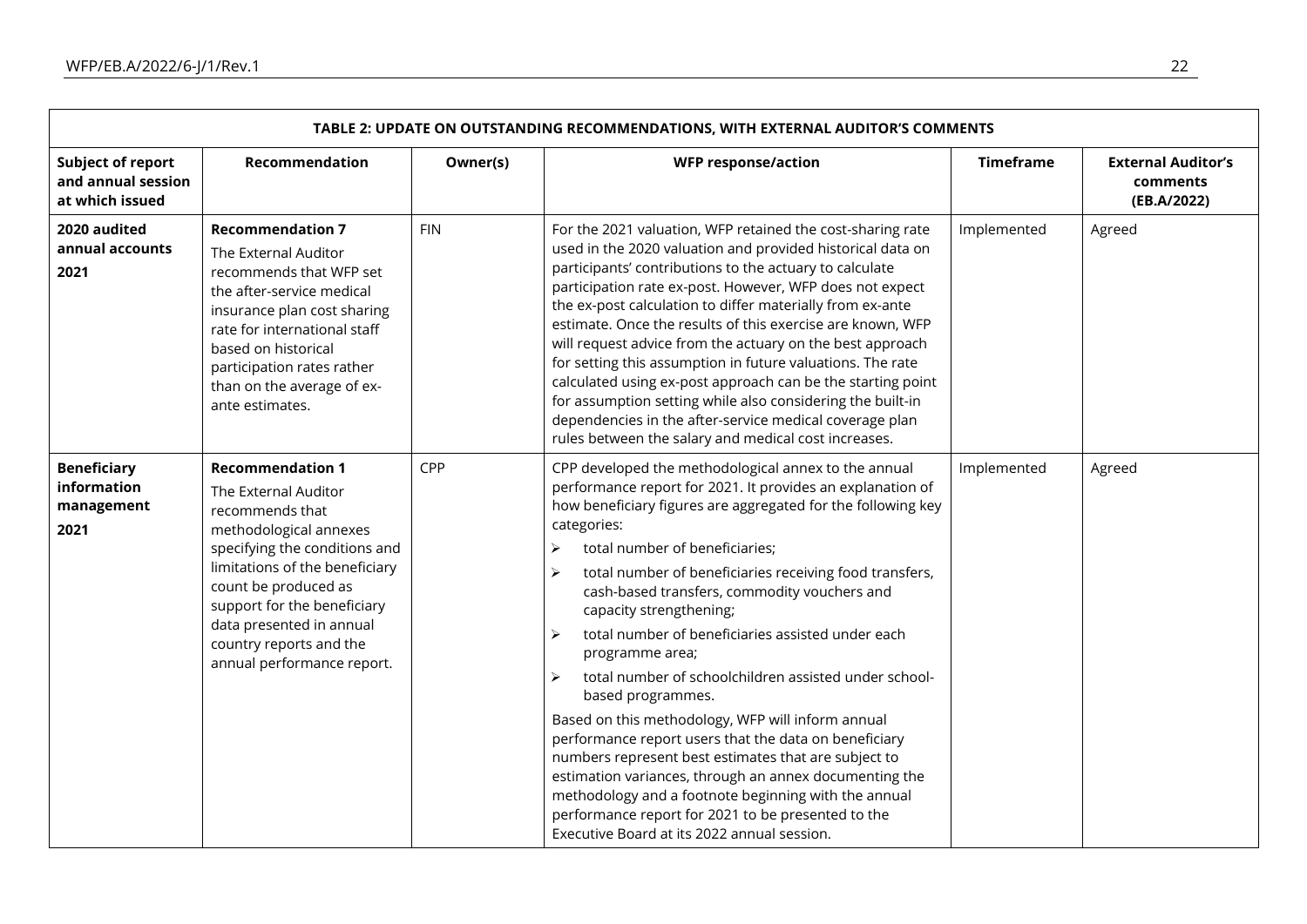| TABLE 2: UPDATE ON OUTSTANDING RECOMMENDATIONS, WITH EXTERNAL AUDITOR'S COMMENTS |                                                                                                                                                                                                                                                    |          |                                                                                                                                                                                                                                                                                                                                                                                                                                                                                                                                                                                                                                                                                                                                                                                                                                                                 |                  |                                                                                                        |  |  |  |
|----------------------------------------------------------------------------------|----------------------------------------------------------------------------------------------------------------------------------------------------------------------------------------------------------------------------------------------------|----------|-----------------------------------------------------------------------------------------------------------------------------------------------------------------------------------------------------------------------------------------------------------------------------------------------------------------------------------------------------------------------------------------------------------------------------------------------------------------------------------------------------------------------------------------------------------------------------------------------------------------------------------------------------------------------------------------------------------------------------------------------------------------------------------------------------------------------------------------------------------------|------------------|--------------------------------------------------------------------------------------------------------|--|--|--|
| <b>Subject of report</b><br>and annual session<br>at which issued                | Recommendation                                                                                                                                                                                                                                     | Owner(s) | <b>WFP response/action</b>                                                                                                                                                                                                                                                                                                                                                                                                                                                                                                                                                                                                                                                                                                                                                                                                                                      | <b>Timeframe</b> | <b>External Auditor's</b><br>comments<br>(EB.A/2022)                                                   |  |  |  |
|                                                                                  |                                                                                                                                                                                                                                                    |          | Also, WFP incorporated the standard annex to all annual<br>country reports explaining the methodology used for<br>beneficiary counting and reporting, and provided guidance<br>to country offices for documenting beneficiary adjustments<br>in WFP's country office tool for managing effectively<br>(COMET).                                                                                                                                                                                                                                                                                                                                                                                                                                                                                                                                                  |                  |                                                                                                        |  |  |  |
| <b>Beneficiary</b><br>information<br>management<br>2021                          | <b>Recommendation 2</b><br>The External Auditor<br>recommends that a country<br>office rating based on the ten<br>information quality criteria<br>listed, be established and<br>included in the information<br>provided to the Executive<br>Board. | CPP, ERM | Based on WFP's review of the ten information quality<br>criteria, CPP and ERM will support the Identity Management<br>Steering Committee (led by the Programme and Policy<br>Development Department) and other divisions to integrate<br>key information quality elements into the question related<br>to beneficiary management and data protection in the<br>annual Executive Director Assurance Exercise.                                                                                                                                                                                                                                                                                                                                                                                                                                                    | November 2022    |                                                                                                        |  |  |  |
| <b>Beneficiary</b><br>information<br>management<br>2021                          | <b>Recommendation 3</b><br>The External Auditor<br>recommends that the<br>performance assessments of<br>cooperating partners be<br>strengthened in order to<br>have a measure with which<br>to gauge the quality of the<br>data that they collect. | CPP, NGO | WFP implemented an automated feature enabling<br>cooperating partners to upload distribution reports in<br>COMET and enhancing data security at transfer and data<br>quality oversight by internal business owners. Guidance<br>materials and webinar training have been provided to all<br>regions to support its implementation.<br>In addition, to improve the management and oversight of<br>cooperating partners, WFP has implemented the COMET<br>control panel dashboards that provide an overview of data<br>in COMET, COMET-Logistics Execution Support System<br>reconciliation and COMET-WINGS reconciliations for cash-<br>based transfers. WFP will continue to enhance the<br>dashboard to align with the WFP corporate results<br>framework (2022-2025) and further enhance the control<br>panel navigation to facilitate access to information. | Implemented      | Agreed and superseded<br>by recommendations<br>issued in the 2022<br>report on cooperating<br>partners |  |  |  |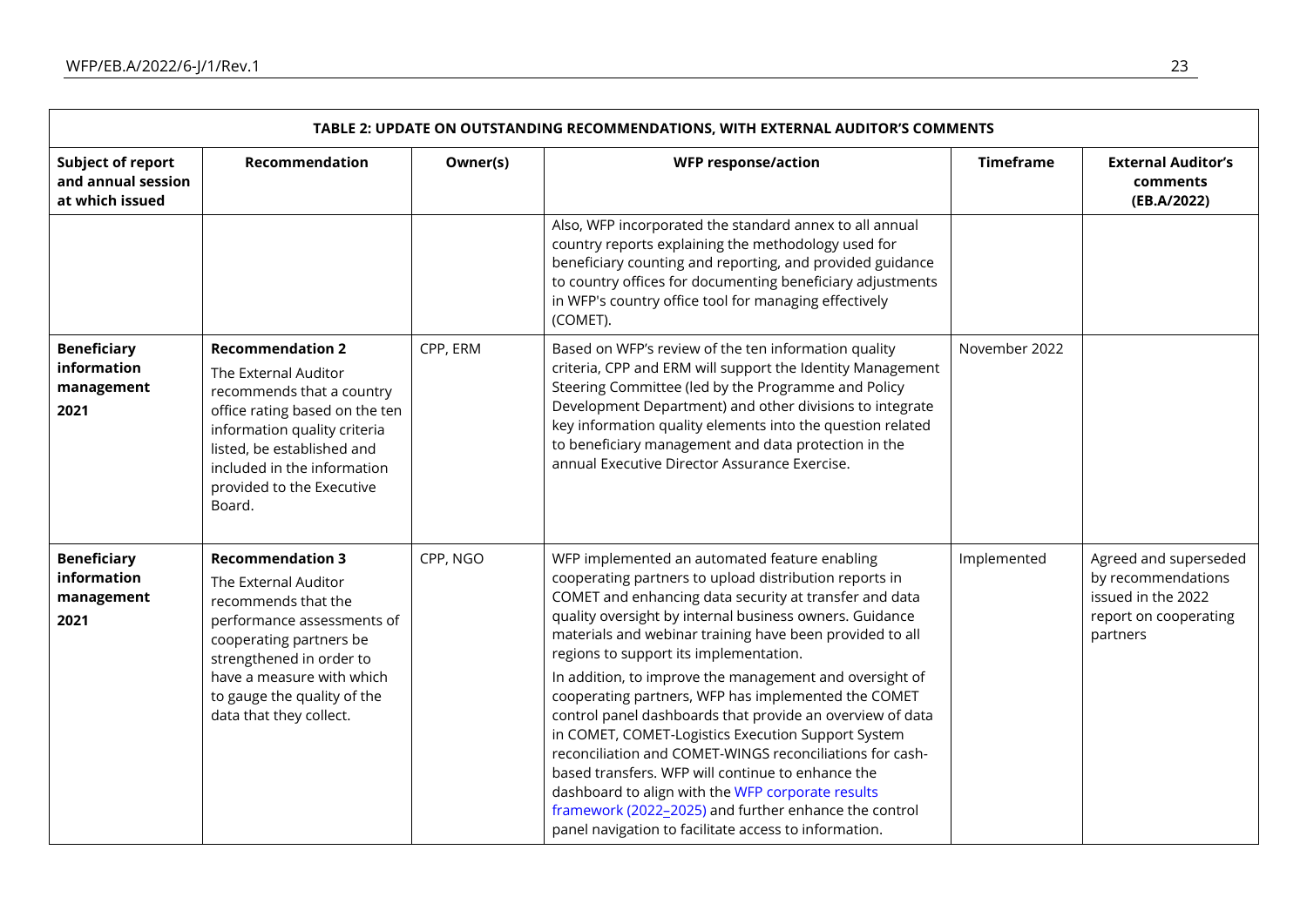| TABLE 2: UPDATE ON OUTSTANDING RECOMMENDATIONS, WITH EXTERNAL AUDITOR'S COMMENTS |                                                                                                                                                                                                                                                                      |                                                                     |                                                                                                                                                                                                                                                                                                                                                                                                                                                                                                                                                                                                                                                                                                                                                                                                                                                                                                                                                                                                                                                                                                                                              |                  |                                                      |  |  |  |
|----------------------------------------------------------------------------------|----------------------------------------------------------------------------------------------------------------------------------------------------------------------------------------------------------------------------------------------------------------------|---------------------------------------------------------------------|----------------------------------------------------------------------------------------------------------------------------------------------------------------------------------------------------------------------------------------------------------------------------------------------------------------------------------------------------------------------------------------------------------------------------------------------------------------------------------------------------------------------------------------------------------------------------------------------------------------------------------------------------------------------------------------------------------------------------------------------------------------------------------------------------------------------------------------------------------------------------------------------------------------------------------------------------------------------------------------------------------------------------------------------------------------------------------------------------------------------------------------------|------------------|------------------------------------------------------|--|--|--|
| Subject of report<br>and annual session<br>at which issued                       | Recommendation                                                                                                                                                                                                                                                       | Owner(s)                                                            | <b>WFP response/action</b>                                                                                                                                                                                                                                                                                                                                                                                                                                                                                                                                                                                                                                                                                                                                                                                                                                                                                                                                                                                                                                                                                                                   | <b>Timeframe</b> | <b>External Auditor's</b><br>comments<br>(EB.A/2022) |  |  |  |
|                                                                                  |                                                                                                                                                                                                                                                                      |                                                                     | Similarly, as noted in the External Audit report on the<br>management of cooperating partners, the Partner Connect<br>tool will "increase the frequency of reporting on distributions<br>and enhance the data collected" (paragraph 79). It's<br>distribution reporting module to digitalize point-of-<br>distribution reporting by partners is being piloted in<br>Uganda and Kenya. In 2022, lessons and feedback from the<br>pilot will inform scale-up and roll-out to all country offices<br>to streamline the process of administering distribution<br>reports and build onto the COMET data integration through<br>DOTS to improve data quality.<br>Progress on Partner Connect roll-out, including its<br>distribution reporting module, will continue to be reported<br>to the Executive Board through various channels. This<br>includes management's updates on the implementation of<br>the External Auditor's recommendations from the<br>management of cooperating partners review, with<br>emphasis on observations related to the performance of<br>cooperating partners and information systems on<br>cooperating partners. |                  |                                                      |  |  |  |
| <b>Beneficiary</b><br>information<br>management<br>2021                          | <b>Recommendation 4</b><br>The External Auditor<br>recommends that indirect<br>beneficiaries, where this is<br>possible and relevant, be<br>estimated in the quarterly<br>and six-monthly country<br>office activity reports and<br>during programme<br>evaluations. | Research,<br>Assessment and<br>Monitoring<br>Division (RAM),<br>CPP | WFP developed the guidance note on estimating tier 2 and<br>tier 3 beneficiaries, enabling country offices to report on<br>them through the provision of estimation methods and<br>examples. It complements the guidance note on estimating<br>and counting beneficiaries and fulfils the need to estimate<br>and report on WFP's contribution to communities and<br>populations beyond direct beneficiaries, helping the<br>organization to improve transparency and accountability.<br>The guidance note clearly defines tier 2 and tier 3<br>beneficiaries and recommends a consultative bottom-up<br>process for the estimation exercise. Acknowledging the<br>limitations described by the External Auditor in the report<br>(e.g., local context, paragraph 81) and considering the time                                                                                                                                                                                                                                                                                                                                               | Implemented      | Agreed                                               |  |  |  |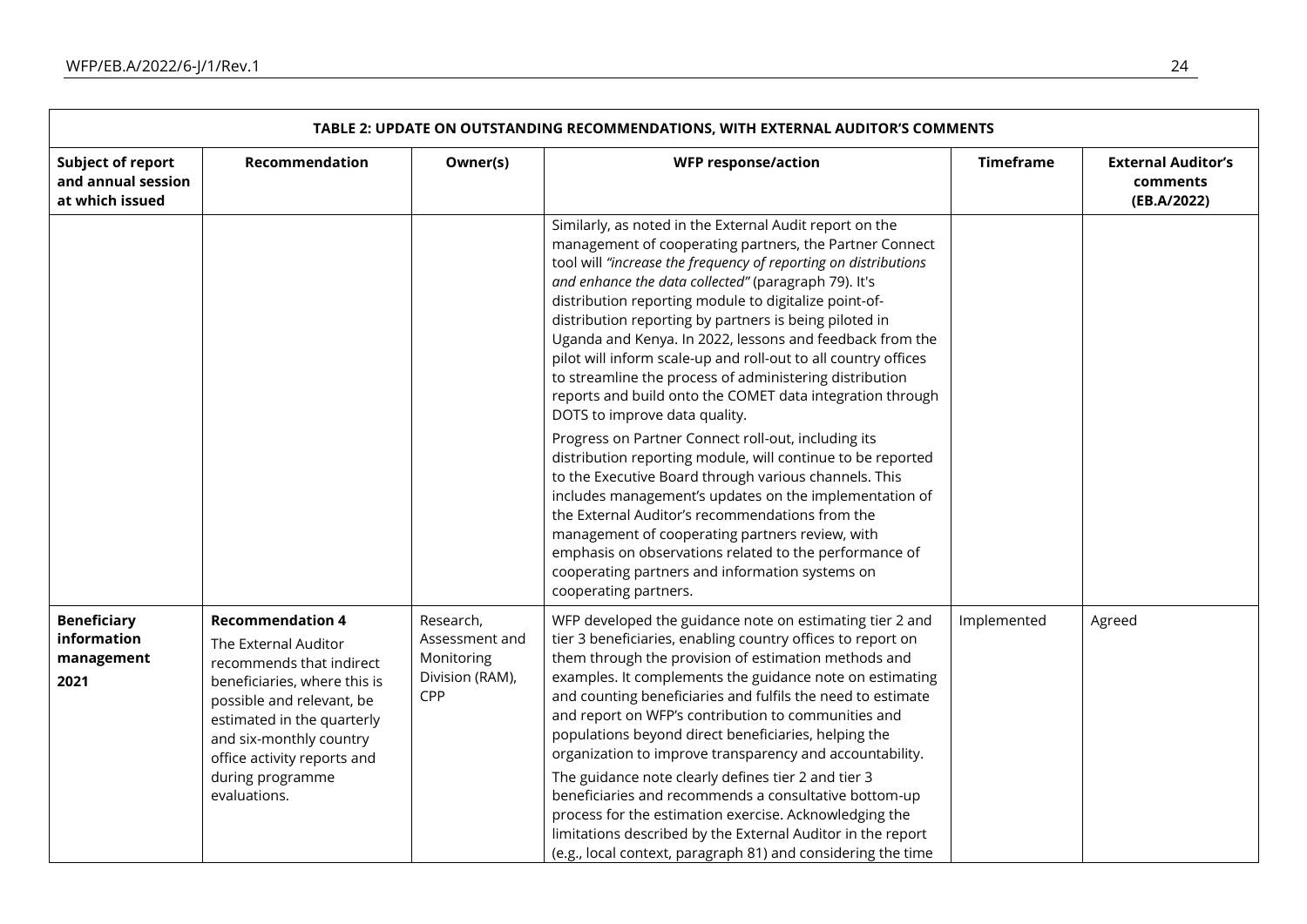| TABLE 2: UPDATE ON OUTSTANDING RECOMMENDATIONS, WITH EXTERNAL AUDITOR'S COMMENTS |                |          |                                                                                                                                                                                                                                                                                                                                                                                                                                                                                                                                                                                                                                                                                                                                                                                                                                                                           |                  |                                                      |  |  |  |
|----------------------------------------------------------------------------------|----------------|----------|---------------------------------------------------------------------------------------------------------------------------------------------------------------------------------------------------------------------------------------------------------------------------------------------------------------------------------------------------------------------------------------------------------------------------------------------------------------------------------------------------------------------------------------------------------------------------------------------------------------------------------------------------------------------------------------------------------------------------------------------------------------------------------------------------------------------------------------------------------------------------|------------------|------------------------------------------------------|--|--|--|
| <b>Subject of report</b><br>and annual session<br>at which issued                | Recommendation | Owner(s) | <b>WFP response/action</b>                                                                                                                                                                                                                                                                                                                                                                                                                                                                                                                                                                                                                                                                                                                                                                                                                                                | <b>Timeframe</b> | <b>External Auditor's</b><br>comments<br>(EB.A/2022) |  |  |  |
|                                                                                  |                |          | required for the consultative process and particularities of<br>programme design and country office capacities, WFP<br>expects estimations on tier 2 and tier 3 beneficiaries to be<br>conducted and tracked annually through new indicators<br>incorporated, for testing, in the 2022 corporate results<br>framework pilot.                                                                                                                                                                                                                                                                                                                                                                                                                                                                                                                                              |                  |                                                      |  |  |  |
|                                                                                  |                |          | The guidance note is the result of an extensive consultation<br>process led by RAM, involving several divisions and regional<br>bureaux, and building on the roll-out in 2020 of the interim<br>guidance on tier 2 and tier 3 beneficiaries in the context of<br>the COVID-19 pandemic. It has been incorporated into<br>WFP's Monitoring Manual and disseminated through WFP's<br>monitoring community (in the corporate enterprise social<br>network platform) and through webinars addressed to<br>country offices in all regions. Some country offices have<br>started to integrate tier 2 and tier 3 beneficiaries as<br>relevant in their new CSP designs (e.g. Caribbean multi-<br>country strategic plan, Togo, India, Timor-Leste) and others<br>mention indirect beneficiaries in annual country report<br>narratives for 2021 (e.g. India, El Salvador, etc.). |                  |                                                      |  |  |  |
|                                                                                  |                |          | Notes:                                                                                                                                                                                                                                                                                                                                                                                                                                                                                                                                                                                                                                                                                                                                                                                                                                                                    |                  |                                                      |  |  |  |
|                                                                                  |                |          | Under the leadership of RAM, all regional bureaux and the<br>following functions contributed to the development and review of<br>the guidance note in the second half of 2021: Performance<br>Management and Accountability Branch, Monitoring and<br>Evaluation Liaison Unit, Nutrition Division, Office of Evaluation<br>(OEV), Climate and Disaster Risk Reduction Programmes Unit,<br>Emergencies and Transitions Service, Livelihoods, Asset Creation<br>and Resilience Unit, Programme Cycle Unit, Social Protection Unit,<br>Technical Assistance and Country Capacity Strengthening Service,<br>School-based Programmes and Logistics Service.                                                                                                                                                                                                                    |                  |                                                      |  |  |  |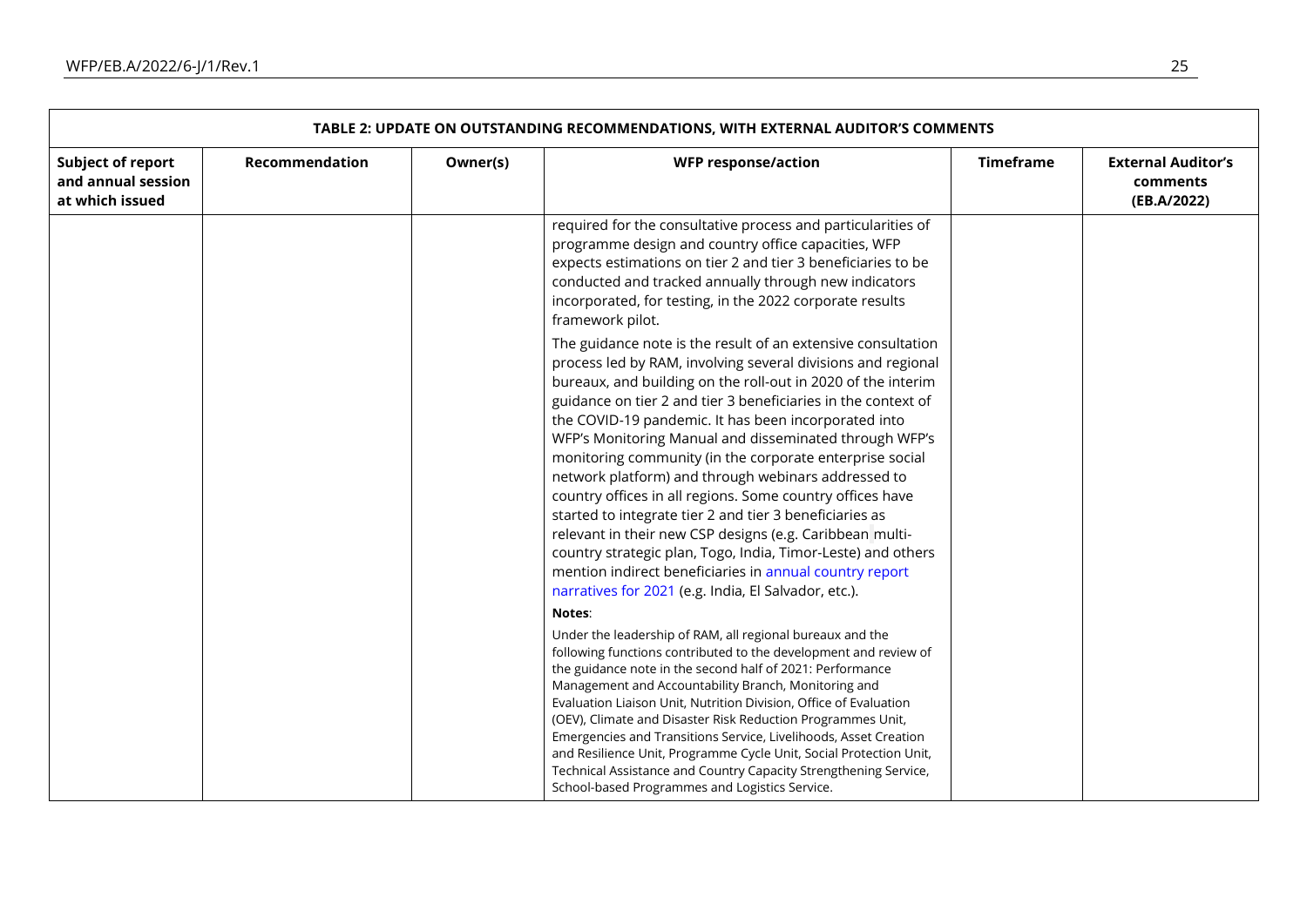| TABLE 2: UPDATE ON OUTSTANDING RECOMMENDATIONS, WITH EXTERNAL AUDITOR'S COMMENTS |                                                                                                                                                                                                                                         |                                                                          |                                                                                                                                                                                                                                                                                                                                                                                                                                                                                                                                                                                                                                                                                                                                                                                                                                                                    |                  |                                                      |  |  |  |
|----------------------------------------------------------------------------------|-----------------------------------------------------------------------------------------------------------------------------------------------------------------------------------------------------------------------------------------|--------------------------------------------------------------------------|--------------------------------------------------------------------------------------------------------------------------------------------------------------------------------------------------------------------------------------------------------------------------------------------------------------------------------------------------------------------------------------------------------------------------------------------------------------------------------------------------------------------------------------------------------------------------------------------------------------------------------------------------------------------------------------------------------------------------------------------------------------------------------------------------------------------------------------------------------------------|------------------|------------------------------------------------------|--|--|--|
| <b>Subject of report</b><br>and annual session<br>at which issued                | Recommendation                                                                                                                                                                                                                          | Owner(s)                                                                 | <b>WFP response/action</b>                                                                                                                                                                                                                                                                                                                                                                                                                                                                                                                                                                                                                                                                                                                                                                                                                                         | <b>Timeframe</b> | <b>External Auditor's</b><br>comments<br>(EB.A/2022) |  |  |  |
| <b>Beneficiary</b><br>information<br>management<br>2021                          | <b>Recommendation 5</b><br>The External Auditor<br>recommends that the<br>duration of assistance to<br>beneficiaries be reported, by<br>activity and by country.                                                                        | CPP                                                                      | WFP has developed a methodological note for estimating<br>the duration of assistance to beneficiaries through its<br>corporate data analysis platform, DOTS, using indicators<br>from food and cash-based transfers distribution reports<br>and beneficiary data from WFP's Mobile Operational Data<br>Acquisition system and COMET.<br>Looking forward, ownership will be key to implement the<br>recommendation. As such, WFP will further enhance<br>reporting capabilities by embedding duration of assistance<br>reporting at the country level through the annual country<br>reports and expanding annual performance reporting at<br>the activity and country levels beginning with the annual<br>country reports and annual performance report for 2022. In<br>the process, WFP expects to build maturity and ownership<br>of duration of assistance data. | Implemented      | Agreed                                               |  |  |  |
| <b>Beneficiary</b><br>information<br>management<br>2021                          | <b>Recommendation 6</b><br>The External Auditor<br>recommends that a directive<br>enabling better account to be<br>taken of qualitative<br>beneficiary targeting criteria<br>in the registration and<br>reporting phases be<br>adopted. | RAM, Programme<br>- Humanitarian<br>and<br>Development<br>Division (PRO) | The Secretariat is finalizing a corporate directive on the<br>management of targeting processes by WFP offices based<br>on feedback received after Oversight and Policy Committee<br>consultation. The directive establishes a corporate<br>approach to the targeting process, including the systematic<br>collection and analysis of qualitative and quantitative data<br>for the design of eligibility criteria, beneficiary selection and<br>registration, and monitoring.                                                                                                                                                                                                                                                                                                                                                                                      | September 2022   |                                                      |  |  |  |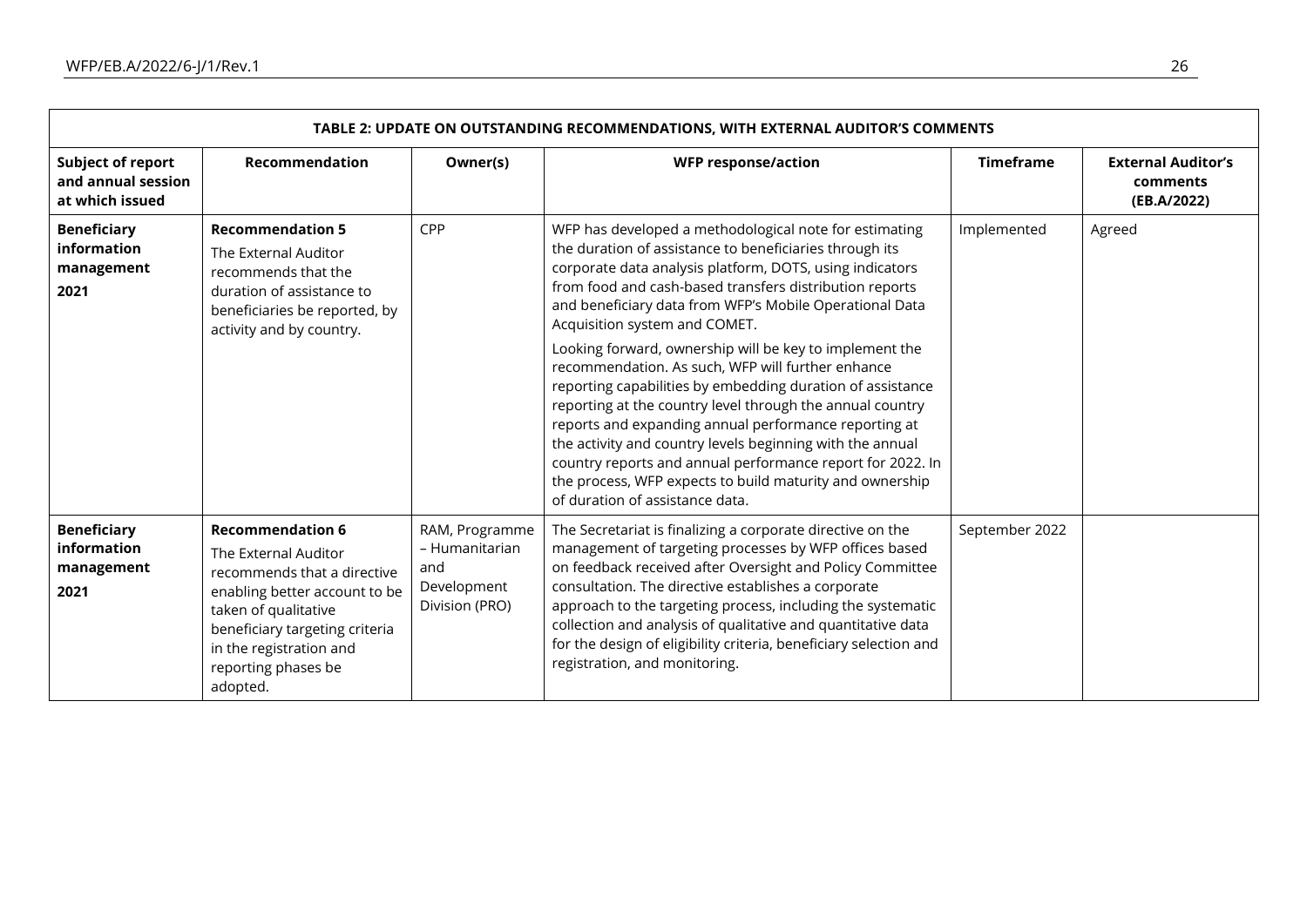| <b>Subject of report</b><br>Recommendation<br><b>Timeframe</b><br>Owner(s)<br><b>WFP response/action</b><br><b>External Auditor's</b><br>and annual session<br>comments<br>at which issued<br>(EB.A/2022)<br>RAM, OEV, CPP<br><b>Beneficiary</b><br><b>Recommendation 7</b><br>RAM tracks and monitors outcome and output monitoring<br>Implemented<br>Agreed<br>information<br>at the regional and country levels through the vulnerability<br>The External Auditor<br>analysis and mapping, monitoring and evaluation planning<br>management<br>recommends that the<br>and budgeting tool, which provides visibility on the status of<br>2021<br>production of outcome<br>planned activities/budgeted expenditures and guides<br>monitoring reports at the<br>decision making to address identified gaps or resource<br>regional and central levels be<br>needs, therefore, enhancing corporate oversight.<br>reported on systematically<br>These efforts are supported by other tools such as DataViz,<br>and that steps be taken to<br>which allows country offices (e.g. Jordan, Kenya, Lebanon,<br>ensure that they are<br>published regularly.<br>Nigeria, the United Republic of Tanzania) to upload<br>outcome monitoring reports, or by regional-level<br>repositories created to collate and disseminate reporting | TABLE 2: UPDATE ON OUTSTANDING RECOMMENDATIONS, WITH EXTERNAL AUDITOR'S COMMENTS |  |                                                       |  |  |  |  |  |
|-------------------------------------------------------------------------------------------------------------------------------------------------------------------------------------------------------------------------------------------------------------------------------------------------------------------------------------------------------------------------------------------------------------------------------------------------------------------------------------------------------------------------------------------------------------------------------------------------------------------------------------------------------------------------------------------------------------------------------------------------------------------------------------------------------------------------------------------------------------------------------------------------------------------------------------------------------------------------------------------------------------------------------------------------------------------------------------------------------------------------------------------------------------------------------------------------------------------------------------------------------------------------------------------------------------------------------|----------------------------------------------------------------------------------|--|-------------------------------------------------------|--|--|--|--|--|
|                                                                                                                                                                                                                                                                                                                                                                                                                                                                                                                                                                                                                                                                                                                                                                                                                                                                                                                                                                                                                                                                                                                                                                                                                                                                                                                               |                                                                                  |  |                                                       |  |  |  |  |  |
| reports. Regional bureaux are engaged in the planning and<br>tracking of monitoring and evaluation efforts through the<br>regional evaluation officers and regional monitoring<br>advisors.<br>OEV ensures that evaluations include analysis of results at<br>outcome level using, among others, data generated by WFP<br>monitoring systems. At preparation and inception stages,<br>particularly in CSP evaluations, evaluability assessments are<br>conducted, identifying gaps in monitoring at activity and<br>outcome levels. All evaluation reports are publicly available<br>on the world wide web.<br>WFP also implemented quarterly performance snapshots in<br>2021 to integrate in a timely manner key global and country<br>office data on resource management, performance analysis<br>and financials for internal decision making. The snapshots<br>disaggregate beneficiary numbers and the value of WFP<br>transfers by modality.                                                                                                                                                                                                                                                                                                                                                                            |                                                                                  |  | products, including country office outcome monitoring |  |  |  |  |  |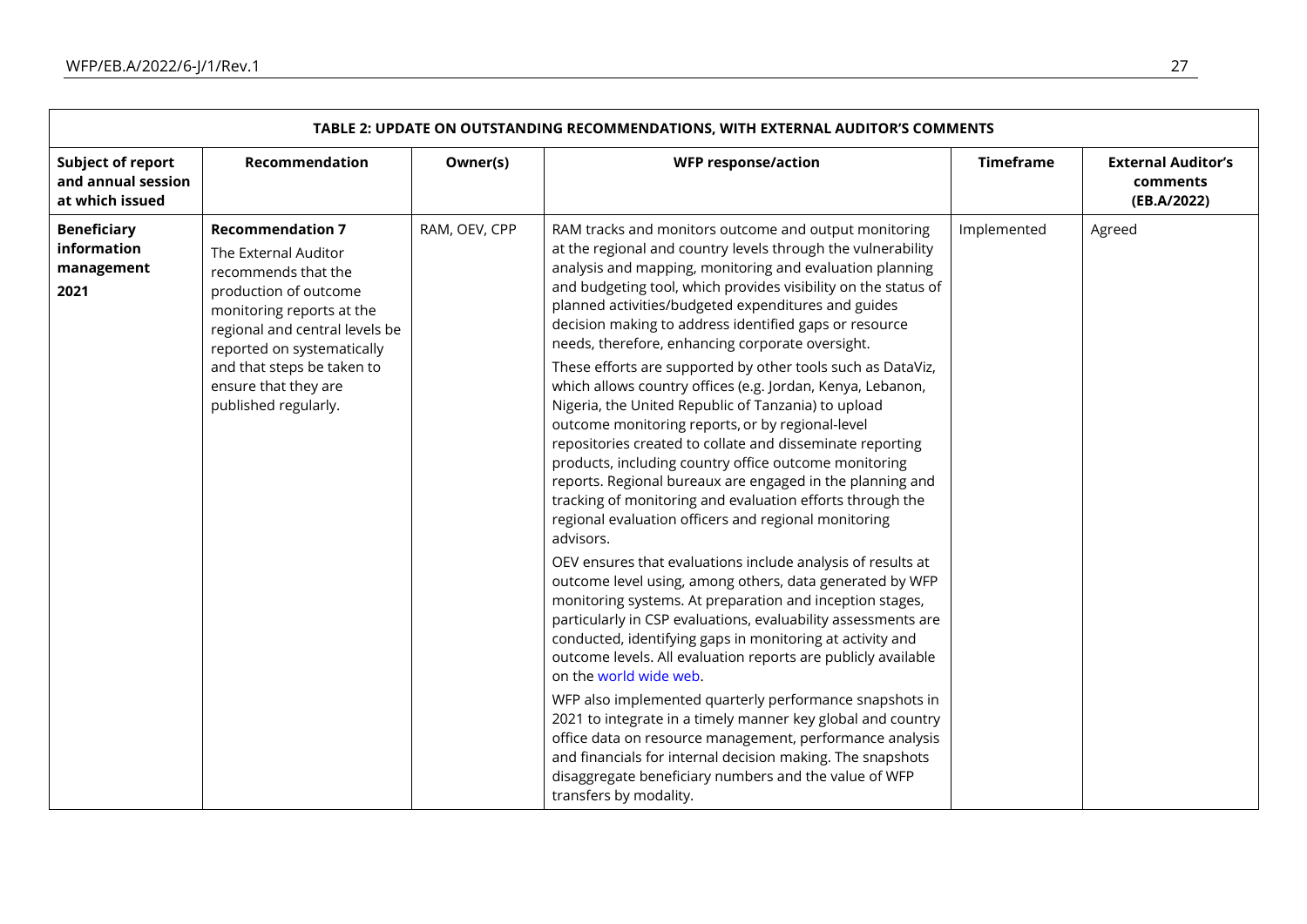| TABLE 2: UPDATE ON OUTSTANDING RECOMMENDATIONS, WITH EXTERNAL AUDITOR'S COMMENTS |                                                                                                                                                                                                                                                                                                   |                                                                   |                                                                                                                                                                                                                                                                                                                                                                                                                                                                                                                                                                                                                                                                                                                             |                  |                                                      |  |
|----------------------------------------------------------------------------------|---------------------------------------------------------------------------------------------------------------------------------------------------------------------------------------------------------------------------------------------------------------------------------------------------|-------------------------------------------------------------------|-----------------------------------------------------------------------------------------------------------------------------------------------------------------------------------------------------------------------------------------------------------------------------------------------------------------------------------------------------------------------------------------------------------------------------------------------------------------------------------------------------------------------------------------------------------------------------------------------------------------------------------------------------------------------------------------------------------------------------|------------------|------------------------------------------------------|--|
| <b>Subject of report</b><br>and annual session<br>at which issued                | Recommendation                                                                                                                                                                                                                                                                                    | Owner(s)                                                          | <b>WFP response/action</b>                                                                                                                                                                                                                                                                                                                                                                                                                                                                                                                                                                                                                                                                                                  | <b>Timeframe</b> | <b>External Auditor's</b><br>comments<br>(EB.A/2022) |  |
| <b>Beneficiary</b><br>information<br>management<br>2021                          | <b>Recommendation 8</b><br>The External Auditor<br>recommends that WFP<br>partners and donors be<br>given access to the data<br>analytics of the COMET<br>dashboard.                                                                                                                              | CPP                                                               | Donors are given access to COMET data visualization tools<br>through the CSP data portal that show unadjusted<br>beneficiary and transfer data by strategic outcome, and<br>activity and beneficiary type for both needs-based plans<br>and actual results.<br>Similarly, the annual performance report dashboard<br>provides an interactive visualization tool that analyses data<br>from COMET at the global and country levels and is easily<br>accessible to donors and partners.                                                                                                                                                                                                                                       | Implemented      | Agreed                                               |  |
| <b>Beneficiary</b><br>information<br>management<br>2021                          | <b>Recommendation 9</b><br>The External Auditor<br>recommends that a central<br>plan for deployment and<br>harmonization of beneficiary<br>information management<br>systems in target countries<br>be established and that, in<br>particular, a timetable for the<br>deployment of SCOPE be set. | Programme and<br>Policy<br>Development<br>Department (PD),<br>TEC | WFP's PD has developed the Identity Management Plan for<br>2022-2023, which was presented to the Independent<br>Oversight Advisory Committee at its 157 <sup>th</sup> session in<br>December 2021. The plan rests on four pillars, namely:<br>principle and standards; capabilities and systems;<br>sustainable funding; and governance and management.<br>Also, the plan has been endorsed by the Identity<br>Management Steering Committee and represents the<br>overarching approach to beneficiary information<br>management.                                                                                                                                                                                           | December 2023    |                                                      |  |
|                                                                                  |                                                                                                                                                                                                                                                                                                   |                                                                   | The normative framework, expected to be finalized by<br>December 2022, will be accompanied by corporate<br>capabilities enabling country offices to meet the framework<br>standards, which include corporately owned (e.g. the WFP's<br>corporate digital beneficiary and transfer management<br>platform (SCOPE)) and corporately endorsed systems (e.g.<br>Office of the United Nations High Commissioner for<br>Refugees' Population Registration and Identity<br>Management Ecosystem). Country offices' costed plans,<br>expected to be completed by December 2023, will each<br>provide a clear road map to meet the standards, including<br>through the use of corporately owned or corporately<br>endorsed systems. |                  |                                                      |  |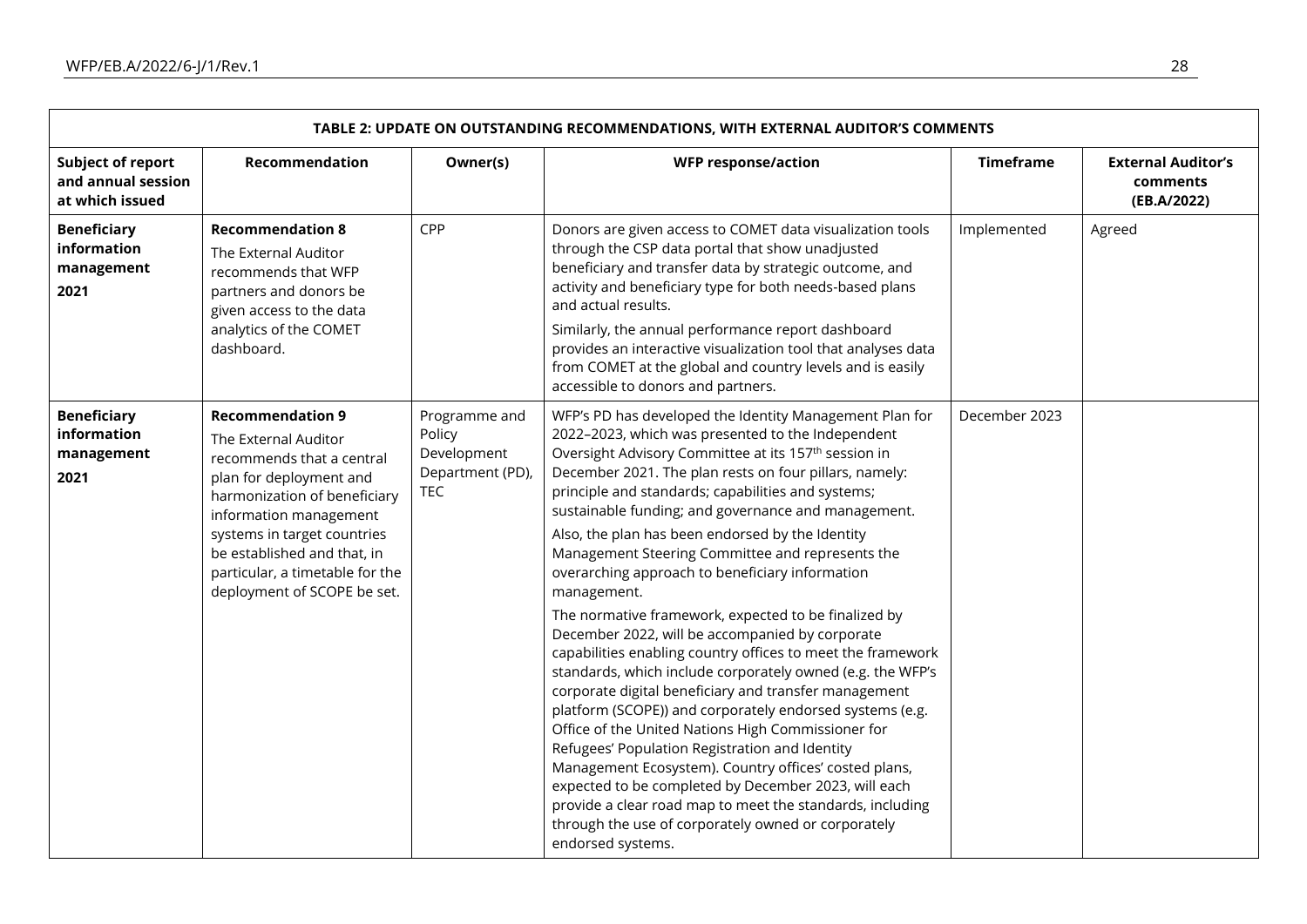|                                                            | TABLE 2: UPDATE ON OUTSTANDING RECOMMENDATIONS, WITH EXTERNAL AUDITOR'S COMMENTS |          |                                                                                                                                                                                                                                                                                                                                                                                                                                                                                                                                                                                                                                                                                                                                                                                                                                                                                                                                                                                                                                                                                                                                                                                                                                                           |                  |                                                      |  |  |  |
|------------------------------------------------------------|----------------------------------------------------------------------------------|----------|-----------------------------------------------------------------------------------------------------------------------------------------------------------------------------------------------------------------------------------------------------------------------------------------------------------------------------------------------------------------------------------------------------------------------------------------------------------------------------------------------------------------------------------------------------------------------------------------------------------------------------------------------------------------------------------------------------------------------------------------------------------------------------------------------------------------------------------------------------------------------------------------------------------------------------------------------------------------------------------------------------------------------------------------------------------------------------------------------------------------------------------------------------------------------------------------------------------------------------------------------------------|------------------|------------------------------------------------------|--|--|--|
| Subject of report<br>and annual session<br>at which issued | Recommendation                                                                   | Owner(s) | <b>WFP response/action</b>                                                                                                                                                                                                                                                                                                                                                                                                                                                                                                                                                                                                                                                                                                                                                                                                                                                                                                                                                                                                                                                                                                                                                                                                                                | <b>Timeframe</b> | <b>External Auditor's</b><br>comments<br>(EB.A/2022) |  |  |  |
|                                                            |                                                                                  |          | Notes:                                                                                                                                                                                                                                                                                                                                                                                                                                                                                                                                                                                                                                                                                                                                                                                                                                                                                                                                                                                                                                                                                                                                                                                                                                                    |                  |                                                      |  |  |  |
|                                                            |                                                                                  |          | The Identity Management Plan rests on four pillars (principles and<br>standards; capabilities and systems; sustainable funding; and<br>governance and management) and will be carried out by the Cash-<br>based Transfers Division (CBT), which is to become the<br>administrative "home" for the Identity Management Plan from<br>2022.<br>Principles and standards: An assurance directive for cash-<br>⋗<br>based transfers has already been approved, which sets out<br>the standards for country offices to meet. Over the course of<br>2022, the normative framework for unconditional in-kind<br>transfers will be reviewed and updated, which is expected to<br>result in a new directive at the end of the year.<br>Capabilities and systems: A review of the corporate systems<br>and support capacities available to country offices at<br>headquarters and in the regional bureaux to support<br>implementation of the standards captured in the normative<br>framework for unconditional in-kind transfers (2022). This will<br>be followed by a review of country offices' capacity to meet<br>these standards and country level, costed plans to address<br>capacity gaps (2023).<br>Sustainable funding: This workstream will ensure that |                  |                                                      |  |  |  |
|                                                            |                                                                                  |          | headquarters and regional bureau systems and capabilities<br>are funded sustainably through the 2023 management plan<br>and, potentially, the Capital Budgeting Facility.                                                                                                                                                                                                                                                                                                                                                                                                                                                                                                                                                                                                                                                                                                                                                                                                                                                                                                                                                                                                                                                                                 |                  |                                                      |  |  |  |
|                                                            |                                                                                  |          | Governance and management: Project governance and<br>corporate oversight through the Identity Management<br>Steering Committee and the Digital Business Transformation<br>Committee as relevant.                                                                                                                                                                                                                                                                                                                                                                                                                                                                                                                                                                                                                                                                                                                                                                                                                                                                                                                                                                                                                                                          |                  |                                                      |  |  |  |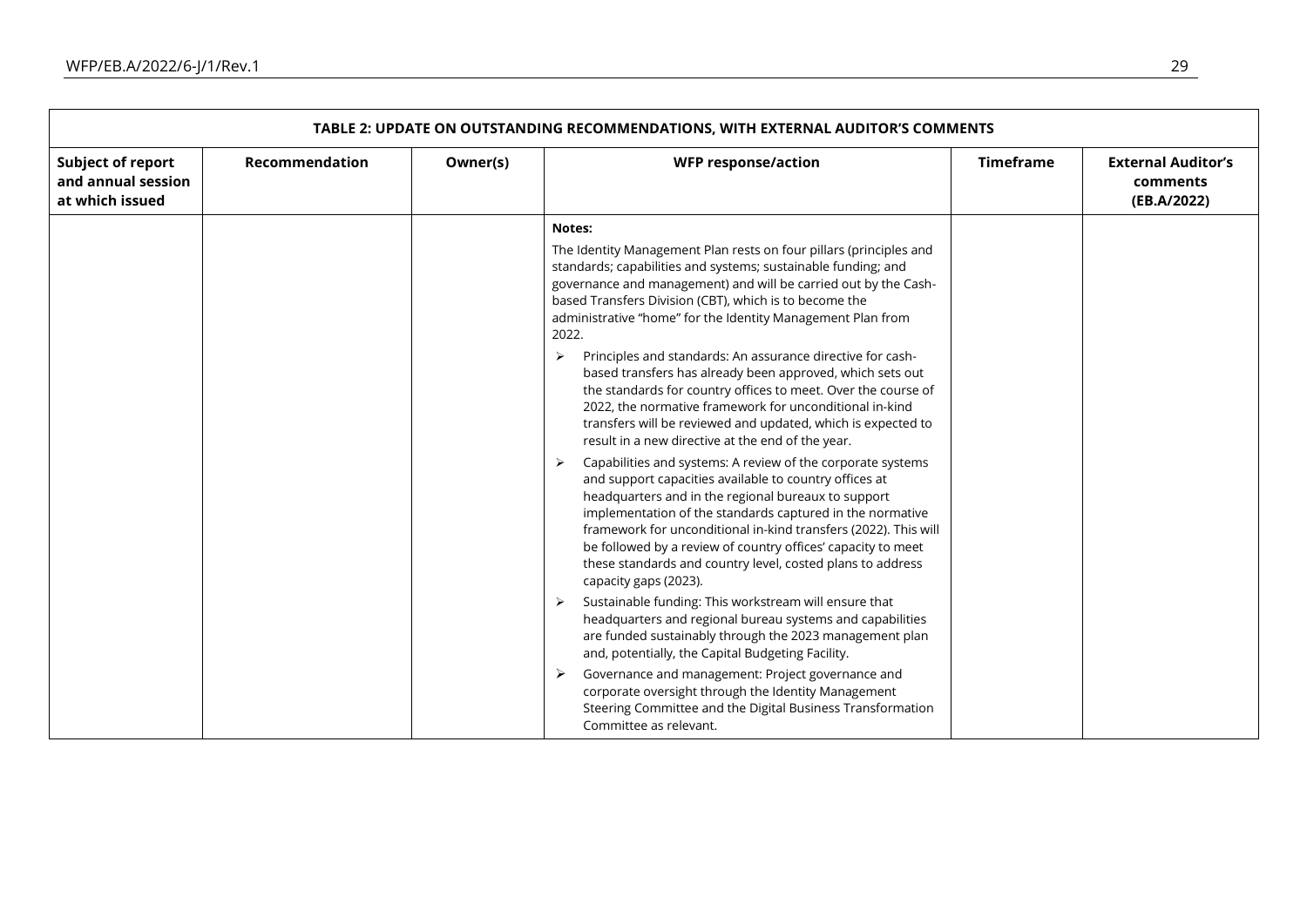| TABLE 2: UPDATE ON OUTSTANDING RECOMMENDATIONS, WITH EXTERNAL AUDITOR'S COMMENTS |                                                                                                                                                                                                                                                                                                   |          |                                                                                                                                                                                                                                                                                                                                                                                                                                                                                                                                                                                                                                                                                                                                                                                                                                                                                                                     |                  |                                                      |  |
|----------------------------------------------------------------------------------|---------------------------------------------------------------------------------------------------------------------------------------------------------------------------------------------------------------------------------------------------------------------------------------------------|----------|---------------------------------------------------------------------------------------------------------------------------------------------------------------------------------------------------------------------------------------------------------------------------------------------------------------------------------------------------------------------------------------------------------------------------------------------------------------------------------------------------------------------------------------------------------------------------------------------------------------------------------------------------------------------------------------------------------------------------------------------------------------------------------------------------------------------------------------------------------------------------------------------------------------------|------------------|------------------------------------------------------|--|
| <b>Subject of report</b><br>and annual session<br>at which issued                | Recommendation                                                                                                                                                                                                                                                                                    | Owner(s) | <b>WFP response/action</b>                                                                                                                                                                                                                                                                                                                                                                                                                                                                                                                                                                                                                                                                                                                                                                                                                                                                                          | <b>Timeframe</b> | <b>External Auditor's</b><br>comments<br>(EB.A/2022) |  |
| <b>Beneficiary</b><br>information<br>management<br>2021                          | <b>Recommendation 10</b><br>The External Auditor<br>recommends that SCOPE and<br>COMET be linked in 2021.                                                                                                                                                                                         | TEC, CPP | As stated in the management response (WFP/EB.A/2021/6-<br>G/1/Add.1), implementation is taking place in two phases<br>described below:<br>Phase I: The business process automation and<br>$\blacktriangleright$<br>alignment has been completed and piloted in the Iraq<br>country office. As of December 2021, 49 country offices<br>have completed the conversion of approximately<br>1600 legacy interventions to CSP interventions. The<br>functionality for creating new interventions is available<br>to all offices to support the development of new cycles<br>under the new structure and subsequently report in<br>COMET.<br>Phase II: Technical work to support the automated<br>$\blacktriangleright$<br>process for sharing the data from SCOPE to COMET has<br>been finalized. To ensure data quality and alignment<br>with COMET, WFP is closely monitoring data and<br>troubleshooting when needed. | September 2022   |                                                      |  |
| <b>Beneficiary</b><br>information<br>management<br>2021                          | <b>Recommendation 12</b><br>The External Auditor<br>recommends that a<br>permanent coordination<br>mechanism for the various<br>entities responsible for<br>beneficiary information be<br>set up at headquarters under<br>the authority of the<br>Programme and Policy<br>Development Department. | PD       | The Identity Management Steering Committee has been<br>created to guide and oversee WFP's efforts to ensure cross-<br>functional collaboration and sufficient corporate<br>investment for a centralized approach to identity<br>management. The steering committee is chaired by the<br>Assistant Executive Director, PD, and composed of division<br>directors involved in identity management normative and<br>operational work, and regional and country directors,<br>including as per ToR:<br>Director, PRO (alternate chair)<br>➤<br>Director, CBT (Secretariat and member)<br>≻<br>Country Director, Uganda<br>≻<br>Country Director, Burkina Faso<br>≻<br>Regional Director, Latin America and the Caribbean<br>≻                                                                                                                                                                                           | Implemented      | Agreed                                               |  |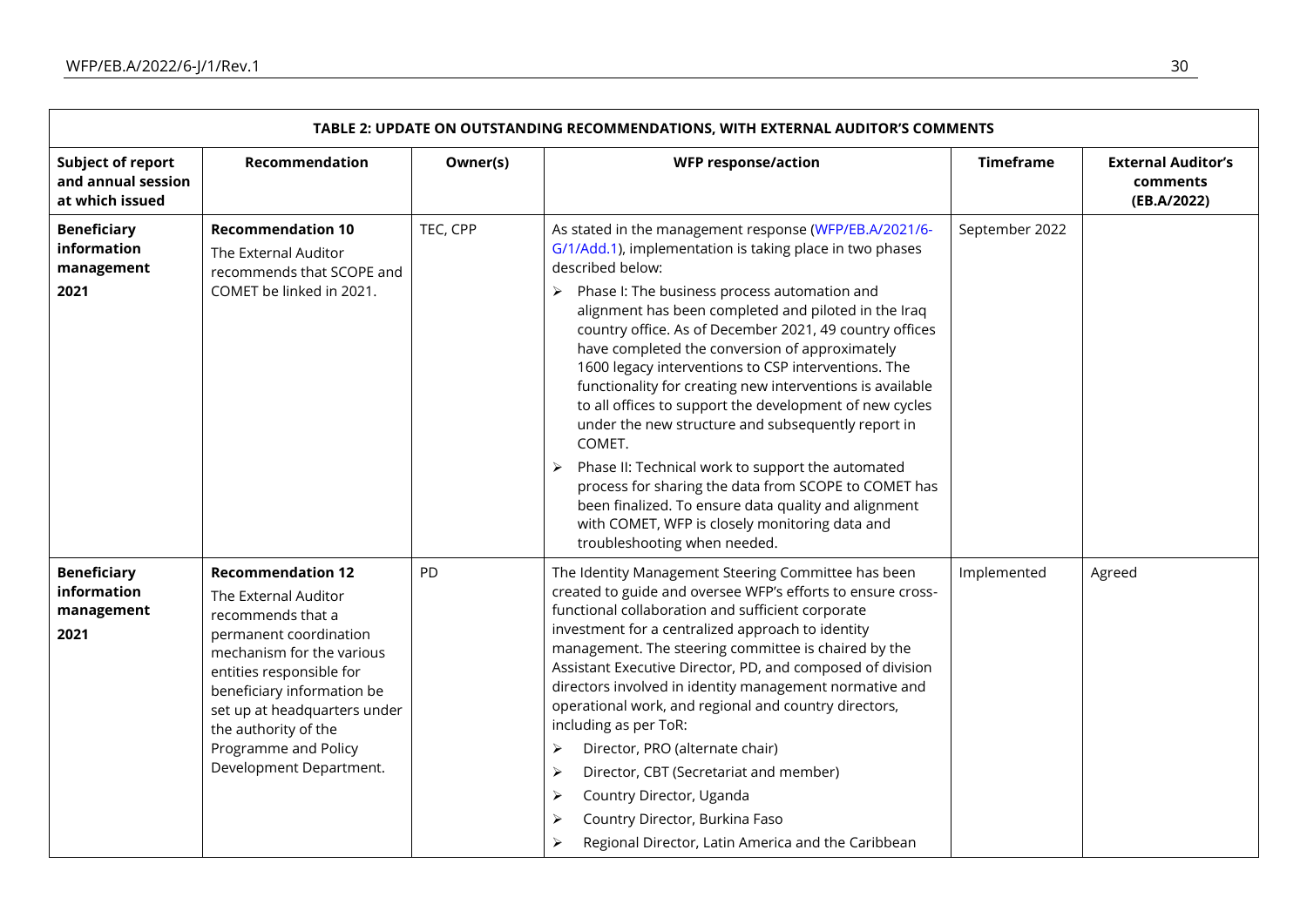| TABLE 2: UPDATE ON OUTSTANDING RECOMMENDATIONS, WITH EXTERNAL AUDITOR'S COMMENTS |                                                                                                                                                                                                                                                 |                                              |                                                                                                                                                                                                                                                                                                                                                                                                                                                                                                                                                                                                                                                                                                                                                                                                                                                                                                                                                                                                                                                          |                  |                                                      |  |  |
|----------------------------------------------------------------------------------|-------------------------------------------------------------------------------------------------------------------------------------------------------------------------------------------------------------------------------------------------|----------------------------------------------|----------------------------------------------------------------------------------------------------------------------------------------------------------------------------------------------------------------------------------------------------------------------------------------------------------------------------------------------------------------------------------------------------------------------------------------------------------------------------------------------------------------------------------------------------------------------------------------------------------------------------------------------------------------------------------------------------------------------------------------------------------------------------------------------------------------------------------------------------------------------------------------------------------------------------------------------------------------------------------------------------------------------------------------------------------|------------------|------------------------------------------------------|--|--|
| <b>Subject of report</b><br>and annual session<br>at which issued                | Recommendation                                                                                                                                                                                                                                  | Owner(s)                                     | <b>WFP response/action</b>                                                                                                                                                                                                                                                                                                                                                                                                                                                                                                                                                                                                                                                                                                                                                                                                                                                                                                                                                                                                                               | <b>Timeframe</b> | <b>External Auditor's</b><br>comments<br>(EB.A/2022) |  |  |
|                                                                                  |                                                                                                                                                                                                                                                 |                                              | Director, CPP<br>$\blacktriangleright$<br>Director, FIN<br>≻<br>Deputy Director, Emergency Operations Division<br>$\blacktriangleright$<br>Director, SCO<br>≻<br>Deputy Chief of Staff<br>$\blacktriangleright$<br>Chief Information Officer and Director, TEC<br>$\blacktriangleright$<br>Director, Innovation and Knowledge Management<br>≻<br><b>Division</b><br><b>Data Protection Officer</b><br>$\blacktriangleright$                                                                                                                                                                                                                                                                                                                                                                                                                                                                                                                                                                                                                              |                  |                                                      |  |  |
| <b>Critical corporate</b><br>initiatives<br>2021                                 | <b>Recommendation 1</b><br>The External Auditor<br>recommends that the scope<br>of WFP's corporate priorities<br>be clarified and that a<br>detailed strategy for each<br>priority, including expected<br>results and outputs, be<br>developed. | Office of the<br>Executive<br>Director (OED) | In early 2021, the leadership group reviewed the six<br>corporate priorities through an extensive consultation<br>process involving all departments. A comprehensive review<br>was created to incorporate all elements, while a summary<br>document was developed that provides additional details to<br>the corporate priorities and which has been posted on the<br>WFP intranet site. The six corporate priorities are:<br>leadership in emergencies;<br>funding and partnerships for zero hunger;<br>excellence in programme: humanitarian-<br>development-peace nexus;<br>digital transformation;<br>unlocking WFP's potential: simplification and<br>efficiency; and<br>people management.<br>The six corporate priorities should be viewed as an<br>umbrella framework that underpins and guides all of WFP's<br>work. Recent examples include the WFP strategic plan<br>(2022-2025), with a strong focus on excellence in<br>programme, digital transformation, partnerships, etc., and<br>where the priorities will also play a key role in the | Implemented      | Agreed                                               |  |  |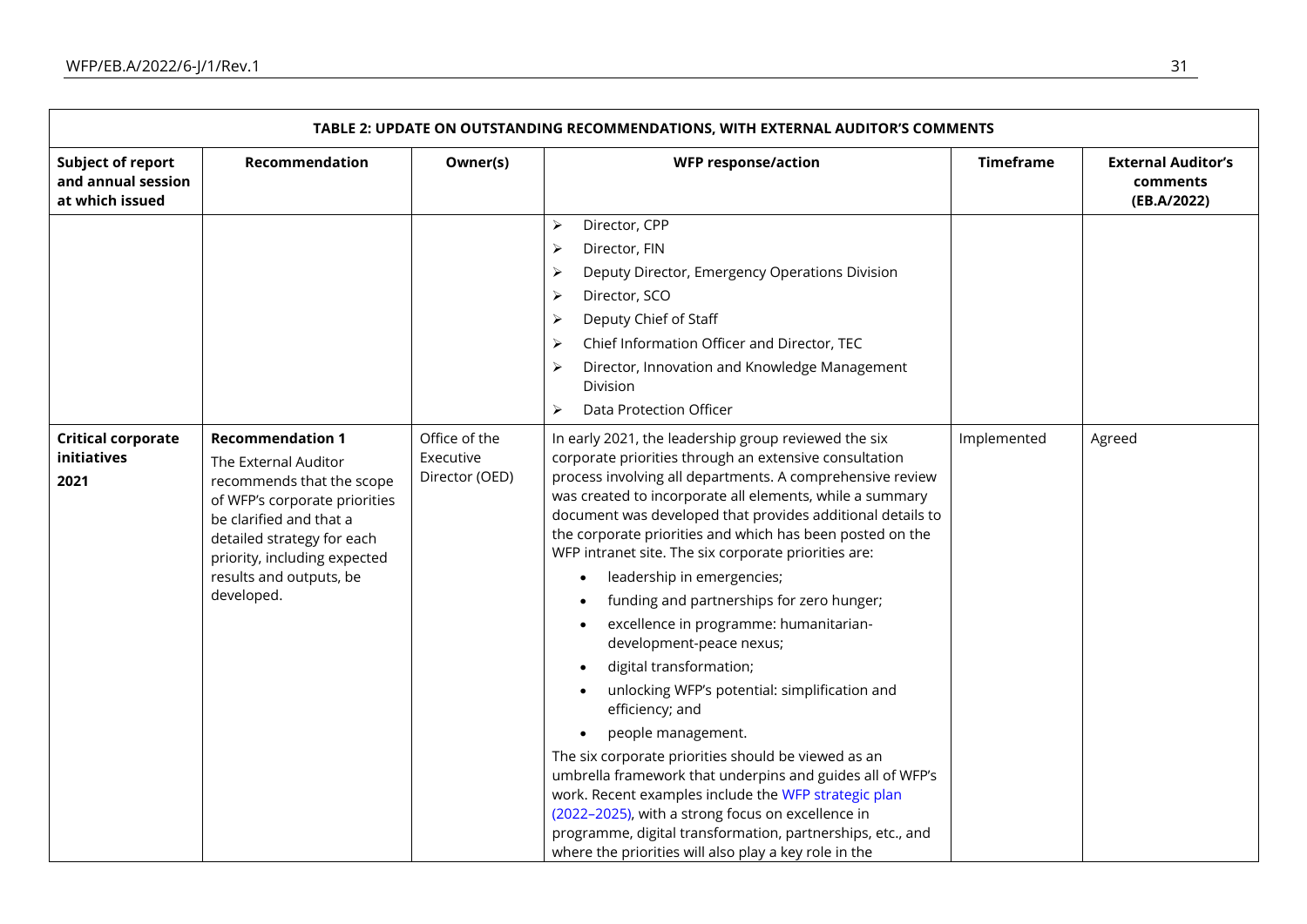| TABLE 2: UPDATE ON OUTSTANDING RECOMMENDATIONS, WITH EXTERNAL AUDITOR'S COMMENTS |                                                                                                                                                                                                                                                                                                                                          |          |                                                                                                                                                                                                                                                                                                                                                                                                                                                                                                                                                                                                                                                                                                                                                                                                                                        |                  |                                                      |  |  |  |  |
|----------------------------------------------------------------------------------|------------------------------------------------------------------------------------------------------------------------------------------------------------------------------------------------------------------------------------------------------------------------------------------------------------------------------------------|----------|----------------------------------------------------------------------------------------------------------------------------------------------------------------------------------------------------------------------------------------------------------------------------------------------------------------------------------------------------------------------------------------------------------------------------------------------------------------------------------------------------------------------------------------------------------------------------------------------------------------------------------------------------------------------------------------------------------------------------------------------------------------------------------------------------------------------------------------|------------------|------------------------------------------------------|--|--|--|--|
| Subject of report<br>and annual session<br>at which issued                       | Recommendation                                                                                                                                                                                                                                                                                                                           | Owner(s) | <b>WFP response/action</b>                                                                                                                                                                                                                                                                                                                                                                                                                                                                                                                                                                                                                                                                                                                                                                                                             | <b>Timeframe</b> | <b>External Auditor's</b><br>comments<br>(EB.A/2022) |  |  |  |  |
|                                                                                  |                                                                                                                                                                                                                                                                                                                                          |          | implementation plan that is being put in place during 2022;<br>and the new emergency activation protocol, aligned with<br>the Inter-Agency Standing Committee emergency activation<br>protocols, that clearly define WFP's approach to the<br>leadership in emergencies corporate priority. In addition,<br>the people policy adopted at the Executive Board in June<br>2021, followed by a staffing framework issued in September<br>the same year, is a strong example of WFP's strong focus on<br>unlocking its potential and on people management.<br>Hence, the corporate priorities should not be seen as<br>isolate pillars or objectives to be implemented through a<br>specific strategy for each of them. Rather, they are cross-<br>cutting pillars that support and inform WFP strategic results<br>and operational goals. |                  |                                                      |  |  |  |  |
| <b>Critical corporate</b><br>initiatives<br>2021                                 | <b>Recommendation 2</b><br>The External Auditor<br>recommends that more<br>attention be paid to how CCIs<br>contribute to the<br>strengthening of WFP's<br>organizational capacity to<br>achieve its strategic goals<br>and objectives, including by<br>configuring the framework<br>used to prioritize investment<br>cases to that end. | CPP      | Following the approval of the WFP corporate results<br>framework (2022-2025) at the first regular session of the<br>Executive Board in February 2022, WFP will document the<br>prioritization process of CCIs to be presented to the budget<br>committees in the second half of 2022. The prioritization<br>process will consider corporate priorities and allow WFP to<br>demonstrate how CCIs build corporate capacity to enhance<br>the organization's ability to support the achievement of its<br>strategic goals.                                                                                                                                                                                                                                                                                                                | September 2022   |                                                      |  |  |  |  |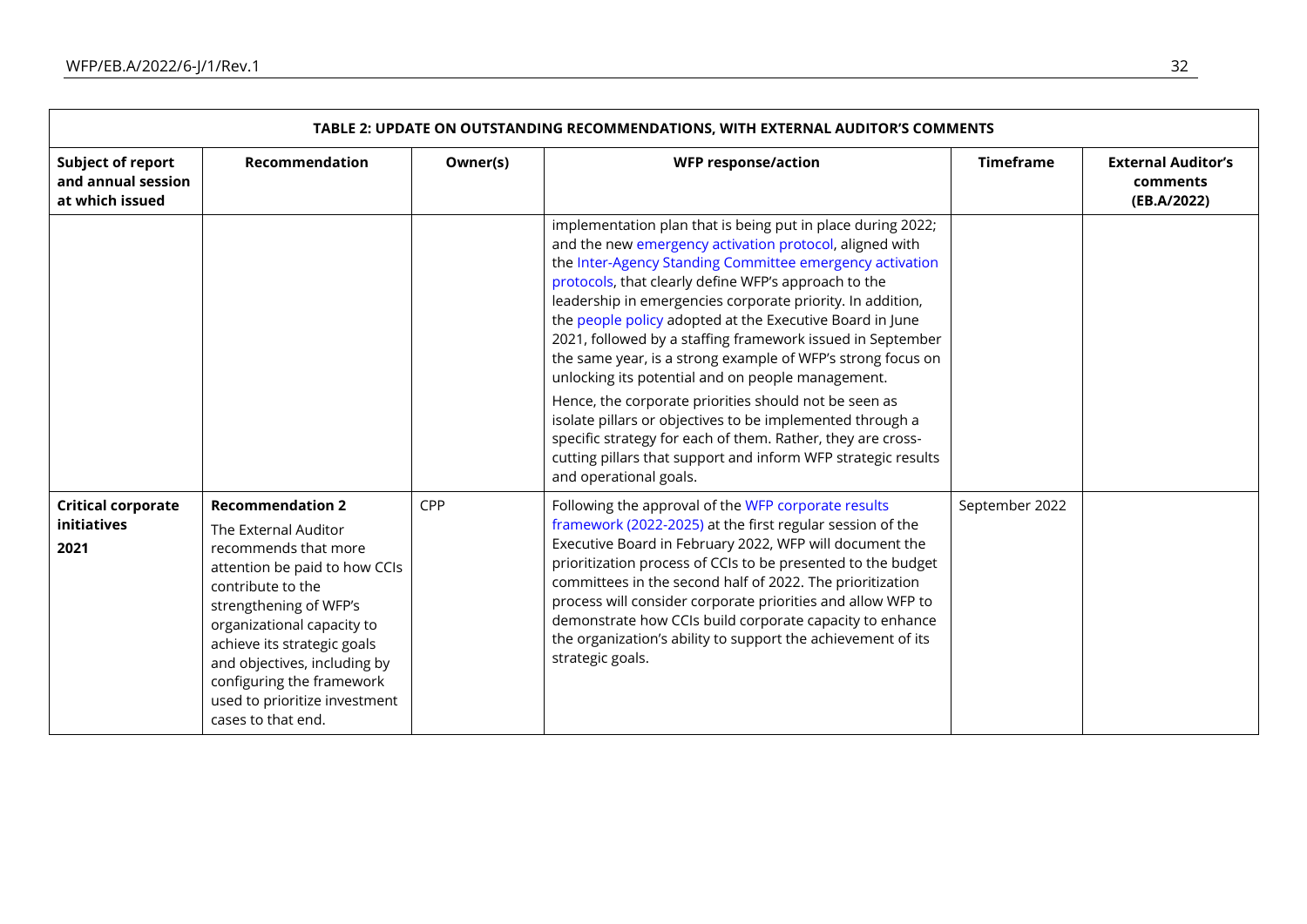| TABLE 2: UPDATE ON OUTSTANDING RECOMMENDATIONS, WITH EXTERNAL AUDITOR'S COMMENTS |                                                                                                                                                                                                                                                                                    |          |                                                                                                                                                                                                                                                                                                                                                                                                                                                                                                                                                                                                                                                                                                                                                                                                                                                                                                                                                                                                                                                                                                                                                                                                                                                                                                                                                                                                                                                                                                                                                                                                                                                                                                                                                                           |                  |                                                      |  |  |
|----------------------------------------------------------------------------------|------------------------------------------------------------------------------------------------------------------------------------------------------------------------------------------------------------------------------------------------------------------------------------|----------|---------------------------------------------------------------------------------------------------------------------------------------------------------------------------------------------------------------------------------------------------------------------------------------------------------------------------------------------------------------------------------------------------------------------------------------------------------------------------------------------------------------------------------------------------------------------------------------------------------------------------------------------------------------------------------------------------------------------------------------------------------------------------------------------------------------------------------------------------------------------------------------------------------------------------------------------------------------------------------------------------------------------------------------------------------------------------------------------------------------------------------------------------------------------------------------------------------------------------------------------------------------------------------------------------------------------------------------------------------------------------------------------------------------------------------------------------------------------------------------------------------------------------------------------------------------------------------------------------------------------------------------------------------------------------------------------------------------------------------------------------------------------------|------------------|------------------------------------------------------|--|--|
| <b>Subject of report</b><br>and annual session<br>at which issued                | <b>Recommendation</b>                                                                                                                                                                                                                                                              | Owner(s) | <b>WFP response/action</b>                                                                                                                                                                                                                                                                                                                                                                                                                                                                                                                                                                                                                                                                                                                                                                                                                                                                                                                                                                                                                                                                                                                                                                                                                                                                                                                                                                                                                                                                                                                                                                                                                                                                                                                                                | <b>Timeframe</b> | <b>External Auditor's</b><br>comments<br>(EB.A/2022) |  |  |
| <b>Critical corporate</b><br>initiatives<br>2021                                 | <b>Recommendation 3</b><br>The External Auditor<br>recommends that the fiscal<br>governance bodies, in<br>particular the Executive<br>Board, be provided with a<br>consolidated statement of<br>WFP investments, both CCIs<br>and non-CCIs, specifying<br>their source of funding. | CPP      | The Secretariat introduced a standard template requiring<br>CCI proponents to describe the background of the proposal<br>and, in the case of already existing initiatives, the progress<br>achieved to date, which in turn could minimize overlaps or<br>redundancies between CCIs and non-CCIs as part of the CCI<br>selection procedures. This will be reported to the Executive<br>Board in the annex to the management plan describing the<br>concept notes of CCIs proposed for approval, as was done<br>in 2021 with the " private sector strategy" CCI.<br>The management plan for Executive Board approval will<br>also include any non-CCI funding requests. The number of<br>non-CCI requests will be kept to a minimum, in line with the<br>"baseline" methodology introduced as part of the bottom<br>up strategic budgeting exercise whereby budgeting needs<br>are expected to be identified by budget holders as part of<br>the preparation of the management plan. Therefore, only<br>unexpected funding requests for essential activities -<br>unrelated to CCIs - will be submitted for Executive Board<br>approval in the management plan, with clear indication of<br>the funding source.<br>In this context, the Secretariat has focused its efforts on<br>enhancing the reporting of CCIs approved by the Executive<br>Board through the annual performance report. This has<br>already been reflected in the annual performance report<br>for 2020 and annex III-B, and the annual performance<br>report for 2021 and annex III-B which show annual CCI<br>expenditures compared to the respective budget approved<br>in the management plan including key performance<br>indicators, achieved results, and rationale for any unspent<br>balances. | Implemented      | Agreed                                               |  |  |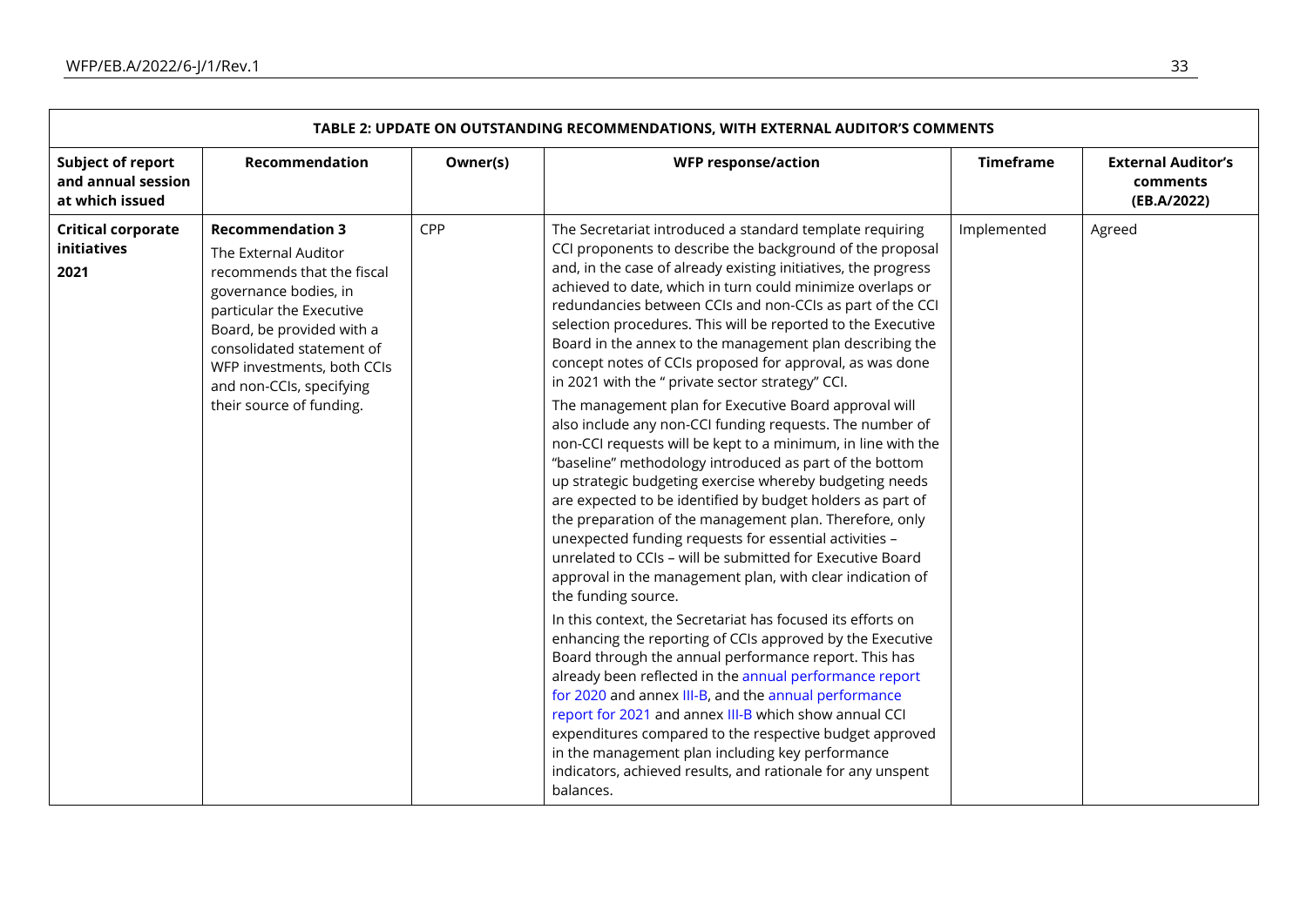| TABLE 2: UPDATE ON OUTSTANDING RECOMMENDATIONS, WITH EXTERNAL AUDITOR'S COMMENTS |                                                                                                                                                                                                                                                                                                                                    |          |                                                                                                                                                                                                                                                                                                                                                                                                                                                                                                                                                                                                                                                                                                                                                                                                                                                                                                                                                                                                                                                                                                                                                                                                                                                                                                                                                                                                                                                                                                                                                                                    |                  |                                                      |  |  |
|----------------------------------------------------------------------------------|------------------------------------------------------------------------------------------------------------------------------------------------------------------------------------------------------------------------------------------------------------------------------------------------------------------------------------|----------|------------------------------------------------------------------------------------------------------------------------------------------------------------------------------------------------------------------------------------------------------------------------------------------------------------------------------------------------------------------------------------------------------------------------------------------------------------------------------------------------------------------------------------------------------------------------------------------------------------------------------------------------------------------------------------------------------------------------------------------------------------------------------------------------------------------------------------------------------------------------------------------------------------------------------------------------------------------------------------------------------------------------------------------------------------------------------------------------------------------------------------------------------------------------------------------------------------------------------------------------------------------------------------------------------------------------------------------------------------------------------------------------------------------------------------------------------------------------------------------------------------------------------------------------------------------------------------|------------------|------------------------------------------------------|--|--|
| <b>Subject of report</b><br>and annual session<br>at which issued                | Recommendation                                                                                                                                                                                                                                                                                                                     | Owner(s) | <b>WFP response/action</b>                                                                                                                                                                                                                                                                                                                                                                                                                                                                                                                                                                                                                                                                                                                                                                                                                                                                                                                                                                                                                                                                                                                                                                                                                                                                                                                                                                                                                                                                                                                                                         | <b>Timeframe</b> | <b>External Auditor's</b><br>comments<br>(EB.A/2022) |  |  |
| <b>Critical corporate</b><br>initiatives<br>2021                                 | <b>Recommendation 4</b><br>The External Auditor<br>recommends that a<br>standardized and more<br>demanding format for<br>significant investment cases<br>(for investments in general<br>and CCIs in particular) be<br>established to ensure<br>traceability of the decisions<br>of the Strategic Resource<br>Allocation Committee. | CPP      | A standard template for CCIs was approved and used by<br>the CCIs on private sector strategy and investing in WFP<br>people, as described in the WFP management plan (2022-<br>$2024$ ).<br>On investment case requests specifically, a standard<br>template including the deliverables, key performance<br>indicators, a budget (including planned staffing) and a<br>timetable for implementation, will be agreed upon with the<br>Global Budget Committee prior to roll-out, including its<br>monitoring and reporting periodicity. A brief description of<br>the committee's functions and composition is provided in<br>management's update to recommendation 11.<br>Investment case requests are expected to be minimal due<br>to the "baseline" methodology introduced as part of the<br>bottom up strategic budgeting exercise whereby budgeting<br>needs are expected to be identified by budget holders as<br>part of the preparation of the management plan for<br>approval by the Executive Board. Therefore, only<br>unexpected funding requests for essential activities are<br>expected to be submitted as ad hoc investment cases,<br>which will likely occur in the second half of 2022 in light of<br>the upcoming management plan.<br>The independent secretariat to the Global Budget<br>Committee will ensure that recommendations (and<br>deliberations related to these) are documented in the<br>committee's note for the record. The independent<br>secretariat will also maintain an online document<br>depository so that such decisions can be traced. | September 2022   |                                                      |  |  |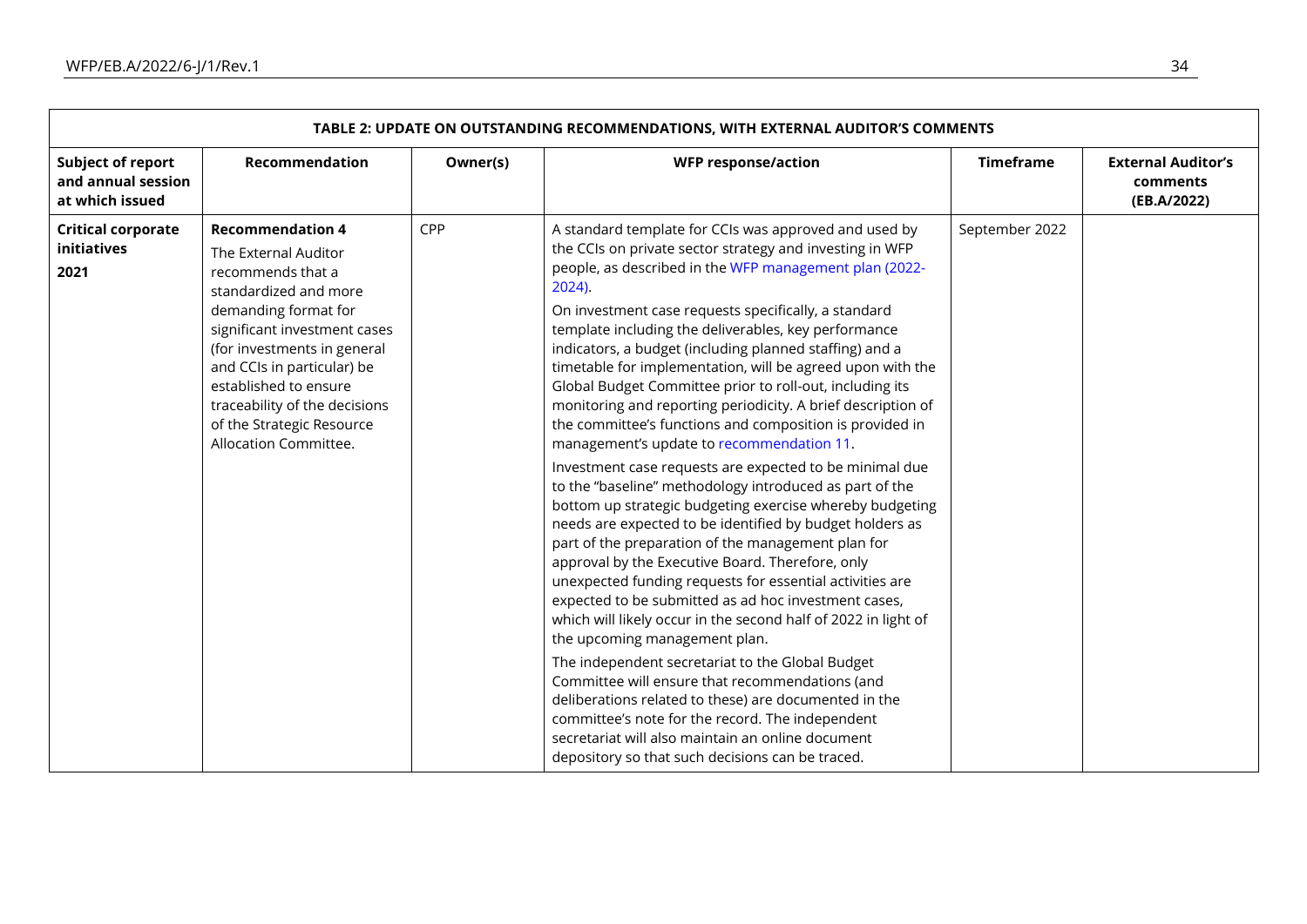|                                                                   | TABLE 2: UPDATE ON OUTSTANDING RECOMMENDATIONS, WITH EXTERNAL AUDITOR'S COMMENTS                                                                                                                                                                                                                                                                                                                                               |          |                                                                                                                                                                                                                                                                                                                                                                                                                                                                                                                                                                                                                                                                                                                                                                                                                                                                                                                                                                                                                                                                                                                                                                            |                  |                                                      |
|-------------------------------------------------------------------|--------------------------------------------------------------------------------------------------------------------------------------------------------------------------------------------------------------------------------------------------------------------------------------------------------------------------------------------------------------------------------------------------------------------------------|----------|----------------------------------------------------------------------------------------------------------------------------------------------------------------------------------------------------------------------------------------------------------------------------------------------------------------------------------------------------------------------------------------------------------------------------------------------------------------------------------------------------------------------------------------------------------------------------------------------------------------------------------------------------------------------------------------------------------------------------------------------------------------------------------------------------------------------------------------------------------------------------------------------------------------------------------------------------------------------------------------------------------------------------------------------------------------------------------------------------------------------------------------------------------------------------|------------------|------------------------------------------------------|
| <b>Subject of report</b><br>and annual session<br>at which issued | Recommendation                                                                                                                                                                                                                                                                                                                                                                                                                 | Owner(s) | <b>WFP response/action</b>                                                                                                                                                                                                                                                                                                                                                                                                                                                                                                                                                                                                                                                                                                                                                                                                                                                                                                                                                                                                                                                                                                                                                 | <b>Timeframe</b> | <b>External Auditor's</b><br>comments<br>(EB.A/2022) |
| <b>Critical corporate</b><br>initiatives<br>2021                  | <b>Recommendation 5</b><br>The External Auditor<br>recommends that a specific<br>decision for each critical<br>corporate initiative -<br>specifying the proposed<br>budget for the CCI, including<br>for staffing, organizational<br>change objectives, expected<br>results and an<br>implementation schedule -<br>be presented in the<br>management plan for<br>approval by the Board.                                        | CPP      | The Executive Board approved the WFP management plan<br>(2022-2024) at its 2021 second regular session. The plan<br>included draft decisions specifying the proposed budget for<br>each CCI, in section VII, "Status of reserves," and annex VII,<br>"Concept notes on proposed critical corporate initiatives for<br>2022," which provided details on staffing (where applicable),<br>organizational change objectives, expected results and an<br>implementation schedule.                                                                                                                                                                                                                                                                                                                                                                                                                                                                                                                                                                                                                                                                                               | Implemented      | Agreed                                               |
| <b>Critical corporate</b><br>initiatives<br>2021                  | <b>Recommendation 6</b><br>The External Auditor<br>recommends that<br>monitoring of the<br>implementation of CCIs and<br>of investment cases in<br>general be strengthened by<br>introducing, for the most<br>significant cases, a<br>standardized quarterly<br>report to the fiscal<br>governance bodies that<br>allows expenditures to be<br>tracked against the budget,<br>performance indicators and<br>expected outcomes. | CPP      | In line with the Executive Director's circular 2022/001, the<br>independent secretariat will submit quarterly reports on<br>the most significant CCIs and investment cases to the<br>Global Budget Committee. Reporting will be done on a go-<br>forward basis after the committee's establishment in March<br>2022, and will include CCI expenses against budgets,<br>performance indicators and expected and achieved results.<br>In addition, the independent secretariat will also share<br>these reports with any steering committee formed to<br>oversee a CCI or investment case, if relevant.<br>Notes:<br>Paragraphs 30 and 31 (i) of the Executive Director's circular<br>mandate the independent secretariat to prepare updates for the<br>attention of the committees, which exercise oversight of such<br>resources "by way of ongoing and periodic review of financial<br>monitoring and budgetary performance information" (paragraph<br>$13$ ).<br>The independent secretariat to the Global Budget Committee and<br>the Multilateral Budget Committee is hosted by CPP and carries out<br>its duties under the leadership of Director, CPP (paragraph10). | September 2022   |                                                      |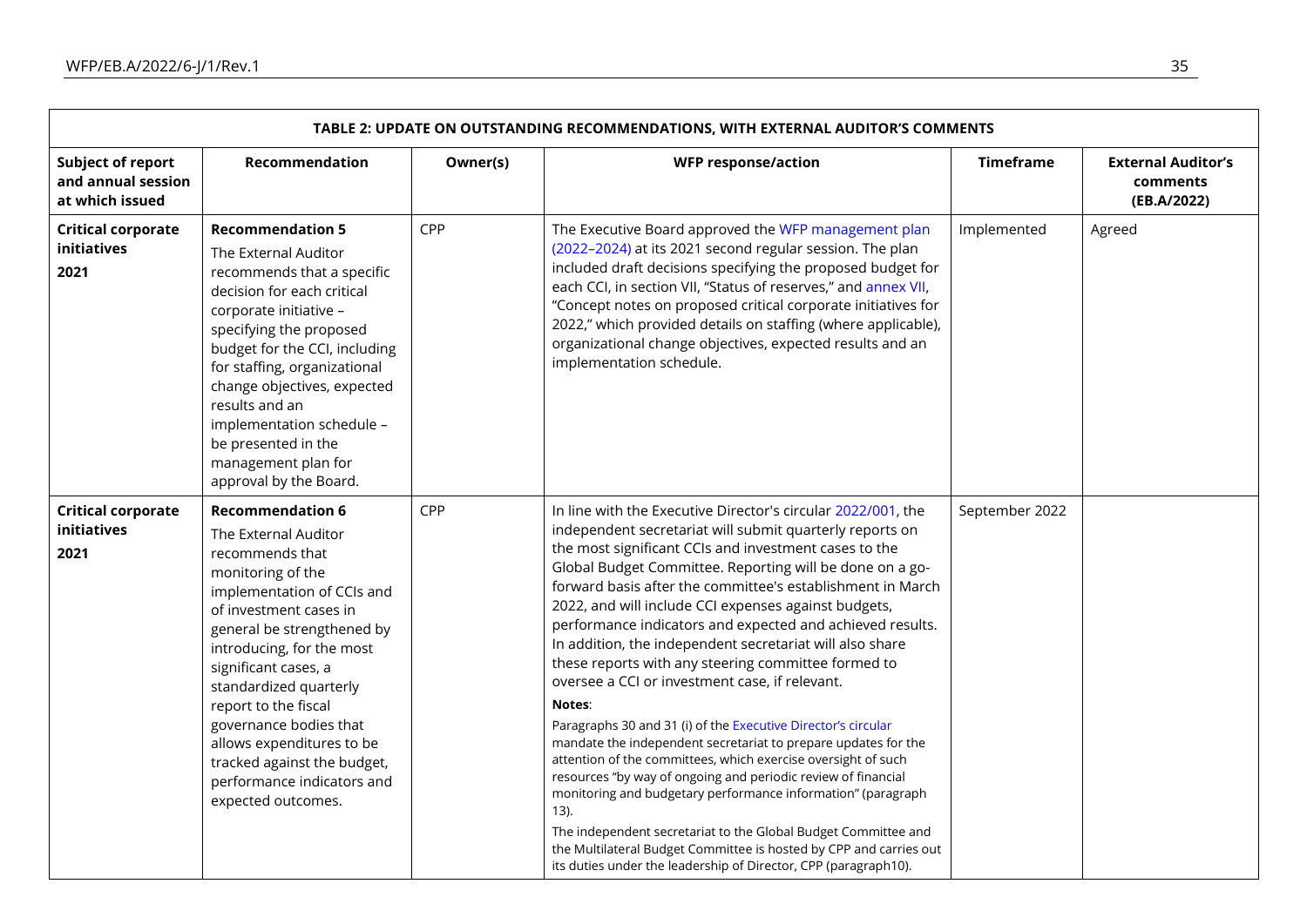| TABLE 2: UPDATE ON OUTSTANDING RECOMMENDATIONS, WITH EXTERNAL AUDITOR'S COMMENTS |                                                                                                                                                                                                                                                                                                                                     |          |                                                                                                                                                                                                                                                                                                                              |                  |                                                      |  |  |  |
|----------------------------------------------------------------------------------|-------------------------------------------------------------------------------------------------------------------------------------------------------------------------------------------------------------------------------------------------------------------------------------------------------------------------------------|----------|------------------------------------------------------------------------------------------------------------------------------------------------------------------------------------------------------------------------------------------------------------------------------------------------------------------------------|------------------|------------------------------------------------------|--|--|--|
| <b>Subject of report</b><br>and annual session<br>at which issued                | Recommendation                                                                                                                                                                                                                                                                                                                      | Owner(s) | <b>WFP response/action</b>                                                                                                                                                                                                                                                                                                   | <b>Timeframe</b> | <b>External Auditor's</b><br>comments<br>(EB.A/2022) |  |  |  |
| <b>Critical corporate</b><br><i>initiatives</i><br>2021                          | <b>Recommendation 7</b><br>The External Auditor<br>recommends that<br>investment cases that involve<br>the continuation of similar<br>past or current expenditures<br>include a specific section on<br>the results already achieved.                                                                                                | CPP      | A standard template was rolled out to gather information<br>on results already achieved by CCIs. CCI managers<br>completed this template in October 2021 to inform<br>decisions on CCI continuations or extensions. The private<br>sector strategy CCI provides a good example of this<br>procedure.                         | Implemented      | Agreed                                               |  |  |  |
| <b>Critical corporate</b><br><b>initiatives</b><br>2021                          | <b>Recommendation 8</b><br>The External Auditor<br>recommends that an update<br>on CCIs be included in the<br>annual performance report,<br>in a standardized, concise<br>format, showing actual<br>expenditures against the<br>approved budgets in the<br>management plan, including<br>for staffing, and the results<br>achieved. | CPP      | WFP has implemented a standard template for CCI<br>reporting as an annex to the annual performance report. It<br>includes actual expenditures against approved budgets,<br>split between staff and non-staff costs, narrative on the<br>results achieved and achievement against key performance<br>indicators, if relevant. | Implemented      | Agreed                                               |  |  |  |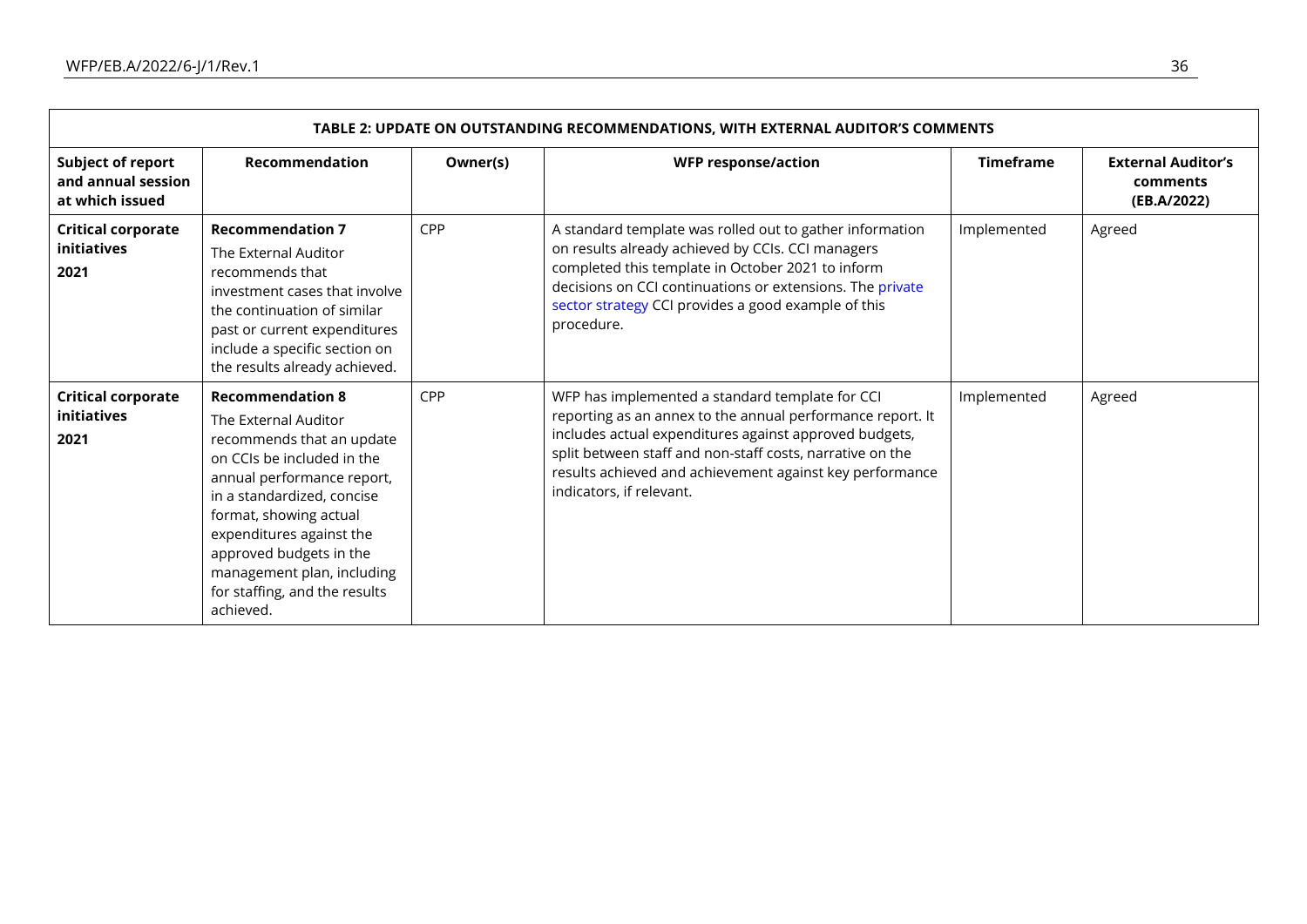|                                                            | TABLE 2: UPDATE ON OUTSTANDING RECOMMENDATIONS, WITH EXTERNAL AUDITOR'S COMMENTS                                                                                                                        |          |                                                                                                                                                                                                                                                                                                                                                                                                                                                                                                                                                                                                                                                                                                                                                                                                                                                 |                  |                                                                                                                                                                                                                                                   |  |  |  |
|------------------------------------------------------------|---------------------------------------------------------------------------------------------------------------------------------------------------------------------------------------------------------|----------|-------------------------------------------------------------------------------------------------------------------------------------------------------------------------------------------------------------------------------------------------------------------------------------------------------------------------------------------------------------------------------------------------------------------------------------------------------------------------------------------------------------------------------------------------------------------------------------------------------------------------------------------------------------------------------------------------------------------------------------------------------------------------------------------------------------------------------------------------|------------------|---------------------------------------------------------------------------------------------------------------------------------------------------------------------------------------------------------------------------------------------------|--|--|--|
| Subject of report<br>and annual session<br>at which issued | Recommendation                                                                                                                                                                                          | Owner(s) | <b>WFP response/action</b>                                                                                                                                                                                                                                                                                                                                                                                                                                                                                                                                                                                                                                                                                                                                                                                                                      | <b>Timeframe</b> | <b>External Auditor's</b><br>comments<br>(EB.A/2022)                                                                                                                                                                                              |  |  |  |
| <b>Critical corporate</b><br>initiatives<br>2021           | <b>Recommendation 9</b><br>The External Auditor<br>recommends that internal<br>controls be strengthened to<br>ensure that the expenditures<br>charged to CCIs are directly<br>related to their purpose. | CPP      | The Secretariat reinforced the CCI allotment instructions<br>statement reminding budget holders of their responsibility<br>and authority to ensure the strict usage of resources for CCI<br>activities only. CCI budget extensions into 2022 were<br>approved in 2021 by the Strategic Resource Allocation<br>Committee (replaced in January 2022 by the Global Budget<br>and Multilateral Budget Committees, as explained in<br>management's update to recommendation 11) on the<br>condition that budget holders can re-allocate budgets<br>within their departments where the use is consistent with<br>the original objectives of the CCI. The tracking reports to be<br>submitted by CCI managers will include certifications from<br>the managers stating that only expenses related to the CCIs<br>have been charged to the CCI budgets. | September 2022   | Under implementation<br>Implementation could<br>be decided on the basis<br>of the tracking report<br>template to be used and<br>submitted by CCI<br>managers stating that<br>only expenses related to<br>CCIs have been charged<br>to CCI budgets |  |  |  |
| <b>Critical corporate</b><br>initiatives<br>2021           | <b>Recommendation 10</b><br>The External Auditor<br>recommends that realistic,<br>measurable and achievable<br>performance indicators be<br>established for each CCI.                                   | CPP      | A standard template requiring measurable indicators and<br>realistic baselines and targets for assessing performance<br>was developed for use among all new CCI submissions. This<br>is reflected in annex VII, "Concept notes on proposed critical<br>corporate initiatives for 2022" of the WFP management plan<br>(2022-2024), approved by the Executive Board at its 2021<br>second regular session.<br>Annex III-B to the annual performance report for 2021 has<br>been enhanced to provide progress on indicators and will<br>be presented for approval at the 2022 annual session of the<br>Executive Board.                                                                                                                                                                                                                            | Implemented      | Agreed                                                                                                                                                                                                                                            |  |  |  |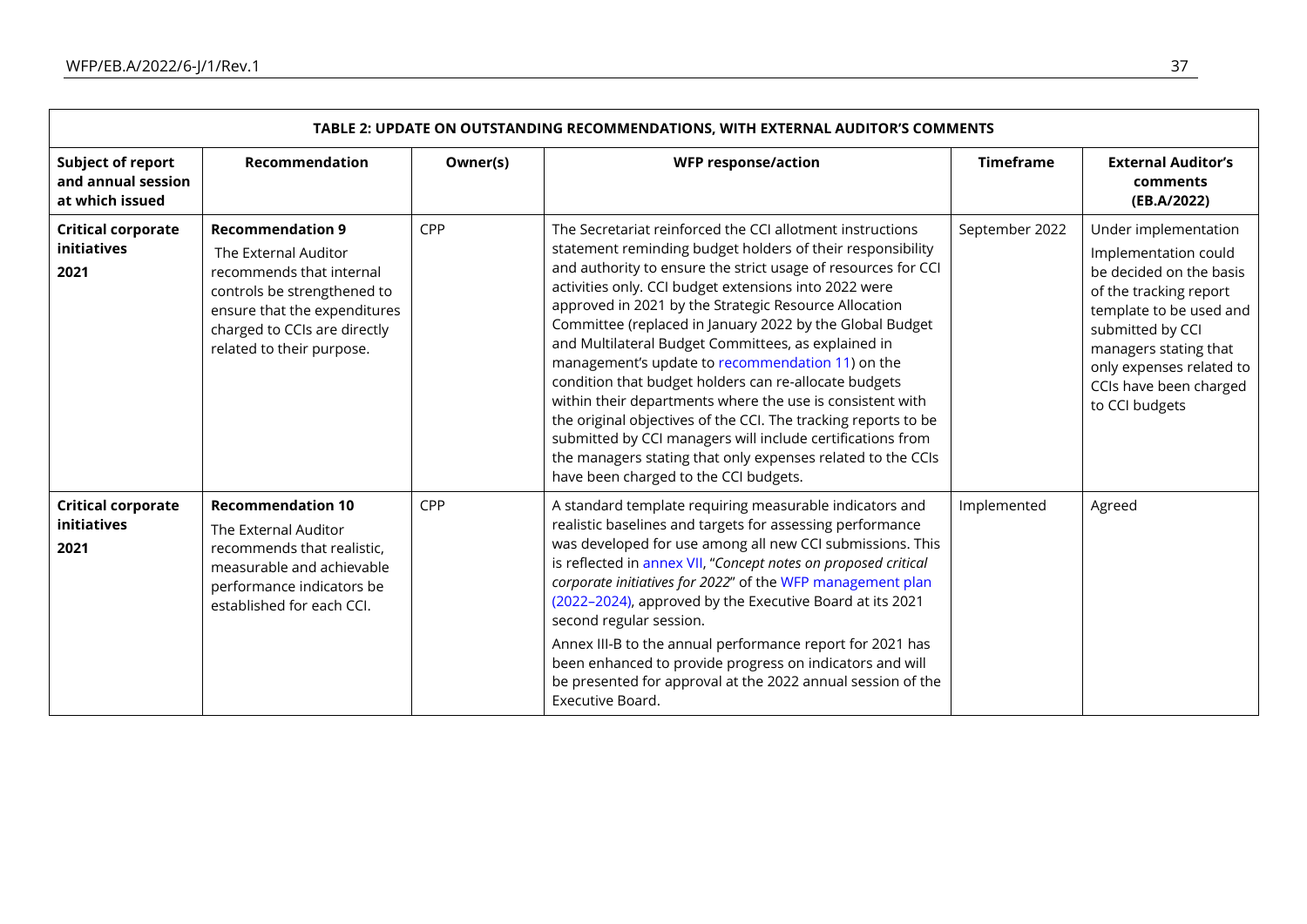<span id="page-37-0"></span>

| TABLE 2: UPDATE ON OUTSTANDING RECOMMENDATIONS, WITH EXTERNAL AUDITOR'S COMMENTS |                                                                                                                                                                                                                                                             |          |                                                                                                                                                                                                                                                                                                                                                                                                                                                                                                                                                                                                                                                                                                                                                                                                                                                                                                                                                                                                                                                                                                                                                                                                                                                                                                                                                                                                                                                                                                                                                                                                                                                                                                                                                                                                                                                                                                                  |                  |                                                      |
|----------------------------------------------------------------------------------|-------------------------------------------------------------------------------------------------------------------------------------------------------------------------------------------------------------------------------------------------------------|----------|------------------------------------------------------------------------------------------------------------------------------------------------------------------------------------------------------------------------------------------------------------------------------------------------------------------------------------------------------------------------------------------------------------------------------------------------------------------------------------------------------------------------------------------------------------------------------------------------------------------------------------------------------------------------------------------------------------------------------------------------------------------------------------------------------------------------------------------------------------------------------------------------------------------------------------------------------------------------------------------------------------------------------------------------------------------------------------------------------------------------------------------------------------------------------------------------------------------------------------------------------------------------------------------------------------------------------------------------------------------------------------------------------------------------------------------------------------------------------------------------------------------------------------------------------------------------------------------------------------------------------------------------------------------------------------------------------------------------------------------------------------------------------------------------------------------------------------------------------------------------------------------------------------------|------------------|------------------------------------------------------|
| <b>Subject of report</b><br>and annual session<br>at which issued                | Recommendation                                                                                                                                                                                                                                              | Owner(s) | <b>WFP response/action</b>                                                                                                                                                                                                                                                                                                                                                                                                                                                                                                                                                                                                                                                                                                                                                                                                                                                                                                                                                                                                                                                                                                                                                                                                                                                                                                                                                                                                                                                                                                                                                                                                                                                                                                                                                                                                                                                                                       | <b>Timeframe</b> | <b>External Auditor's</b><br>comments<br>(EB.A/2022) |
| <b>Critical corporate</b><br>initiatives<br>2021                                 | <b>Recommendation 11</b><br>The External Auditor<br>recommends that local-level<br>involvement in the<br>deliberations of the Strategic<br>Resource Allocation<br>Committee be increased<br>through the inclusion of<br>regional bureau<br>representatives. | OED, CPP | WFP issued the Executive Director's circular OED2022/001,<br>"Budget governance - Decision-making for funds over which<br>WFP management has discretion," which has strengthened<br>local-level involvement in the budgeting cycle process.<br>The circular dissolves the Strategic Resource Allocation<br>Committee and hands over the budget review activities to<br>two new stand-alone budget committees, namely, the<br>Global Budget Committee and the Multilateral Budget<br>Committee. The committees are supported by an<br>independent secretariat hosted by CPP.<br>The Global Budget Committee is chaired by the Chief of Staff<br>and composed of the Deputy Chief of Staff as alternate<br>chair, the Director, CPP (as non-voting member) and<br>nominated directors from the five departments, two<br>regional bureaux and two country offices appointed for a<br>two-year period. The committee reviews and endorses<br>funding allocations to headquarters, regional bureaux and<br>WFP offices, collectively known as "Global Headquarters",<br>which include, among others <sup>1</sup> , the Programme Support and<br>Administrative Budget (PSA) and the PSA Equalization<br>Account that funds critical corporate initiatives.<br>Notes:<br><sup>1</sup> The Global Budget Committee supports the funding allocation<br>activities in the areas set out in paragraphs 4 (i) and 4 (ii) of the<br>circular, with a focus on the review of the annual management plan,<br>without limitation to the review of other budget matters relating to<br>Global Headquarters. The areas described in paragraphs 4 (i) and 4<br>(ii) of the circular are:<br>the annual process of budget planning, carried out as part of<br>(i)<br>the management plan exercise, which includes the review and<br>management of the following:<br>the programme support and administrative (PSA)<br>a)<br>budget; | Implemented      | Agreed                                               |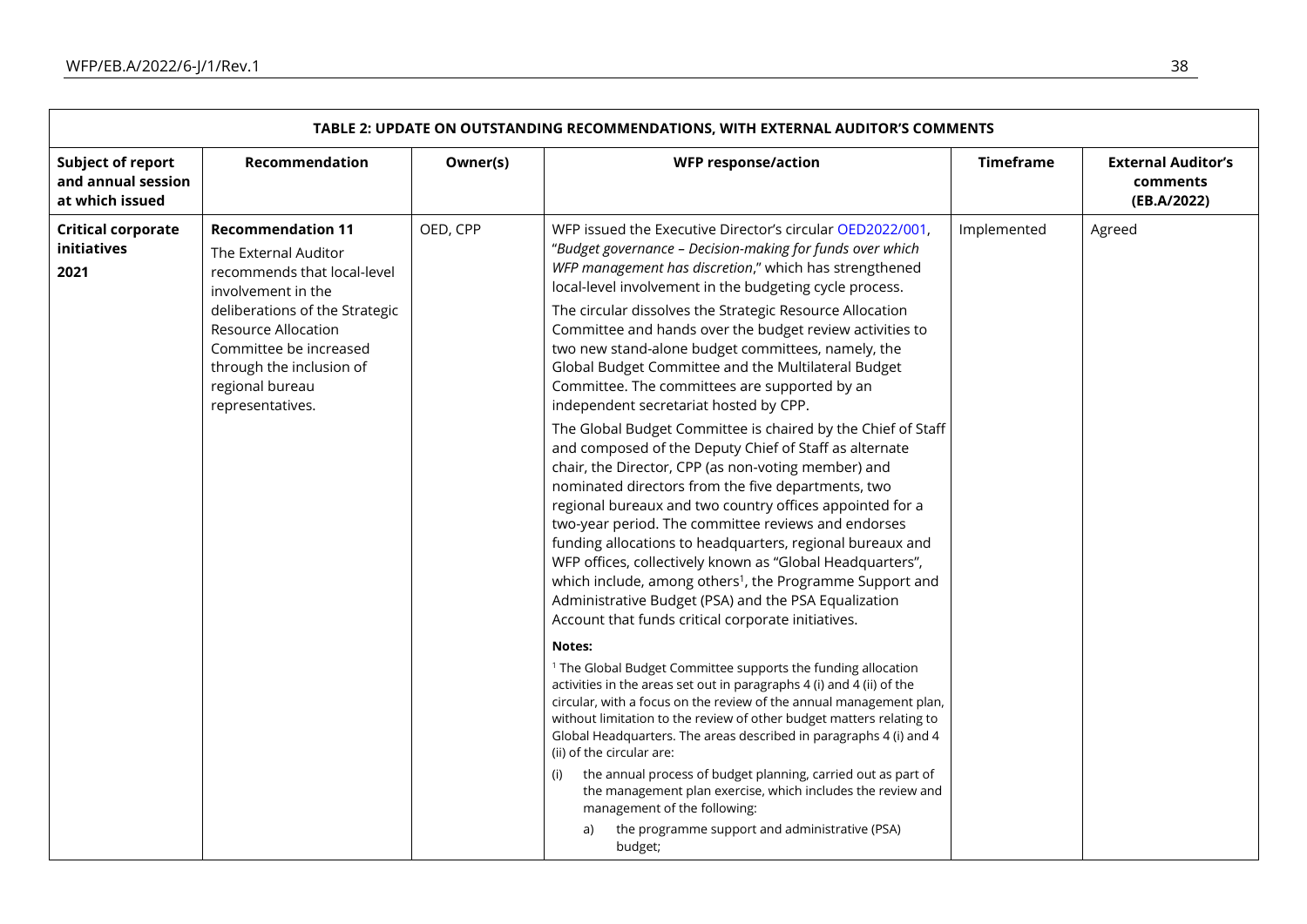| TABLE 2: UPDATE ON OUTSTANDING RECOMMENDATIONS, WITH EXTERNAL AUDITOR'S COMMENTS |                                                                                                                                                                                                                                          |                                                                                                                                                                                              |                                                                                                                                                                                                                                                                                                                                                                                                                                                                                                                                                                                                                                                                                                                                                                                                                                                                                                                                                                                                                                                                                                                                                                   |                  |                                                      |
|----------------------------------------------------------------------------------|------------------------------------------------------------------------------------------------------------------------------------------------------------------------------------------------------------------------------------------|----------------------------------------------------------------------------------------------------------------------------------------------------------------------------------------------|-------------------------------------------------------------------------------------------------------------------------------------------------------------------------------------------------------------------------------------------------------------------------------------------------------------------------------------------------------------------------------------------------------------------------------------------------------------------------------------------------------------------------------------------------------------------------------------------------------------------------------------------------------------------------------------------------------------------------------------------------------------------------------------------------------------------------------------------------------------------------------------------------------------------------------------------------------------------------------------------------------------------------------------------------------------------------------------------------------------------------------------------------------------------|------------------|------------------------------------------------------|
| <b>Subject of report</b><br>and annual session<br>at which issued                | Recommendation                                                                                                                                                                                                                           | Owner(s)                                                                                                                                                                                     | <b>WFP response/action</b>                                                                                                                                                                                                                                                                                                                                                                                                                                                                                                                                                                                                                                                                                                                                                                                                                                                                                                                                                                                                                                                                                                                                        | <b>Timeframe</b> | <b>External Auditor's</b><br>comments<br>(EB.A/2022) |
|                                                                                  |                                                                                                                                                                                                                                          |                                                                                                                                                                                              | the PSA budget equalization account, which is used to<br>b)<br>fund requests that have been approved by WFP's<br>Executive Board, including critical corporate initiatives<br>and thematic support funds;<br>new and existing trust funds and special accounts; and<br>C)<br>activities incurred by WFP headquarters, regional<br>d)<br>bureaux and WFP offices ("Global Headquarters") in<br>direct support of country strategic plan ("CSP") and extra-<br>budgetary activities that are covered under cost recovery<br>mechanisms;<br>outside of the annual process described in subparagraph (i)<br>above, the management of ad hoc, off-cycle requests for<br>activities that are implemented through periodic prioritization<br>and allocation exercises and that may be funded, in<br>accordance with the organization's regulations and rules<br>pertaining to budgetary matters, by:<br>a) unspent, time-bound balances from current budget<br>allocations which arise during the fiscal year (including<br>but not limited to savings from the PSA budget); or<br>b) an exceptional adjustment in the PSA budget proposed<br>by the Executive Director. |                  |                                                      |
| 2021 audited<br>annual accounts<br>2022                                          | <b>Recommendation 1</b><br>The External Auditor<br>recommends to update all<br>documents relating to the<br>management of funding<br>agreements, in particular<br>with regard to delegations of<br>authority and agreement<br>templates. | Partnerships and<br>Advocacy<br>Department (PA)<br>- Public<br>Partnerships and<br>Resourcing<br>Division (PPR),<br>Strategic<br>Partnerships<br>Division (STR),<br>with support<br>from LEG | Agreed<br>PPR, on behalf of PA, is coordinating with LEG to finalize a<br>new Executive Director's circular on a delegation of<br>authority (DoA) from the Executive Director to the Assistant<br>Executive Director, PA, to sign and accept contribution<br>agreements, and a departmental directive to sub-delegate<br>such authority from the Assistant Executive Director, PA, to<br>the relevant PA division directors. The new departmental<br>directive is expected to include guidance to further sub-<br>delegate this authority from the Assistant Executive<br>Director, PA, to regional and country directors in relation to<br>contributions under their geographical authority, provided<br>the relevant contribution meets certain criteria.                                                                                                                                                                                                                                                                                                                                                                                                       | December 2022    |                                                      |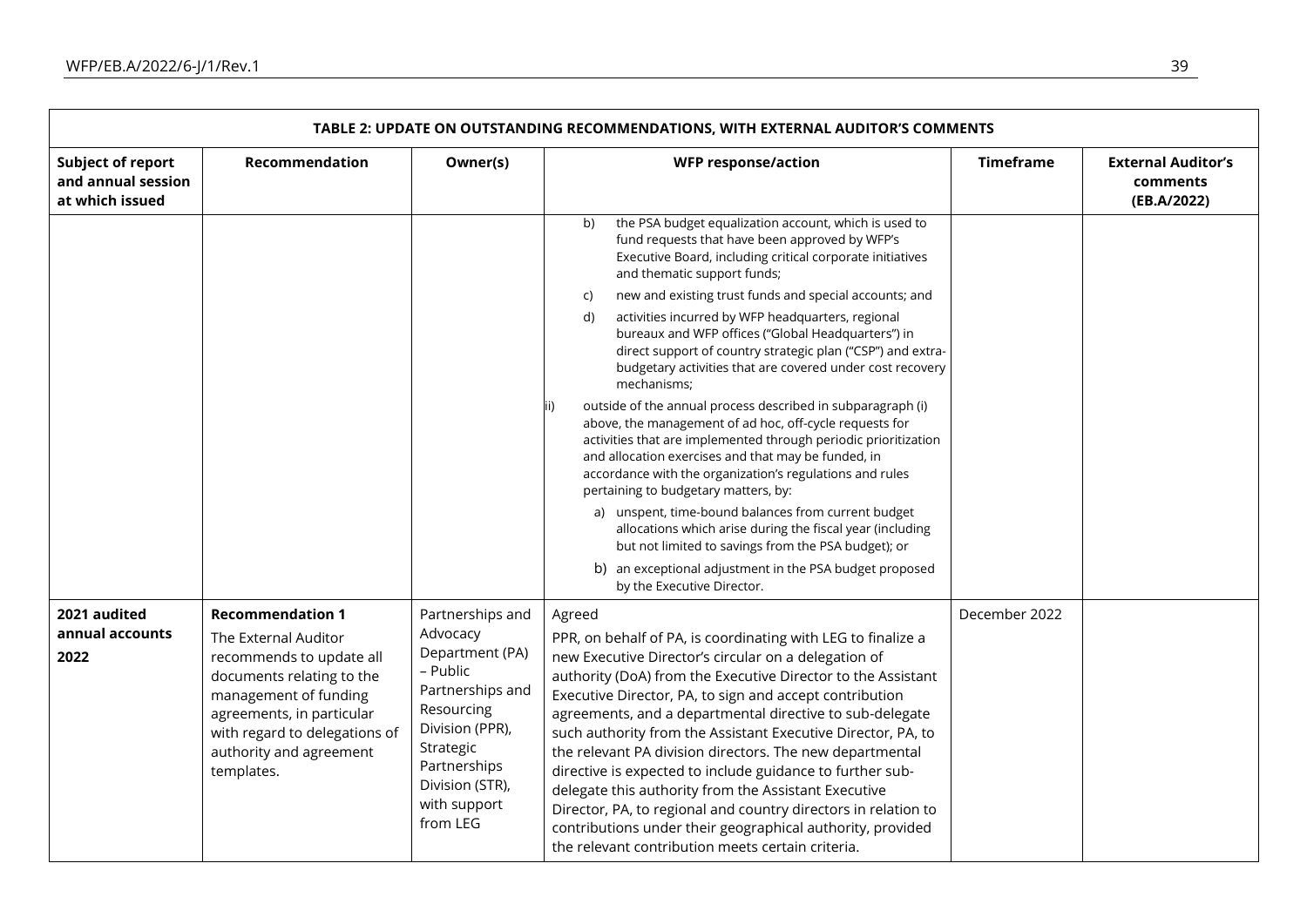| TABLE 2: UPDATE ON OUTSTANDING RECOMMENDATIONS, WITH EXTERNAL AUDITOR'S COMMENTS |                                                                                                                                                                                                                                                                                                                                                                                                  |                                                                                            |                                                                                                                                                                                                                                                                                                                                                                                                                                                                                                                                                                                                                                                                                                                                                                                                                                                                                                                                                                                                                                                                    |                  |                                                      |
|----------------------------------------------------------------------------------|--------------------------------------------------------------------------------------------------------------------------------------------------------------------------------------------------------------------------------------------------------------------------------------------------------------------------------------------------------------------------------------------------|--------------------------------------------------------------------------------------------|--------------------------------------------------------------------------------------------------------------------------------------------------------------------------------------------------------------------------------------------------------------------------------------------------------------------------------------------------------------------------------------------------------------------------------------------------------------------------------------------------------------------------------------------------------------------------------------------------------------------------------------------------------------------------------------------------------------------------------------------------------------------------------------------------------------------------------------------------------------------------------------------------------------------------------------------------------------------------------------------------------------------------------------------------------------------|------------------|------------------------------------------------------|
| <b>Subject of report</b><br>and annual session<br>at which issued                | <b>Recommendation</b>                                                                                                                                                                                                                                                                                                                                                                            | Owner(s)                                                                                   | <b>WFP response/action</b>                                                                                                                                                                                                                                                                                                                                                                                                                                                                                                                                                                                                                                                                                                                                                                                                                                                                                                                                                                                                                                         | <b>Timeframe</b> | <b>External Auditor's</b><br>comments<br>(EB.A/2022) |
|                                                                                  |                                                                                                                                                                                                                                                                                                                                                                                                  |                                                                                            | LEG is supporting PPR to update the standard contribution<br>agreement templates for contributions from public sector<br>donors.                                                                                                                                                                                                                                                                                                                                                                                                                                                                                                                                                                                                                                                                                                                                                                                                                                                                                                                                   |                  |                                                      |
| 2021 audited<br>annual accounts<br>2022                                          | <b>Recommendation 2</b><br>The External Auditor<br>recommends to revise the<br>directives, circulars and<br>guidance documents on the<br>management of funding<br>agreements to ensure<br>consistency and to include,<br>as appropriate, a decision<br>tree that specifies the<br>consultations and decisions<br>at each stage, depending on<br>the circumstances and types<br>of contributions. | PA - PPR/STR,<br>with support<br>from LEG and<br>Resource<br>Management<br>Department (RM) | Agreed<br>The DoA for signing and accepting contributions is being<br>updated and will provide high-level guidance on the<br>decision process at different levels. A decision tree related<br>to the indirect support cost rates to be applied is under<br>preparation and will provide further detailed guidance in<br>this respect. Further, following the decision by the<br>leadership group, a cross-divisional working group, led by<br>PA and supported by RM and LEG, will agree on a<br>structured and coordinated approach for a streamlined and<br>efficient decision-making process. The working group will<br>be tasked to identify necessary changes to policies, rules,<br>regulations and manuals to strengthen and formalize a<br>streamlined decision-making process based on established<br>principles to ensure a more coherent line of negotiation<br>with all resource partners, at all levels, also taking into<br>account any decision tree and/or DoA agreed upon. The<br>relevant internal documentation will be updated<br>accordingly. | June 2023        |                                                      |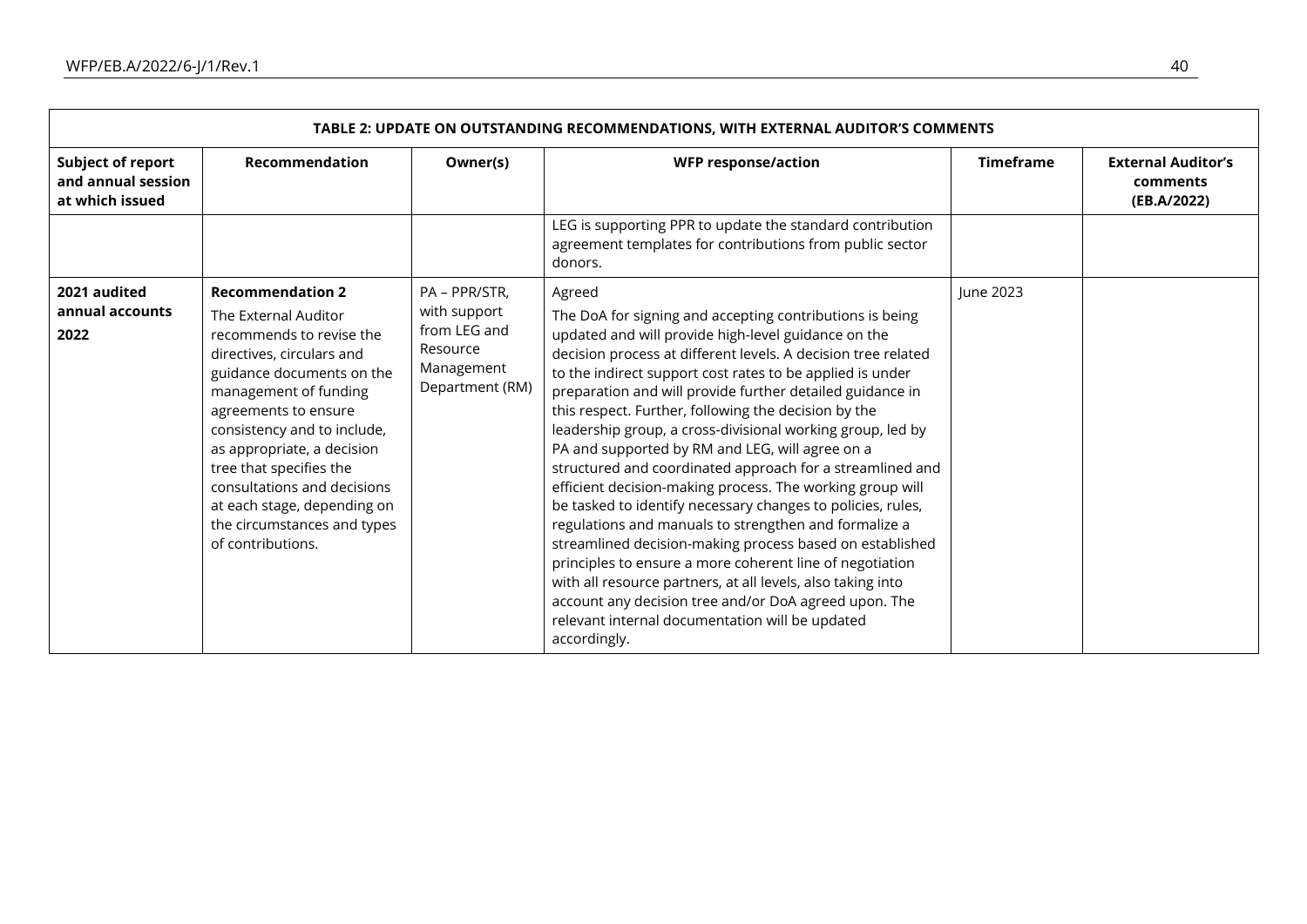| TABLE 2: UPDATE ON OUTSTANDING RECOMMENDATIONS, WITH EXTERNAL AUDITOR'S COMMENTS |                                                                                                                                                                                                                                                                                                                                                                                                                  |                                                       |                                                                                                                                                                                                                                                                                                                                                                                                                                                                                                                                                                                                                                                                                                                                                                                                                                                                                                                                                                                                                                                                                                    |                  |                                                      |
|----------------------------------------------------------------------------------|------------------------------------------------------------------------------------------------------------------------------------------------------------------------------------------------------------------------------------------------------------------------------------------------------------------------------------------------------------------------------------------------------------------|-------------------------------------------------------|----------------------------------------------------------------------------------------------------------------------------------------------------------------------------------------------------------------------------------------------------------------------------------------------------------------------------------------------------------------------------------------------------------------------------------------------------------------------------------------------------------------------------------------------------------------------------------------------------------------------------------------------------------------------------------------------------------------------------------------------------------------------------------------------------------------------------------------------------------------------------------------------------------------------------------------------------------------------------------------------------------------------------------------------------------------------------------------------------|------------------|------------------------------------------------------|
| <b>Subject of report</b><br>and annual session<br>at which issued                | <b>Recommendation</b>                                                                                                                                                                                                                                                                                                                                                                                            | Owner(s)                                              | <b>WFP response/action</b>                                                                                                                                                                                                                                                                                                                                                                                                                                                                                                                                                                                                                                                                                                                                                                                                                                                                                                                                                                                                                                                                         | <b>Timeframe</b> | <b>External Auditor's</b><br>comments<br>(EB.A/2022) |
| 2021 audited<br>annual accounts<br>2022                                          | <b>Recommendation 3</b><br>The External Auditor<br>recommends to formally<br>include in applicable<br>directives, circulars and<br>guidance documents the<br>requirement to seek the<br>advice of the Chief Financial<br>Officer, prior to any decision<br>to offer a donor a reduced<br>rate of indirect support cost<br>recovery and prior to the<br>approval of any contribution<br>with such a reduced rate. | PA (PPR, STR -<br>with support<br>from LEG and<br>RM) | Agreed.<br>The clearance process for non-standard indirect support<br>cost rates applied to contribution agreements will be<br>formally included in the applicable DoA circular and<br>directive. This will ensure that the advice of the Chief<br>Financial Officer and Assistant Executive Director, RM, will<br>be sought in the application of the correct indirect support<br>cost rate prior to the approval of any contribution that does<br>not fall under the categories established in accordance with<br>WFP regulations and rules. The related guidance will<br>continue to be updated as needed.                                                                                                                                                                                                                                                                                                                                                                                                                                                                                      | June 2023        |                                                      |
| 2021 audited<br>annual accounts<br>2022                                          | <b>Recommendation 4</b><br>The External Auditor<br>recommends to estimate at<br>reasonable intervals, for<br>example every three years,<br>the impact on the actuarial<br>valuation of changes in the<br>workforce in the last quarter<br>of the year.                                                                                                                                                           | <b>FIN</b>                                            | Agreed.<br>WFP uses end of September census data for the annual<br>long-term employee benefits valuation performed by the<br>actuaries. The International Public Sector Accounting<br>Standard 39 Employee Benefits requires that the net defined<br>benefit liability is determined with sufficient regularity such<br>that the amounts recognized in the financial statements do<br>not differ materially from the amounts that would be<br>determined at the end of the reporting period. The<br>Secretariat is using end of September census data to be<br>able to complete financial statements by mid-February, in<br>time for the external audit start, which does not produce<br>materially different valuation results as compared to those<br>that would be obtained if December census data had been<br>used. WFP will request the actuary to periodically reassess<br>the impact of using September census data in determining<br>the net defined benefit liability to ensure that such<br>amounts will not differ materially to the amounts<br>determined using December census data. | February 2023    |                                                      |